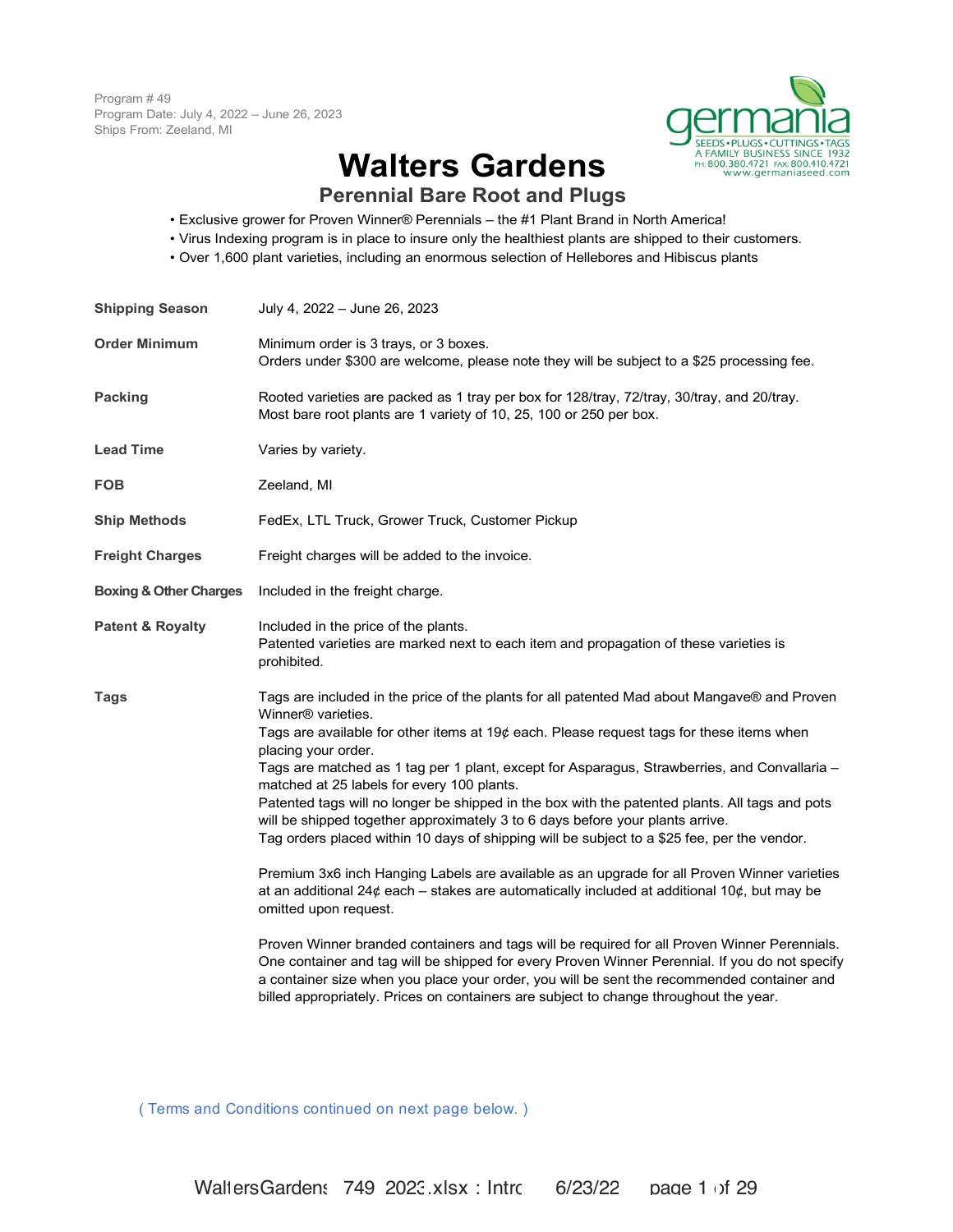|                        | Proven Winner Branded Containers<br>1 Quart container<br>Trade 1 gallon container<br>Premium 1 gallon container<br>Premium 2 gallon container<br>Premium 3 gallon container | $21¢$ each<br>$63¢$ each<br>77¢ each<br>\$1.10 each<br>\$1.30 each                                                                                                                                                                                                                                                                                                                                                                                        |  |  |  |  |  |  |  |
|------------------------|-----------------------------------------------------------------------------------------------------------------------------------------------------------------------------|-----------------------------------------------------------------------------------------------------------------------------------------------------------------------------------------------------------------------------------------------------------------------------------------------------------------------------------------------------------------------------------------------------------------------------------------------------------|--|--|--|--|--|--|--|
| <b>Tag Rules</b>       | T1 = Tags required and included for patented item<br>T3 = Tags available upon request                                                                                       |                                                                                                                                                                                                                                                                                                                                                                                                                                                           |  |  |  |  |  |  |  |
| <b>Discounts</b>       |                                                                                                                                                                             | A 2% Early Order Discount is available on all orders of \$3,500 or more ordered before October<br>1, 2022, and ship between November 6, 2022 - May 13, 2023.<br>Volume discounts start at \$7,000 and will be based on a customer's total gross volume<br>purchase from the previous year or your new gross purchase this season (not including freight,<br>royalties, or marketing fees), whichever is greater. Please request a quote.                  |  |  |  |  |  |  |  |
| <b>Claims</b>          |                                                                                                                                                                             | Must be reported to Germania Seed Company and be accompanied by photos within 48 hours<br>of receiving plants. Claims placed after 48 hours of arrival may be denied by the vendor.<br>Please take clear photos of any damage to the box and/or plants and include the tray label<br>whenever possible. Approved quality or damage claims without photos will be credited at 50%.<br>Claims placed after 48 hours of arrival may be denied by the vendor. |  |  |  |  |  |  |  |
| <b>Cancellations</b>   | minimum 15% restocking fee.                                                                                                                                                 | Cancellations that have been made after a shipment has been prepared will be charged a                                                                                                                                                                                                                                                                                                                                                                    |  |  |  |  |  |  |  |
| <b>Additional Info</b> | Idaho: Allium.<br>Wisconsin.                                                                                                                                                | Please be aware that due to recent invasive species regulations the following plants can no<br>longer be shipped to New York: Miscanthus Grass; Oregon & Washington State: Buddleia;<br>Imperata cylindrica Red Baron Grass may only ship to the following states: California,<br>Connecticut, Illinois, Michigan, Nebraska, Nevada, Ohio, Oklahoma, Oregon, Washington, and                                                                              |  |  |  |  |  |  |  |
|                        |                                                                                                                                                                             | $\Omega$ . It is the constant of the constant of the state of the state of the state of the constant of the constant of the constant of the constant of the constant of the constant of the constant of the constant of the const                                                                                                                                                                                                                         |  |  |  |  |  |  |  |

Select Proven Winner® trays are available in 128 cell trays, with a 10 tray minimum per variety.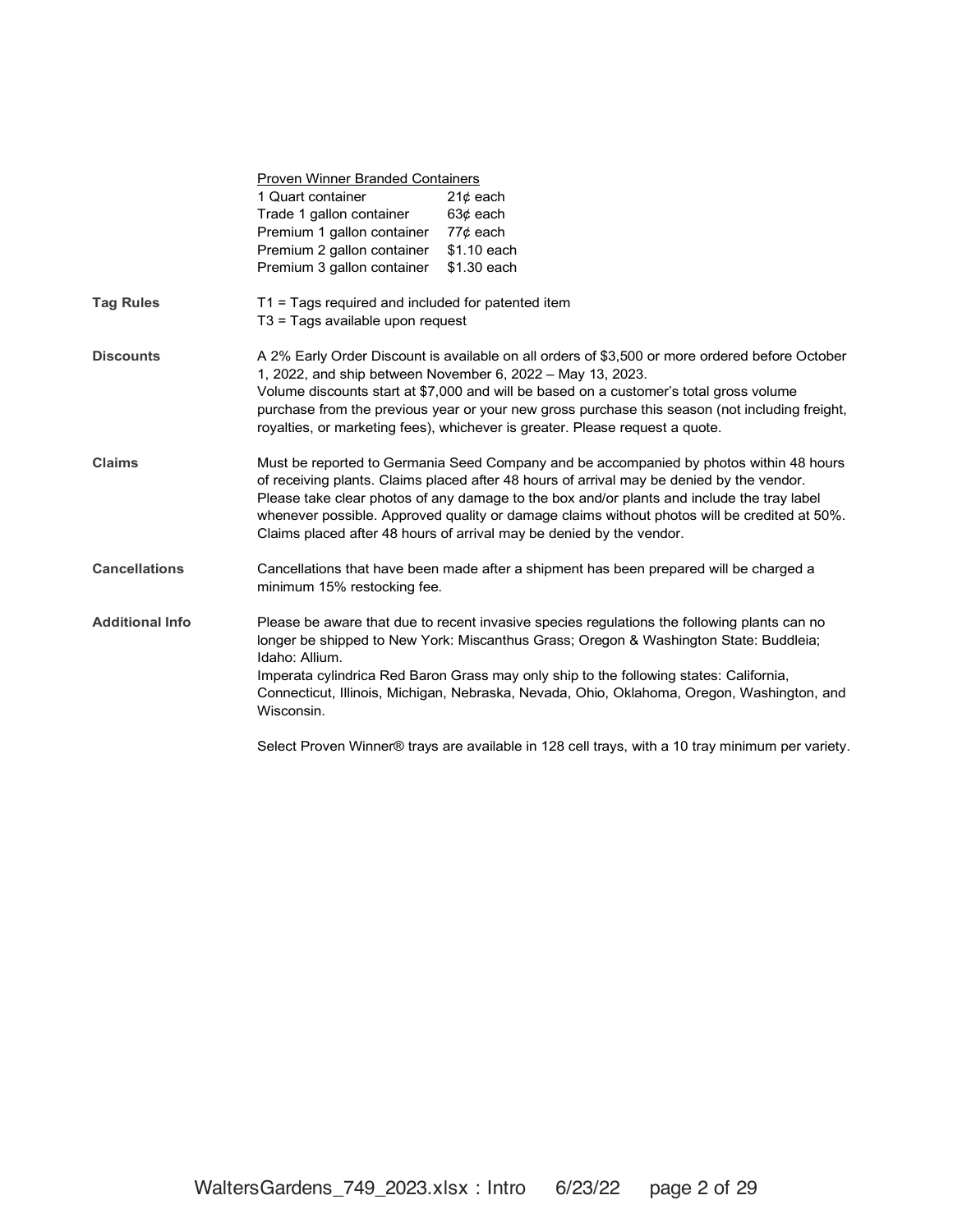Walters Gardens 2023 Plant Order Form

Ph. 800-380-4721 Fax: 800-410-4721

mail@germaniaseed.com

|            | Who Placed<br>The Order  |                   | How Did They<br>Place The Order | Customer<br>Number    | Company                                                                                                                | Ship Week      |                      |
|------------|--------------------------|-------------------|---------------------------------|-----------------------|------------------------------------------------------------------------------------------------------------------------|----------------|----------------------|
|            |                          |                   |                                 |                       |                                                                                                                        |                |                      |
|            | Add Tags to Match Order? |                   |                                 | Special Instructions: |                                                                                                                        | Subtotal       |                      |
|            |                          |                   |                                 |                       | A 2% Early Order Discount is available on all orders of \$3,500 or more ordered before October 1, 2022,                |                |                      |
|            |                          |                   |                                 |                       | and ship between November 6, 2022 - May 13, 2023. Volume discounts start at \$7,000 and will be based                  |                |                      |
|            |                          |                   |                                 |                       | on a customer's total gross volume purchase from the previous year or your new gross purchase this                     | Volume 1       |                      |
|            |                          |                   |                                 |                       |                                                                                                                        | $EOD = N$      |                      |
| V#         | sku                      | tray              | <b>QTY</b>                      | tray                  | season (not including freight, royalties, or marketing fees), whichever is greater. Please request a quote.            | price          | price                |
|            |                          | code              |                                 |                       | ≥ Variety<br>E                                                                                                         | each           | tray                 |
| 749        | 40840                    | CC                |                                 | 25/BDL                | PROVEN WINNER (Ivory White)<br>ACHILLEA FIREFLY DIAMOND                                                                | 3.286          | \$82.15              |
| 749        | 40840                    | $\mathsf O$       |                                 | 72 TRAY               | ACHILLEA FIREFLY DIAMOND<br>PROVEN WINNER (Ivory White)                                                                | 1.735          | \$124.92             |
| 749        | 40841                    | CC                |                                 | 25/BDL                | PROVEN WINNER (Apricot to Peachy Yellow)<br>ACHILLEA FIREFLY PEACH SKY                                                 | 3.286          | \$82.15              |
| 749        | 40841                    | O                 |                                 | 72 TRAY               | PROVEN WINNER (Apricot to Peachy Yellow)<br>ACHILLEA FIREFLY PEACH SKY                                                 | 1.735          | \$124.92             |
| 749        | 40842                    | CC                |                                 | 25/BDL                | PROVEN WINNER (Bright Yellow)<br>ACHILLEA FIREFLY SUNSHINE                                                             | 3.286          | \$82.15              |
| 749<br>749 | 40842<br>89833           | $\mathsf O$<br>CC |                                 | 72 TRAY               | PROVEN WINNER (Bright Yellow)<br>ACHILLEA FIREFLY SUNSHINE<br>ACHILLEA MILLEFOLIUM SASSY SUMMER LEMON (Yellow)         | 1.735<br>2.844 | \$124.92<br>\$71.10  |
| 749        | 89833                    | O                 |                                 | 25/BDL<br>72 TRAY     | ACHILLEA MILLEFOLIUM SASSY SUMMER LEMON (Yellow)                                                                       | 1.358          | \$97.77              |
| 749        | 89834                    | CC                |                                 | 25/BDL                | ACHILLEA MILLEFOLIUM SASSY SUMMER SANGRIA (Dark Red)                                                                   | 2.844          | \$71.10              |
| 749        | 89834                    | O                 |                                 | 72 TRAY               | ACHILLEA MILLEFOLIUM SASSY SUMMER SANGRIA (Dark Red)                                                                   | 1.358          | \$97.77              |
| 749        | 89835                    | CC                |                                 | 25/BDL                | ACHILLEA MILLEFOLIUM SASSY SUMMER SILVER (Golden Yellow)                                                               | 2.844          | \$71.10              |
| 749        | 89835                    | O                 |                                 | 72 TRAY               | ACHILLEA MILLEFOLIUM SASSY SUMMER SILVER (Golden Yellow)                                                               | 1.358          | \$97.77              |
| 749        | 89836                    | CC                |                                 | 25/BDL                | ACHILLEA MILLEFOLIUM SASSY SUMMER SUNSET (Dark Orange)                                                                 | 2.844          | \$71.10              |
| 749        | 89836                    | O                 |                                 | 72 TRAY               | ACHILLEA MILLEFOLIUM SASSY SUMMER SUNSET (Dark Orange)                                                                 | 1.358          | \$97.77              |
| 749        | 89837                    | CC                |                                 | 25/BDL                | ACHILLEA MILLEFOLIUM SASSY SUMMER TAFFY (Dark Salmon Pink)                                                             | 2.844          | \$71.10              |
| 749        | 89837                    | $\mathsf O$       |                                 | 72 TRAY               | ACHILLEA MILLEFOLIUM SASSY SUMMER TAFFY (Dark Salmon Pink)                                                             | 1.358          | \$97.77              |
| 749        | 89832                    | CC                |                                 | 25/BDL                | ACHILLEA PTARMICA PETER COTTONTAIL (White)                                                                             | 2.844          | \$71.10              |
| 749        | 89832                    | O                 |                                 | 72 TRAY               | ACHILLEA PTARMICA PETER COTTONTAIL (White)                                                                             | 1.358          | \$97.77              |
| 749        | 60199                    | CC                |                                 | 25/BDL                | ACONITUM FISCHERI (Lavender Blue)                                                                                      | 2.643          | \$66.07              |
| 749        | 40838                    | CC                |                                 | 25/BDL                | <b>ACONITUM NAPELLUS (Blue)</b>                                                                                        | 1.521          | \$38.02              |
| 749        | 89838                    | CC                |                                 | 25/BDL                | AGAPANTHUS GALAXY BLUE                                                                                                 | 4.914          | \$122.85             |
| 749<br>749 | 89839<br>40843           | CC<br>CC          |                                 | 25/BDL                | <b>AGAPANTHUS GALAXY WHITE</b>                                                                                         | 4.914          | \$122.85<br>\$122.85 |
| 749        | 96532                    | AD                |                                 | 25/BDL<br>30 TRAY     | AGAPANTHUS LITTLE GALAXY (Blue)<br>* AGASTACHE BLUE BAYOU (Indigo Blue)                                                | 4.914<br>2.072 | \$62.16              |
| 749        | 96532                    | $\mathsf O$       |                                 | 72 TRAY               | * AGASTACHE BLUE BAYOU (Indigo Blue)                                                                                   | 1.327          | \$95.54              |
| 749        | 61693                    | <b>AD</b>         |                                 | 30 TRAY               | AGASTACHE MANGO TANGO                                                                                                  | 2.072          | \$62.16              |
| 749        | 61693                    | O                 |                                 | 72 TRAY               | <b>AGASTACHE MANGO TANGO</b>                                                                                           | 1.337          | \$96.26              |
| 749        | 96533                    | <b>AD</b>         |                                 | 30 TRAY               | * AGASTACHE MEANT TO BEE QUEEN NECATARINE PROVEN WINNER (Soft Peach)                                                   | 2.506          | \$75.18              |
| 749        | 96533                    | O                 |                                 | 72 TRAY               | * AGASTACHE MEANT TO BEE QUEEN NECATARINE PROVEN WINNER (Soft Peach)                                                   | 1.761          | \$126.79             |
| 749        | 96534                    | <b>AD</b>         |                                 | 30 TRAY               | * AGASTACHE MEANT TO BEE ROYAL RASPBERRY PROVEN WINNER (Rosy Purple)                                                   | 2.506          | \$75.18              |
| 749        | 96534                    | O                 |                                 | 72 TRAY               | * AGASTACHE MEANT TO BEE ROYAL RASPBERRY PROVEN WINNER (Rosy Purple)                                                   | 1.761          | \$126.79             |
| 749        | 85861                    | AD                |                                 | 30 TRAY               | AGASTACHE PEACHIE KEEN                                                                                                 | 2.072          | \$62.16              |
| 749        | 85861                    | O                 |                                 | 72 TRAY               | AGASTACHE PEACHIE KEEN                                                                                                 | 1.337          | \$96.26              |
| 749        | 85862                    | AD                |                                 | 30 TRAY               | AGASTACHE ROSIE POSIE (Hot Pink)                                                                                       | 2.072          | \$62.16              |
| 749        | 85862                    | 0                 |                                 | 72 TRAY               | AGASTACHE ROSIE POSIE (Hot Pink)                                                                                       | 1.337          | \$96.26              |
| 749        | 56098                    | CC                |                                 | 25/BDL                | AGASTACHE RUGOSA BLUE FORTUNE (Blue/Violet)                                                                            | 2.602          | \$65.05              |
| 749        | 72568<br>72568           | AD<br>ABB         |                                 | 30 TRAY               | AJUGA REPTANS BLACK SCALLOP (Violet w/Green Black Leaves)<br>AJUGA REPTANS BLACK SCALLOP (Violet w/Green Black Leaves) | 2.064<br>0.881 | \$61.92<br>\$112.76  |
| 749<br>749 | 30017                    | AD                |                                 | 128 TRAY<br>30 TRAY   | AJUGA REPTANS BURGUNDY GLOW (Blue w/Variegated Foliage)                                                                | 1.898          | \$56.94              |
| 749        | 30017                    | ABB               |                                 | 128 TRAY              | AJUGA REPTANS BURGUNDY GLOW (Blue w/Variegated Foliage)                                                                | 0.816          | \$104.44             |
| 749        | 85263                    | AD                |                                 | 30 TRAY               | ALCEA (HOLLYHOCK) FICIFOLIA LAS VEGAS (MIX)                                                                            | 1.654          | \$49.62              |
| 749        | 77129                    | AD                |                                 | 30 TRAY               | ALCEA (HOLLYHOCK) ROSEA FIESTA TIME (Cerise Pink)                                                                      | 1.725          | \$51.75              |
| 749        | 79362                    | AD                |                                 | 30 TRAY               | ALCEA (HOLLYHOCK) ROSEA SPOTLIGHT BLACKNIGHT (Deep Black Purple)                                                       | 1.735          | \$52.05              |
| 749        | 79363                    | AD                |                                 | 30 TRAY               | ALCEA (HOLLYHOCK) ROSEA SPOTLIGHT MARS MAGIC (Bright Red)                                                              | 1.735          | \$52.05              |
| 749        | 30929                    | AD                |                                 | 30 TRAY               | ALCHEMILLA MOLLIS (Yellow)                                                                                             | 1.786          | \$53.58              |
| 749        | 30929                    | O                 |                                 | 72 TRAY               | ALCHEMILLA MOLLIS (Yellow)                                                                                             | 1.011          | \$72.79              |
| 749        | 96535                    | CC                |                                 | 25/BDL                | * ALLIUM BUBBLE BATH (Light Purple)                                                                                    | 3.256          | \$81.40              |
| 749        | 96535                    | <b>BRW</b>        |                                 | 100/BDL               | * ALLIUM BUBBLE BATH (Light Purple)                                                                                    | 2.011          | \$201.10             |
| 749        | 89831                    | CC                |                                 | 25/BDL                | ALLIUM LAVENDER BUBBLES (Dark Dusty Purple)                                                                            | 3.092          | \$77.30              |
| 749        | 89831                    | <b>BRW</b>        |                                 | 100/BDL               | ALLIUM LAVENDER BUBBLES (Dark Dusty Purple)                                                                            | 2.139          | \$213.90             |
| 749        | 68226                    | CC                |                                 | 25/BDL                | ALLIUM MEDUSA (Large Light Amethyst-Purple)                                                                            | 2.949          | \$73.72              |
| 749        | 68226                    | <b>BRW</b>        |                                 | 100/BDL               | ALLIUM MEDUSA (Large Light Amethyst-Purple)                                                                            | 2.044          | \$204.40             |

WaltersGardens\_749\_2023.xlsx : Order 6/23/22 page 3 of 29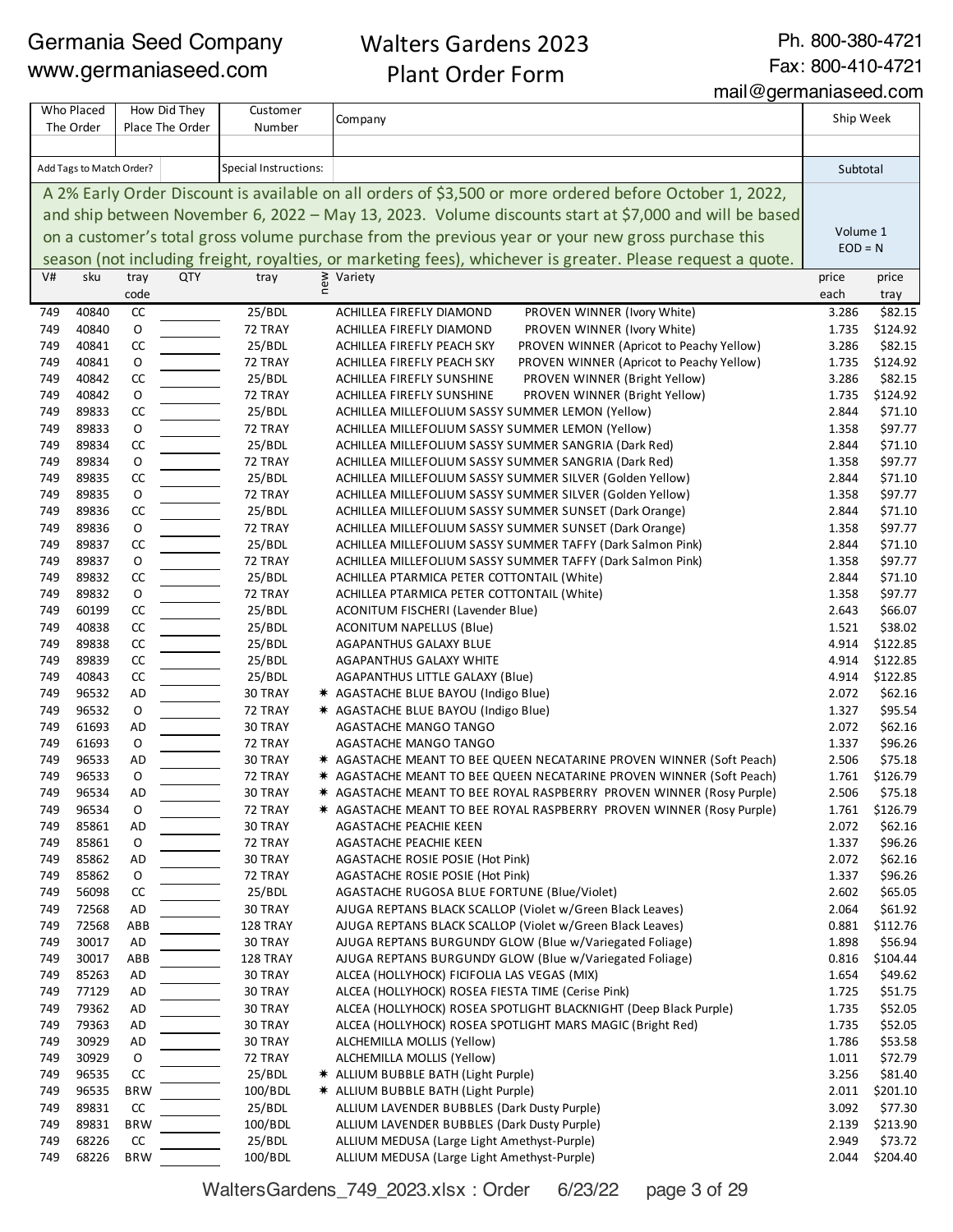## Walters Gardens 2023 Plant Order Form

Ph. 800-380-4721 Fax: 800-410-4721

mail@germaniaseed.com

| V#         | sku            | tray<br>code      | <b>QTY</b> | tray               | ≥ Variety<br>E                                                                              | price<br>each  | price<br>tray        |
|------------|----------------|-------------------|------------|--------------------|---------------------------------------------------------------------------------------------|----------------|----------------------|
| 749        | 82800          | CC                |            | 25/BDL             | ALLIUM MILLENIUM (Rosy Purple)                                                              | 2.674          | \$66.85              |
| 749        | 82800          | <b>BRW</b>        |            | 100/BDL            | ALLIUM MILLENIUM (Rosy Purple)                                                              | 1.711          | \$171.10             |
| 749        | 82799          | CC                |            | 25/BDL             | ALLIUM SENESCENS BLUE EDDY (Lilac Pink w/Blue Grey Leaf)                                    | 3.154          | \$78.85              |
| 749        | 82799          | <b>BRW</b>        |            | 100/BDL            | ALLIUM SENESCENS BLUE EDDY (Lilac Pink w/Blue Grey Leaf)                                    | 2.113          | \$211.30             |
| 749        | 40845          | CC                |            | 25/BDL             | <b>ALLIUM SERENDIPITY</b><br>PROVEN WINNER                                                  | 3.370          | \$84.25              |
| 749        | 40845          | <b>BRW</b>        |            | 100/BDL            | PROVEN WINNER<br>ALLIUM SERENDIPITY                                                         | 2.526          | \$252.60             |
| 749        | 96536          | PG                |            | 20 TRAY            | * ALSTROEMERIA GOLDEN TIARA (Golden Yellow)                                                 | 3.600          | \$72.00<br>\$174.67  |
| 749<br>749 | 96536<br>54246 | $\mathsf O$<br>CC |            | 72 TRAY<br>25/BDL  | * ALSTROEMERIA GOLDEN TIARA (Golden Yellow)<br>AMSONIA HUBRICHTII (Light Blue)              | 2.426<br>2.470 | \$61.75              |
| 749        | 40846          | CC                |            | 25/BDL             | AMSONIA STARSTRUCK (Blue)                                                                   | 3.207          | \$80.17              |
| 749        | 40846          | $\mathsf O$       |            | 72 TRAY            | AMSONIA STARSTRUCK (Blue)                                                                   | 1.447          | \$104.18             |
| 749        | 68229          | CC                |            | 25/BDL             | AMSONIA STORM CLOUD<br>PROVEN WINNER (Light Periwinkle)                                     | 3.779          | \$94.47              |
| 749        | 68229          | O                 |            | 72 TRAY            | PROVEN WINNER (Light Periwinkle)<br>AMSONIA STORM CLOUD                                     | 1.840          | \$132.48             |
| 749        | 94458          | CC                |            | 25/BDL             | AMSONIA STRING THEORY PROVEN WINNER                                                         | 3.779          | \$94.47              |
| 749        | 94458          | $\mathsf O$       |            | 72 TRAY            | AMSONIA STRING THEORY PROVEN WINNER                                                         | 1.901          | \$136.87             |
| 749        | 65110          | CC                |            | 25/BDL             | AMSONIA TABERNAEMONTANA BLUE ICE                                                            | 2.909          | \$72.72              |
| 749        | 88018          | <b>AD</b>         |            | 30 TRAY            | * ANEMONE CURTAIN CALL DEEP ROSE                                                            | 3.118          | \$93.54              |
| 749<br>749 | 88018<br>66226 | O<br><b>AD</b>    |            | 72 TRAY<br>30 TRAY | * ANEMONE CURTAIN CALL DEEP ROSE<br>* ANEMONE DREAMING SWAN                                 | 2.301<br>3.893 | \$165.67<br>\$116.79 |
| 749        | 66226          | $\mathsf O$       |            | 72 TRAY            | * ANEMONE DREAMING SWAN                                                                     | 2.669          | \$192.16             |
| 749        | 89840          | AD                |            | 30 TRAY            | * ANEMONE FALL IN LOVE SWEETLY<br>PROVEN WINNER (Rose Pink)                                 | 3.587          | \$107.61             |
| 749        | 89840          | $\mathsf O$       |            | 72 TRAY            | PROVEN WINNER (Rose Pink)<br><b>★ ANEMONE FALL IN LOVE SWEETLY</b>                          | 2.628          | \$189.21             |
| 749        | 30027          | AD                |            | 30 TRAY            | * ANEMONE X HYBRIDA HONORINE JOBERT (Single White)                                          | 2.807          | \$84.21              |
| 749        | 30027          | O                 |            | 72 TRAY            | * ANEMONE X HYBRIDA HONORINE JOBERT (Single White)                                          | 1.990          | \$143.28             |
| 749        | 91849          | <b>AD</b>         |            | 30 TRAY            | * AQUILEGIA EARLYBIRD PURPLE BLUE                                                           | 2.031          | \$60.93              |
| 749        | 91852          | <b>AD</b>         |            | 30 TRAY            | * AQUILEGIA EARLYBIRD RED WHITE                                                             | 2.031          | \$60.93              |
| 749        | 90367          | AD                |            | 30 TRAY            | AQUILEGIA KIRIGAMI DEEP BLUE AND WHITE                                                      | 1.960          | \$58.80              |
| 749        | 90369          | AD                |            | 30 TRAY            | AQUILEGIA KIRIGAMI MIXTURE                                                                  | 1.960          | \$58.80              |
| 749<br>749 | 90371<br>80479 | AD<br>PG          |            | 30 TRAY<br>20 TRAY | AQUILEGIA KIRIGAMI ROSE AND PINK                                                            | 1.960<br>4.337 | \$58.80<br>\$86.74   |
| 749        | 80479          | O                 |            | 72 TRAY            | ARALIA CORDATA SUN KING (Bright Gold)<br>ARALIA CORDATA SUN KING (Bright Gold)              | 2.266          | \$163.15             |
| 749        | 30061          | CC                |            | 25/BDL             | ARTEMISIA SCHMIDTIANA NANA SILVER MOUND                                                     | 2.674          | \$66.85              |
| 749        | 30061          | $\mathsf O$       |            | 72 TRAY            | ARTEMISIA SCHMIDTIANA NANA SILVER MOUND                                                     | 1.225          | \$88.20              |
| 749        | 30061          | <b>BRW</b>        |            | 100/BDL            | ARTEMISIA SCHMIDTIANA NANA SILVER MOUND                                                     | 1.791          | \$179.10             |
| 749        | 30063          | AD                |            | 30 TRAY            | ARUNCUS AETHUSIFOLIUS (Creamy White)                                                        | 1.888          | \$56.64              |
| 749        | 88020          | <b>AD</b>         |            | 30 TRAY            | * ARUNCUS CHANTILLY LACE PROVEN WINNER (Cream)                                              | 3.531          | \$105.93             |
| 749        | 88020          | O                 |            | 72 TRAY            | * ARUNCUS CHANTILLY LACE PROVEN WINNER (Cream)                                              | 2.656          | \$191.23             |
| 749        | 5578           | AD                |            | 30 TRAY            | ARUNCUS DIOICUS (Creamy White Plumes)                                                       | 1.888          | \$56.64              |
| 749        | 40139          | AD                |            | 30 TRAY            | * ARUNCUS FAIRY HAIR (Cream)                                                                | 3.105          | \$93.15              |
| 749        | 40139          | O                 |            | 72 TRAY            | * ARUNCUS FAIRY HAIR (Cream)                                                                | 2.319          | \$166.96<br>\$95.61  |
| 749<br>749 | 74218<br>74218 | AD<br>O           |            | 30 TRAY<br>72 TRAY | <b>★ ARUNCUS MISTY LACE</b><br>* ARUNCUS MISTY LACE                                         | 3.187<br>2.401 | \$172.87             |
| 749        | 64856          | AD                |            | 30 TRAY            | ASARUM SPLENDENS (WILD GINGER) (CHINESE)                                                    | 3.562          | \$106.86             |
| 749        | 65154          | CC                |            | 25/BDL             | ASCLEPIAS INCARNATA CINDERELLA                                                              | 2.439          | \$60.97              |
| 749        | 65154          | 0                 |            | 72 TRAY            | ASCLEPIAS INCARNATA CINDERELLA                                                              | 0.941          | \$67.75              |
| 749        | 5576           | CC                |            | 25/BDL             | ASCLEPIAS TUBEROSA (BUTTERFLY WEED) (Bright Orange)                                         | 2.643          | \$66.07              |
| 749        | 5576           | AD                |            | 30 TRAY            | ASCLEPIAS TUBEROSA (BUTTERFLY WEED) (Bright Orange)                                         | 1.929          | \$57.87              |
| 749        | 5576           | 0                 |            | 72 TRAY            | ASCLEPIAS TUBEROSA (BUTTERFLY WEED) (Bright Orange)                                         | 1.011          | \$72.79              |
| 749        | 54251          | AD                |            | 30 TRAY            | ASCLEPIAS TUBEROSA HELLO YELLOW                                                             | 1.990          | \$59.70              |
| 749        | 54251          | 0                 |            | 72 TRAY            | ASCLEPIAS TUBEROSA HELLO YELLOW                                                             | 1.077          | \$77.54              |
| 749        | 91682          | CC                |            | 25/BDL             | ASTER NOVAE ANGLIAE GRAPE CRUSH (Dark Purple)                                               | 3.051          | \$76.27              |
| 749<br>749 | 91682<br>91683 | 0<br>CC           |            | 72 TRAY<br>25/BDL  | ASTER NOVAE ANGLIAE GRAPE CRUSH (Dark Purple)<br>ASTER NOVAE ANGLIAE PINK CRUSH (Rose Pink) | 1.460<br>3.051 | \$105.12<br>\$76.27  |
| 749        | 91683          | 0                 |            | 72 TRAY            | ASTER NOVAE ANGLIAE PINK CRUSH (Rose Pink)                                                  | 1.460          | \$105.12             |
| 749        | 60219          | CC                |            | 25/BDL             | ASTILBE ARENDSII AUGUST LIGHT (Red)                                                         | 2.807          | \$70.17              |
| 749        | 30093          | CC                |            | 25/BDL             | ASTILBE ARENDSII BRESSINGHAM BEAUTY (Clear Pink)                                            | 2.807          | \$70.17              |
| 749        | 56105          | CC                |            | 25/BDL             | ASTILBE ARENDSII BRIDAL VEIL (White)                                                        | 2.807          | \$70.17              |
| 749        | 30097          | CC                |            | 25/BDL             | ASTILBE ARENDSII FANAL (Deep Blood Red)                                                     | 2.807          | \$70.17              |
| 749        | 84353          | PG                |            | 20 TRAY            | ASTILBE CHINENSIS AMBER MOON                                                                | 4.404          | \$88.08              |
| 749        | 84353          | O                 |            | 72 TRAY            | ASTILBE CHINENSIS AMBER MOON                                                                | 2.465          | \$177.48             |
| 749        | 80859          | CC                |            | 25/BDL             | ASTILBE CHINENSIS LITTLE VISION IN PINK                                                     | 3.383          | \$84.57              |
| 749        | 60145          | CC                |            | 25/BDL             | ASTILBE CHINENSIS MAGGIE DALEY (Purple)                                                     | 2.807          | \$70.17              |

WaltersGardens\_749\_2023.xlsx : Order 6/23/22 page 4 of 29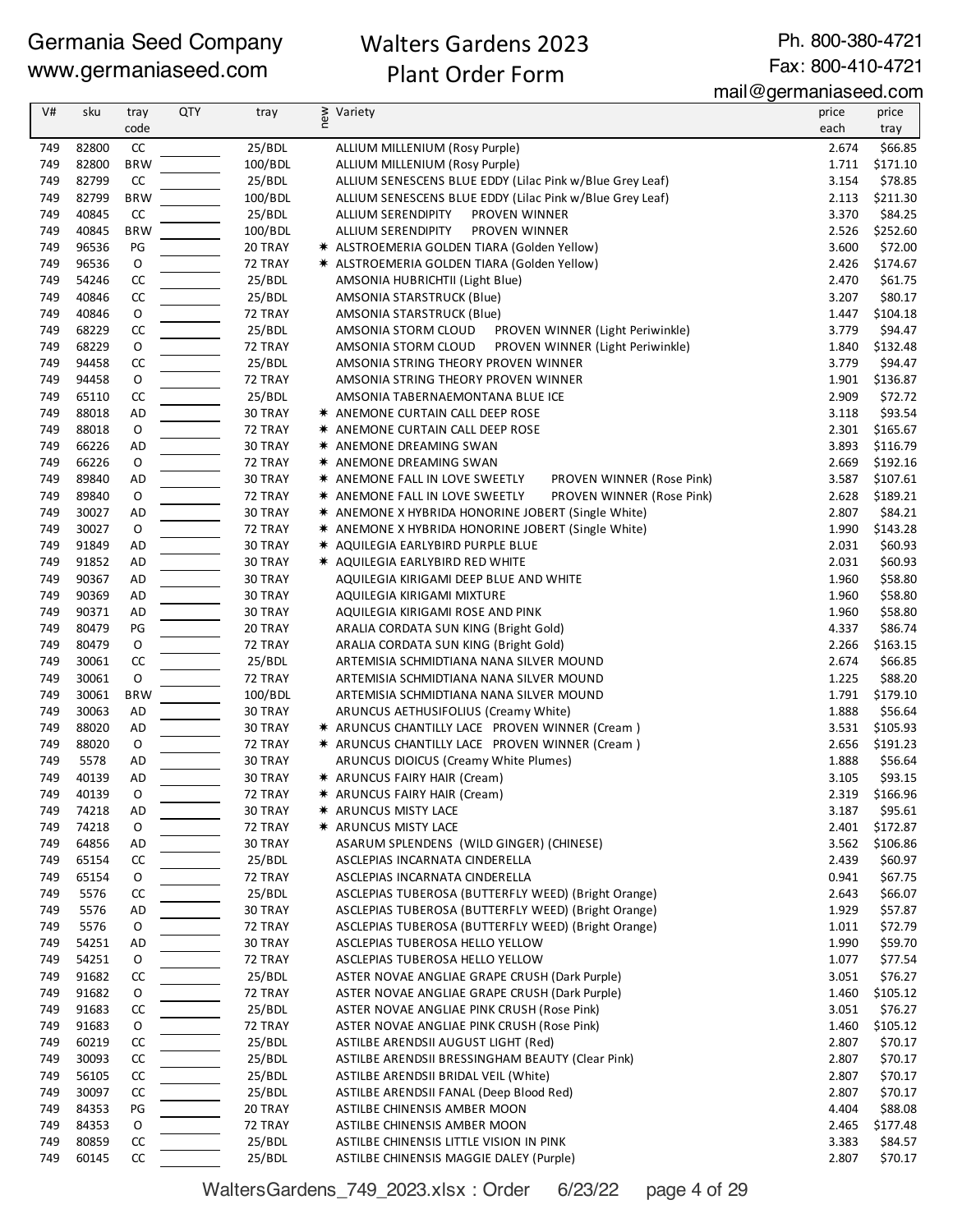## Walters Gardens 2023 Plant Order Form

Ph. 800-380-4721 Fax: 800-410-4721

mail@germaniaseed.com

| V#         | sku            | tray          | <b>QTY</b> | tray               | new<br>Variety                                                                         | price          | price               |
|------------|----------------|---------------|------------|--------------------|----------------------------------------------------------------------------------------|----------------|---------------------|
|            |                | code          |            |                    |                                                                                        | each           | tray                |
| 749        | 32747          | CC            |            | 25/BDL             | ASTILBE CHINENSIS PUMILA (Dwarf Lavender/Pink)                                         | 3.115          | \$77.87             |
| 749        | 54425          | CC            |            | 25/BDL             | ASTILBE CHINENSIS PURPLE CANDLES (Purplish Red)                                        | 2.807          | \$70.17             |
| 749        | 74220          | CC            |            | 25/BDL             | ASTILBE CHINENSIS RISE AND SHINE (Pink)                                                | 2.807          | \$70.17             |
| 749        | 54256          | CC            |            | 25/BDL             | ASTILBE CHINENSIS VISION (Raspberry)                                                   | 2.807          | \$70.17             |
| 749        | 64858          | CC            |            | 25/BDL             | ASTILBE CHINENSIS VISION IN RED                                                        | 3.115          | \$77.87             |
| 749        | 96537          | CC            |            | 25/BDL             | * ASTILBE HYBRID DARK SIDE OF THE MOON PW BRAND (Purple Dark Leaf)                     | 4.057          | \$101.42            |
| 749        | 75761          | CC            |            | 25/BDL             | ASTILBE JAPONICA DELFT LACE (Salmon Pink)                                              | 3.231          | \$80.77             |
| 749        | 32746          | CC            |            | 25/BDL             | ASTILBE JAPONICA DEUTSCHLAND (White)                                                   | 2.807          | \$70.17             |
| 749        | 56110          | CC            |            | 25/BDL             | ASTILBE JAPONICA MONTGOMERY (Dark Red)                                                 | 3.051          | \$76.27             |
| 749        | 32739          | CC            |            | 25/BDL             | ASTILBE JAPONICA PEACH BLOSSOM (Delicate Peachy Pink)                                  | 2.807          | \$70.17             |
| 749        | 30098          | CC            |            | 25/BDL             | ASTILBE JAPONICA RED SENTINEL (Red)                                                    | 2.807          | \$70.17             |
| 749        | 32744          | CC            |            | 25/BDL             | ASTILBE JAPONICA RHEINLAND (Clear Pink)                                                | 2.807          | \$70.17             |
| 749        | 94460          | CC            |            | 25/BDL             | <b>BAPTISA HONEY ROASTED</b>                                                           | 4.648          | \$116.20            |
| 749        | 94460          | $\mathsf O$   |            | 72 TRAY            | <b>BAPTISA HONEY ROASTED</b>                                                           | 2.261          | \$162.79            |
| 749        | 88022          | CC            |            | 25/BDL             | BAPTISIA AMERICAN GOLDFINCH                                                            | 4.648          | \$116.20            |
| 749        | 88022          | $\mathsf O$   |            | 72 TRAY            | BAPTISIA AMERICAN GOLDFINCH                                                            | 2.261          | \$162.79            |
| 749        | 5611           | CC            |            | 25/BDL             | BAPTISIA AUSTRALIS (Lilac Blue)                                                        | 2.705          | \$67.62             |
| 749        | 80481          | CC            |            | 25/BDL             | BAPTISIA DECADENCE BLUEBERRY SUNDAE PROVEN WINNER (Deep Blue)                          | 5.118          | \$127.95            |
| 749        | 80481          | $\mathsf O$   |            | 72 TRAY            | BAPTISIA DECADENCE BLUEBERRY SUNDAE PROVEN WINNER (Deep Blue)                          | 2.669          | \$192.16            |
| 749        | 94459          | CC            |            | 25/BDL             | BAPTISIA DECADENCE BURGUNDY BLAST                                                      | 4.648          | \$116.20            |
| 749        | 94459          | $\mathsf O$   |            | 72 TRAY            | BAPTISIA DECADENCE BURGUNDY BLAST                                                      | 2.261          | \$162.79            |
| 749        | 80482          | CC            |            | 25/BDL             | BAPTISIA DECADENCE CHERRIES JUBILEE PROVEN WINNER (Maroon and Yellow)                  | 5.118          | \$127.95            |
| 749        | 80482          | $\mathsf O$   |            | 72 TRAY            | BAPTISIA DECADENCE CHERRIES JUBILEE PROVEN WINNER (Maroon and Yellow)                  | 2.669          | \$192.16            |
| 749        | 89841          | CC            |            | 25/BDL             | BAPTISIA DECADENCE DARK CHOCOLATE PROVEN WINNER (Charcoal Purple)                      |                | 5.118 \$127.95      |
| 749        | 89841          | 0             |            | 72 TRAY            | BAPTISIA DECADENCE DARK CHOCOLATE PROVEN WINNER (Charcoal Purple)                      | 2.669          | \$192.16            |
| 749        | 91684          | CC            |            | 25/BDL             | BAPTISIA DECADENCE DELUXE BLUE BUBBLY PROVEN WINNER (Lavender Blue)                    | 5.118          | \$127.95            |
| 749        | 91684          | 0             |            | 72 TRAY            | BAPTISIA DECADENCE DELUXE BLUE BUBBLY PROVEN WINNER (Lavender Blue)                    | 2.669          | \$192.16            |
| 749        | 88023          | CC            |            | 25/BDL             | BAPTISIA DECADENCE DELUXE PINK LEMONADE PROVEN WINNER                                  | 5.118          | \$127.95            |
| 749        | 88023          | $\mathsf O$   |            | 72 TRAY            | BAPTISIA DECADENCE DELUXE PINK LEMONADE PROVEN WINNER                                  | 2.669          | \$192.16            |
| 749        | 85867          | CC            |            | 25/BDL             | BAPTISIA DECADENCE DELUXE PINK TRUFFLES PROVEN WINNER (Clear Pink)                     | 5.118          | \$127.95            |
| 749        | 85867          | 0             |            | 72 TRAY            | BAPTISIA DECADENCE DELUXE PINK TRUFFLES PROVEN WINNER (Clear Pink)                     | 2.669          | \$192.16            |
| 749        | 80484          | $\mathsf{CC}$ |            | 25/BDL             | BAPTISIA DECADENCE LEMON MERINGUE PROVEN WINNER (Lemon Yellow)                         | 5.118          | \$127.95            |
| 749        | 80484          | $\mathsf O$   |            | 72 TRAY            | BAPTISIA DECADENCE LEMON MERINGUE PROVEN WINNER (Lemon Yellow)                         | 2.669          | \$192.16            |
| 749        | 61698          | CC            |            | 25/BDL             | BAPTISIA DECADENCE SPARKLING SAPPHIRES PROVEN WINNER                                   | 5.118          | \$127.95            |
| 749        | 61698          | 0             |            | 72 TRAY<br>25/BDL  | BAPTISIA DECADENCE SPARKLING SAPPHIRES PROVEN WINNER                                   | 2.669          | \$192.16            |
| 749        | 84354          | $\mathsf{CC}$ |            |                    | BAPTISIA DECADENCE VANILLA CREAM PROVEN WINNER (Creamy White)                          | 5.118          | \$127.95            |
| 749        | 84354          | $\mathsf O$   |            | 72 TRAY            | BAPTISIA DECADENCE VANILLA CREAM PROVEN WINNER (Creamy White)                          | 2.669          | \$192.16            |
| 749        | 61697          | CC            |            | 25/BDL             | <b>BAPTISIA GRAPE TAFFY</b>                                                            | 4.648          | \$116.20            |
| 749        | 61697          | 0             |            | 72 TRAY            | <b>BAPTISIA GRAPE TAFFY</b>                                                            | 2.261          | \$162.79            |
| 749        | 85866          | CC            |            | 25/BDL             | BAPTISIA INDIGO SPIRES (Deep Violet)                                                   |                | 4.648 \$116.20      |
| 749        | 85866          | O             |            | 72 TRAY            | BAPTISIA INDIGO SPIRES (Deep Violet)                                                   | 2.261          | \$162.79            |
| 749        | 91685<br>91685 | CC            |            | 25/BDL             | BAPTISIA PLUM ROSY (Mauve Pink)                                                        | 4.648<br>2.261 | \$116.20            |
| 749        |                | 0             |            | 72 TRAY            | BAPTISIA PLUM ROSY (Mauve Pink)                                                        |                | \$162.79            |
| 749        | 40847          | CC            |            | 25/BDL             | BAPTISIA VIOLET DUSK (Violet Lavender)                                                 | 4.648          | \$116.20<br>\$66.07 |
| 749        | 73023<br>66874 | CC            |            | 25/BDL             | BELAMCANDA CHINENSIS FRECKLE FACE (Dwarf Yellow/Orange Spotted)                        | 2.643          |                     |
| 749<br>749 | 96538          | CC            |            | 25/BDL             | BELAMCANDA CHINENSIS HELLO YELLOW<br>* BERGENIA FAIRY TALE ROMANCE (Appleblossom Pink) | 2.643<br>3.983 | \$66.07<br>\$79.66  |
| 749        | 96538          | PG            |            | 20 TRAY<br>72 TRAY | * BERGENIA FAIRY TALE ROMANCE (Appleblossom Pink)                                      | 2.085          | \$150.12            |
| 749        | 91686          | 0<br>PG       |            | 20 TRAY            | BERGENIA MISS PIGGY PROVEN WINNER (Bright Pink)                                        | 4.355          | \$87.10             |
| 749        | 91686          | 0             |            | 72 TRAY            | BERGENIA MISS PIGGY PROVEN WINNER (Bright Pink)                                        | 2.469          | \$177.76            |
| 749        | 96539          | PG            |            | 20 TRAY            | <b>★ BERGENIA RIPPLE EFFECT</b>                                                        | 3.983          | \$79.66             |
|            |                |               |            |                    | * BERGENIA RIPPLE EFFECT                                                               |                |                     |
| 749<br>749 | 96539<br>74221 | O<br>PG       |            | 72 TRAY<br>20 TRAY | BRUNNERA MACROPHYLLA EMERALD MIST                                                      | 2.085<br>4.263 | \$150.12<br>\$85.26 |
| 749        | 60230          | PG            |            | 20 TRAY            | BRUNNERA MACROPHYLLA JACK FROST (Clear Blue)                                           | 3.868          | \$77.36             |
| 749        | 60230          | 0             |            | 72 TRAY            | BRUNNERA MACROPHYLLA JACK FROST (Clear Blue)                                           | 2.398          | \$172.65            |
| 749        | 40848          | PG            |            | 20 TRAY            | BRUNNERA MACROPHYLLA JACK OF DIAMONDS PROVEN WINNER (Giant Leaves)                     | 4.722          | \$94.44             |
| 749        | 40848          | 0             |            | 72 TRAY            | BRUNNERA MACROPHYLLA JACK OF DIAMONDS PROVEN WINNER (Giant Leaves)                     | 3.192          | \$229.82            |
| 749        | 40849          | PG            |            | 20 TRAY            | BRUNNERA MACROPHYLLA QUEEN OF HEARTS PROVEN WINNER                                     | 4.722          | \$94.44             |
| 749        | 40849          | 0             |            | 72 TRAY            | BRUNNERA MACROPHYLLA QUEEN OF HEARTS PROVEN WINNER                                     | 3.192          | \$229.82            |
| 749        | 40140          | PG            |            | 20 TRAY            | BRUNNERA MACROPHYLLA STERLING SILVER                                                   | 4.263          | \$85.26             |
| 749        | 40140          | O             |            | 72 TRAY            | BRUNNERA MACROPHYLLA STERLING SILVER                                                   | 2.794          | \$201.16            |
| 749        | 60147          | PG            |            | 20 TRAY            | BRUNNERA MACROPHYLLA VARIEGATA (Blue w/White Variegated Leaf)                          | 3.868          | \$77.36             |
|            |                |               |            |                    |                                                                                        |                |                     |

WaltersGardens\_749\_2023.xlsx : Order 6/23/22 page 5 of 29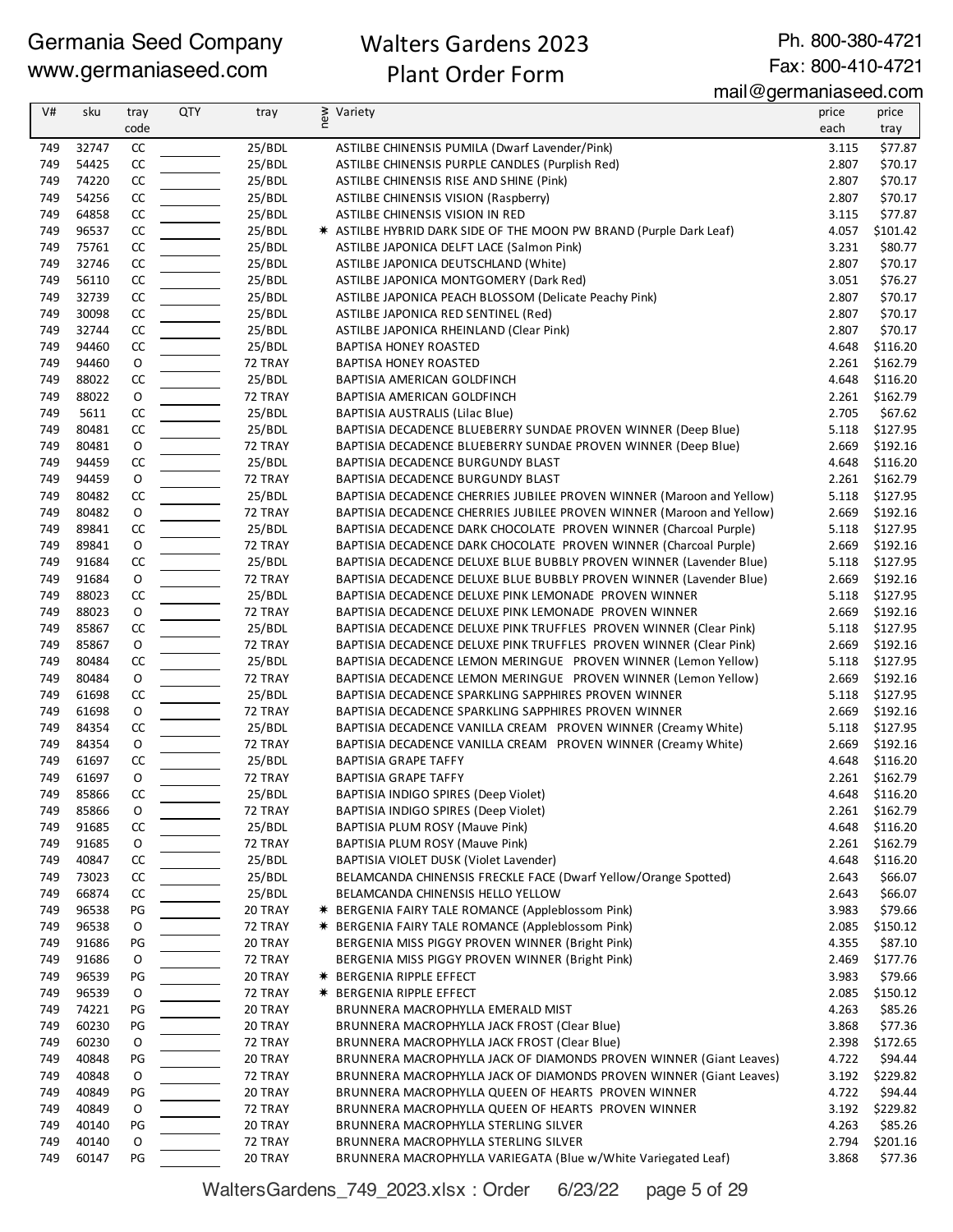## Walters Gardens 2023 Plant Order Form

Ph. 800-380-4721 Fax: 800-410-4721

| V#  | sku   | tray        | <b>QTY</b> | tray    | ≷ Variety<br>E                                                          | price | price    |
|-----|-------|-------------|------------|---------|-------------------------------------------------------------------------|-------|----------|
|     |       | code        |            |         |                                                                         | each  | tray     |
| 749 | 89856 | AD          |            | 30 TRAY | <b>BUDDLEIA GRAND CASCADE (Light Lavender Purple)</b>                   | 2.812 | \$84.36  |
| 749 | 89856 | $\mathsf O$ |            | 72 TRAY | BUDDLEIA GRAND CASCADE (Light Lavender Purple)                          | 1.648 | \$118.65 |
| 749 | 94461 | AD          |            | 30 TRAY | <b>BUDDLEIA HUMDINGER GOLD DROP</b>                                     | 2.812 | \$84.36  |
| 749 | 94461 | O           |            | 72 TRAY | <b>BUDDLEIA HUMDINGER GOLD DROP</b>                                     | 1.648 | \$118.65 |
| 749 | 61703 | <b>AD</b>   |            | 30 TRAY | BUDDLEIA HUMDINGER LAVENDER CUPCAKE                                     | 2.812 | \$84.36  |
| 749 | 61703 | $\mathsf O$ |            | 72 TRAY | BUDDLEIA HUMDINGER LAVENDER CUPCAKE                                     | 1.648 | \$118.65 |
| 749 | 61702 | <b>AD</b>   |            | 30 TRAY | BUDDLEIA HUMDINGER LITTLE ANGEL (Pure White)                            | 2.812 | \$84.36  |
| 749 | 61702 | $\mathsf O$ |            | 72 TRAY | BUDDLEIA HUMDINGER LITTLE ANGEL (Pure White)                            | 1.648 | \$118.65 |
| 749 | 61705 | <b>AD</b>   |            | 30 TRAY | BUDDLEIA HUMDINGER MAGENTA MUNCHKIN                                     | 2.812 | \$84.36  |
| 749 | 61705 | $\mathsf O$ |            | 72 TRAY | BUDDLEIA HUMDINGER MAGENTA MUNCHKIN                                     | 1.648 | \$118.65 |
| 749 | 61707 | AD          |            | 30 TRAY | BUDDLEIA HUMDINGER ORCHID ANNIE                                         | 2.812 | \$84.36  |
| 749 | 61707 | $\mathsf O$ |            | 72 TRAY | BUDDLEIA HUMDINGER ORCHID ANNIE                                         | 1.648 | \$118.65 |
| 749 | 91687 | AD          |            | 30 TRAY | BUDDLEIA LILAC CASCADE (Pale Lilac)                                     | 2.812 | \$84.36  |
| 749 | 91687 | O           |            | 72 TRAY | BUDDLEIA LILAC CASCADE (Pale Lilac)                                     | 1.648 | \$118.65 |
| 749 | 61699 | <b>AD</b>   |            | 30 TRAY | <b>BUDDLEIA MONARCH BLUE KNIGHT</b>                                     | 2.812 | \$84.36  |
| 749 | 61699 | $\mathsf O$ |            | 72 TRAY | <b>BUDDLEIA MONARCH BLUE KNIGHT</b>                                     | 1.648 | \$118.65 |
| 749 | 85871 | AD          |            | 30 TRAY | BUDDLEIA MONARCH DARK DYNASTY (Royal Purple)                            | 2.812 | \$84.36  |
| 749 | 85871 | $\mathsf O$ |            | 72 TRAY | BUDDLEIA MONARCH DARK DYNASTY (Royal Purple)                            | 1.648 | \$118.65 |
| 749 | 85872 | AD          |            | 30 TRAY | BUDDLEIA MONARCH GLASS SLIPPERS (Pale Periwinkle)                       | 2.812 | \$84.36  |
| 749 | 85872 | $\mathsf O$ |            | 72 TRAY | <b>BUDDLEIA MONARCH GLASS SLIPPERS (Pale Periwinkle)</b>                | 1.648 | \$118.65 |
| 749 | 68233 | AD          |            | 30 TRAY | BUDDLEIA MONARCH PRINCE CHARMING (Bright Cerise)                        | 2.812 | \$84.36  |
| 749 | 68233 | O           |            | 72 TRAY | BUDDLEIA MONARCH PRINCE CHARMING (Bright Cerise)                        | 1.648 | \$118.65 |
| 749 | 91688 | <b>AD</b>   |            | 30 TRAY | BUDDLEIA MONARCH PRINCESS PINK (Bright Cerise-Pink)                     | 2.812 | \$84.36  |
| 749 | 91688 | $\mathsf O$ |            | 72 TRAY | BUDDLEIA MONARCH PRINCESS PINK (Bright Cerise-Pink)                     | 1.648 | \$118.65 |
| 749 | 85875 | <b>AD</b>   |            | 30 TRAY | BUDDLEIA MONARCH QUEEN OF HEARTS (Magenta Red)                          | 2.812 | \$84.36  |
| 749 | 85875 | $\mathsf O$ |            | 72 TRAY | BUDDLEIA MONARCH QUEEN OF HEARTS (Magenta Red)                          | 1.648 | \$118.65 |
| 749 | 96540 | <b>AD</b>   |            | 30 TRAY | * BUDDLEIA PINK CASCADE 2 (Apple Blossom Pink)                          | 2.812 | \$84.36  |
| 749 | 96540 | $\mathsf O$ |            | 72 TRAY | * BUDDLEIA PINK CASCADE 2 (Apple Blossom Pink)                          | 1.648 | \$118.65 |
| 749 | 94462 | AD          |            | 30 TRAY | <b>BUDDLEIA VIOLET CASCADE</b>                                          | 2.812 | \$84.36  |
| 749 | 94462 | $\mathsf O$ |            | 72 TRAY | <b>BUDDLEIA VIOLET CASCADE</b>                                          | 1.648 | \$118.65 |
| 749 | 61678 | AD          |            | 30 TRAY | CAMPANULA CARPATICA RAPIDO BLUE                                         | 1.786 | \$53.58  |
| 749 | 61678 | $\mathsf O$ |            | 72 TRAY | CAMPANULA CARPATICA RAPIDO BLUE                                         | 1.043 | \$75.09  |
| 749 | 61679 | AD          |            | 30 TRAY | CAMPANULA CARPATICA RAPIDO WHITE                                        | 1.786 | \$53.58  |
| 749 | 61679 | $\mathsf O$ |            | 72 TRAY | CAMPANULA CARPATICA RAPIDO WHITE                                        | 1.043 | \$75.09  |
| 749 | 40850 | AD          |            | 30 TRAY | CAMPANULA GLOMERATA ANGEL BELLS (White)                                 | 3.370 | \$101.10 |
| 749 | 40850 | $\mathsf O$ |            | 72 TRAY | CAMPANULA GLOMERATA ANGEL BELLS (White)                                 | 2.299 | \$165.52 |
| 749 | 40851 | AD          |            | 30 TRAY | CAMPANULA GLOMERATA CHURCH BELLS (Violet Purple)                        | 3.370 | \$101.10 |
| 749 | 40851 | $\mathsf O$ |            | 72 TRAY | CAMPANULA GLOMERATA CHURCH BELLS (Violet Purple)                        | 2.299 | \$165.52 |
| 749 | 70728 | CC          |            | 25/BDL  | CAMPANULA PERSICIFOLIA TAKION BLUE                                      | 2.602 | \$65.05  |
| 749 | 70729 | <b>CC</b>   |            | 25/BDL  | CAMPANULA PERSICIFOLIA TAKION WHITE                                     | 2.602 | \$65.05  |
| 749 | 57032 | AD          |            | 30 TRAY | CERASTIUM TOMENTOSUM YO YO                                              | 1.623 | \$48.69  |
| 749 | 30126 | AD          |            | 30 TRAY | CERATOSTIGMA PLUMBAGINOIDES (LEADWORT) (Blue)                           | 1.725 | \$51.75  |
| 749 | 60237 | AD          |            | 30 TRAY | CIMICIFUGA (ACTAEA) RAMOSA HILLSIDE BLACK BEAUTY                        | 3.154 | \$94.62  |
| 749 | 60237 | 0           |            | 72 TRAY | CIMICIFUGA (ACTAEA) RAMOSA HILLSIDE BLACK BEAUTY                        | 2.541 | \$182.95 |
| 749 | 88028 | CC          |            | 25/BDL  | CLEMATIS SM BLUE STAND BY ME PROVEN WINNER (BUSH CLEMATIS)              | 5.449 | \$136.22 |
| 749 | 88029 | CC          |            | 25/BDL  | CLEMATIS SM PURPLE VIOLET STARDUST (BUSH CLEMATIS)                      | 4.301 | \$107.52 |
| 749 | 91689 | CC          |            | 25/BDL  | CLEMATIS RAIN DANCE (Indigo Blue)                                       | 4.301 | \$107.52 |
| 749 | 94464 | CC          |            | 25/BDL  | CLEMATIS STAND BY ME LAVENDER PW BRAND                                  | 5.449 | \$136.22 |
| 749 | 88031 | PG          |            | 20 TRAY | COLOCASIA BLACK SWAN                                                    | 3.756 | \$75.12  |
| 749 | 88032 | PG          |            | 20 TRAY | COLOCASIA DISTANT MEMORY                                                | 3.756 | \$75.12  |
| 749 | 79438 | PG          |            | 20 TRAY | COLOCASIA GIGANTEA THAILAND GIANT                                       | 3.296 | \$65.92  |
| 749 | 71066 | <b>RR</b>   |            | 50/BDL  | CONVALLARIA MAJALIS BORDEAUX (Large Lily of the Valley)                 | 1.827 | \$91.35  |
| 749 | 71066 | <b>BRW</b>  |            | 100/BDL | CONVALLARIA MAJALIS BORDEAUX (Large Lily of the Valley)                 | 0.868 | \$86.80  |
| 749 | 80071 | <b>BRW</b>  |            | 100/BDL | CONVALLARIA MAJALIS LILY OF THE VALLEY                                  | 0.633 | \$63.30  |
| 749 | 68238 | 0           |            | 72 TRAY | CORDYLINE TERMINALIS CHERRY CORDIAL (TEMPERENNIAL) (Mahogany/Green/Red) | 2.582 | \$185.90 |
| 749 | 5734  | AD          |            | 30 TRAY | COREOPSIS GRANDIFLORA EARLY SUNRISE (Gold)                              | 1.582 | \$47.46  |
| 749 | 55463 | AD          |            | 30 TRAY | COREOPSIS GRANDIFLORA SUNKISS (Bright Yellow w/Red Blotch)              | 1.684 | \$50.52  |
| 749 | 72498 | AD          |            | 30 TRAY | COREOPSIS HYBRIDA JETHRO TULL (Gold Fluted Petals)                      | 2.085 | \$62.55  |
| 749 | 72498 | O           |            | 72 TRAY | COREOPSIS HYBRIDA JETHRO TULL (Gold Fluted Petals)                      | 1.480 | \$106.56 |
| 749 | 66054 | AD          |            | 30 TRAY | COREOPSIS HYBRIDA UPTICK GOLD AND BRONZE                                | 2.174 | \$65.22  |
| 749 | 94666 | AD          |            | 30 TRAY | <b>* COREOPSIS HYBRIDA UPTICK RED</b>                                   | 2.174 | \$65.22  |
| 749 | 66055 | AD          |            | 30 TRAY | COREOPSIS HYBRIDA UPTICK YELLOW AND RED                                 | 2.174 | \$65.22  |

WaltersGardens\_749\_2023.xlsx : Order 6/23/22 page 6 of 29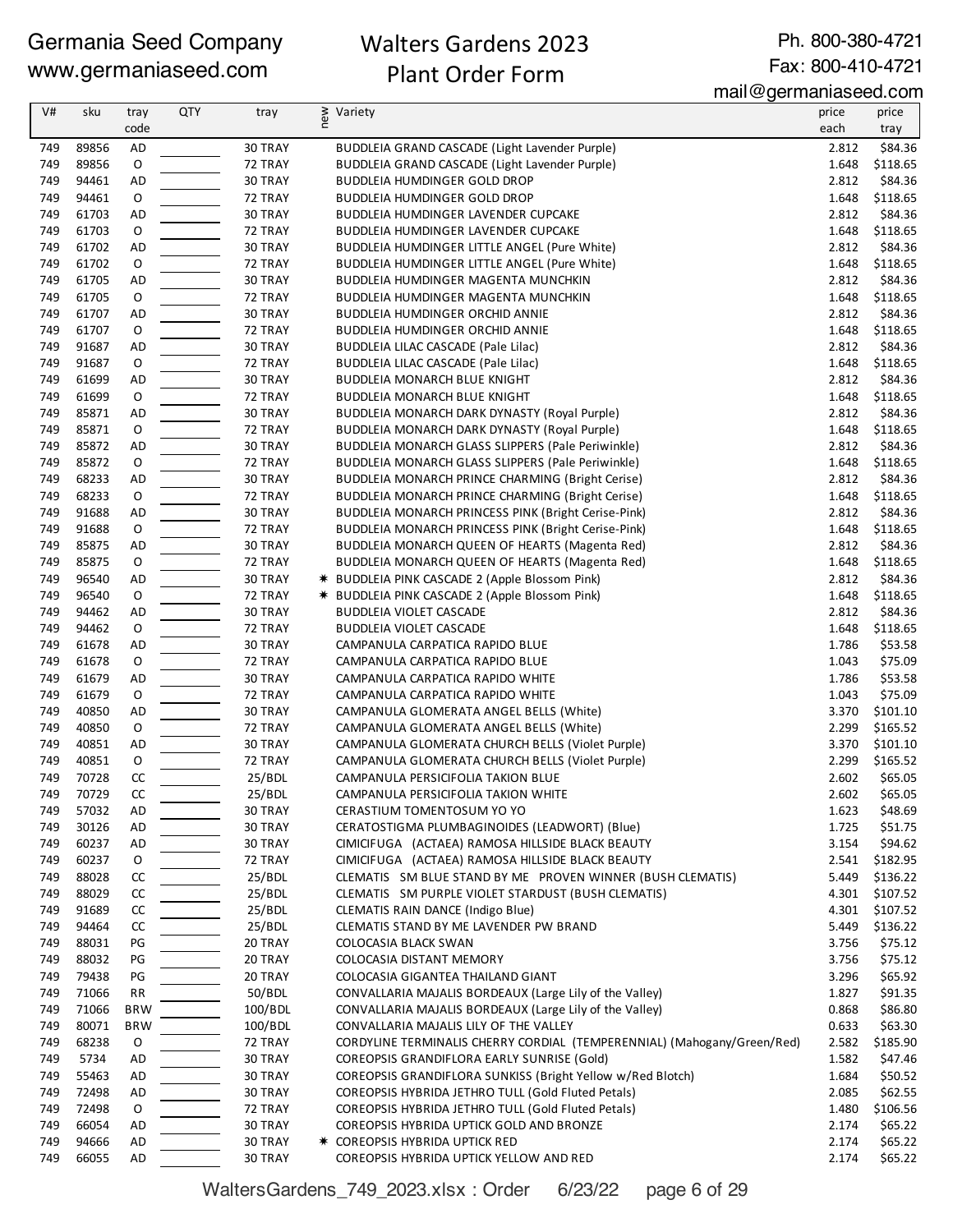## Walters Gardens 2023 Plant Order Form

Ph. 800-380-4721 Fax: 800-410-4721

#### mail@germaniaseed.com

| V#         | sku            | tray        | <b>QTY</b> | tray               | ≥ Variety<br>E                                                                                             | price          | price               |
|------------|----------------|-------------|------------|--------------------|------------------------------------------------------------------------------------------------------------|----------------|---------------------|
|            |                | code        |            |                    |                                                                                                            | each           | tray                |
| 749        | 84463          | AD          |            | 30 TRAY            | COREOPSIS LI'L BANG DAYBREAK (Orange Red Ctr w/Gold Tips)                                                  | 2.506          | \$75.18             |
| 749        | 84463          | $\mathsf O$ |            | 72 TRAY            | COREOPSIS LI'L BANG DAYBREAK (Orange Red Ctr w/Gold Tips)                                                  | 1.587          | \$114.26            |
| 749        | 89864          | AD          |            | 30 TRAY            | COREOPSIS SIZZLE AND SPICE RED HOT VANILLA (Cream w/Dark Red Ctr)                                          | 2.439          | \$73.17             |
| 749        | 89865          | <b>AD</b>   |            | 30 TRAY            | COREOPSIS SIZZLE AND SPICE SASSY SAFFRON (Lemon Yellow w/Maroon Ctr)                                       | 2.439          | \$73.17             |
| 749        | 30183          | AD          |            | 30 TRAY            | COREOPSIS VERTICILLATA MOONBEAM (Creamy Yellow)                                                            | 2.337          | \$70.11             |
| 749        | 30183          | $\mathsf O$ |            | 72 TRAY            | COREOPSIS VERTICILLATA MOONBEAM (Creamy Yellow)                                                            | 1.225          | \$88.20             |
| 749        | 68239          | AD          |            | 30 TRAY            | COREOPSIS VERTICILLATA SIZZLE AND SPICE CRAZY CAYENNE (Red w/Orange Eye)                                   | 2.439          | \$73.17             |
| 749        | 68240          | AD          |            | 30 TRAY            | COREOPSIS VERTICILLATA SIZZLE AND SPICE CURRY UP (Golden Yellow w/Red Eye)                                 | 2.439          | \$73.17             |
| 749        | 68241          | <b>AD</b>   |            | 30 TRAY            | COREOPSIS VERTICILLATA SIZZLE AND SPICE HOT PAPRIKA (Deep Red)                                             | 2.439          | \$73.17             |
| 749        | 68242          | AD          |            | 30 TRAY            | COREOPSIS VERTICILLATA SIZZLE AND SPICE ZESTY ZINGER (Dark Magenta w/Ivory Tip                             | 2.439          | \$73.17             |
| 749        | 30184          | CC          |            | 25/BDL             | COREOPSIS VERTICILLATA ZAGREB (Golden Yellow)                                                              | 2.858          | \$71.45             |
| 749        | 30184          | 0           |            | 72 TRAY            | COREOPSIS VERTICILLATA ZAGREB (Golden Yellow)                                                              | 1.276          | \$91.87             |
| 749        | 30184          | <b>BRW</b>  |            | 100/BDL            | COREOPSIS VERTICILLATA ZAGREB (Golden Yellow)                                                              | 1.915          | \$191.50            |
| 749        | 30191          | CC          |            | 25/BDL             | CROCOSMIA LUCIFER (Flame Red)                                                                              | 0.633          | \$15.82             |
| 749        | 85886          | CC          |            | 25/BDL             | CROCOSMIA PRINCE OF ORANGE                                                                                 | 0.970          | \$24.25             |
| 749        | 65194          | CC          |            | 25/BDL             | CROCOSMIA WALBERTON YELLOW                                                                                 | 1.021          | \$25.52             |
| 749        | 66458          | AD          |            | 30 TRAY            | DELOSPERMA DYERI RED MOUNTAIN FLAME PLANT SELECT                                                           | 2.018          | \$60.54             |
| 749        | 81064          | <b>AD</b>   |            | 30 TRAY            | DELOSPERMA FIRE SPINNER PLANT SELECT                                                                       | 2.018          | \$60.54             |
| 749        | 90125          | <b>AD</b>   |            | 30 TRAY            | DELOSPERMA GRANITA RASPBERRY                                                                               | 2.031          | \$60.93             |
| 749        | 75771          | AD          |            | 30 TRAY            | DELPHINIUM NEW MILLENIUM BLACK EYED ANGELS                                                                 | 2.296          | \$68.88             |
| 749        | 94466          | AD          |            | 30 TRAY            | DELPHINIUM NEW MILLENIUM BLUE BUCCANEERS                                                                   | 2.296          | \$68.88             |
| 749        | 71017          | AD          |            | 30 TRAY            | DELPHINIUM NEW MILLENIUM BLUE LACE                                                                         | 2.296          | \$68.88             |
| 749        | 84359          | AD          |            | 30 TRAY            | DELPHINIUM NEW MILLENIUM COBALT DREAMS (Colbalt Blue w/White Bee)                                          | 2.296          | \$68.88             |
| 749        | 84360          | AD          |            | 30 TRAY            | DELPHINIUM NEW MILLENIUM MINI STARS (DWARF MIX)                                                            | 2.296          | \$68.88             |
| 749        | 84360          | O           |            | 72 TRAY            | DELPHINIUM NEW MILLENIUM MINI STARS (DWARF MIX)                                                            | 1.480          | \$106.56            |
| 749        | 60243          | <b>AD</b>   |            | 30 TRAY            | DELPHINIUM NEW MILLENIUM PAGAN PURPLES                                                                     | 2.296          | \$68.88             |
| 749        | 75772          | <b>AD</b>   |            | 30 TRAY            | DELPHINIUM NEW MILLENIUM PINK PUNCH                                                                        | 2.296          | \$68.88             |
| 749        | 70430          | <b>AD</b>   |            | 30 TRAY            | DELPHINIUM NEW MILLENIUM PURPLE PASSION                                                                    | 2.296          | \$68.88             |
| 749        | 72655          | AD          |            | 30 TRAY            | DELPHINIUM NEW MILLENIUM STARS (Pink, Blue, Purple, White Mix)                                             | 2.296          | \$68.88             |
| 749        | 96543          | AD          |            | 30 TRAY            | * DIANTHUS (CARNATION) PINKY PROMISE (Pinks)                                                               | 2.457          | \$73.71             |
| 749        | 96543          | $\mathsf O$ |            | 72 TRAY            | * DIANTHUS (CARNATION) PINKY PROMISE (Pinks)                                                               | 1.661          | \$119.59            |
| 749        | 68244          | AD          |            | 30 TRAY            | DIANTHUS FRUIT PUNCH BLACK CHERRY FROST PROVEN WINN                                                        | 2.904          | \$87.12             |
| 749        | 68244          | $\mathsf O$ |            | 72 TRAY            | DIANTHUS FRUIT PUNCH BLACK CHERRY FROST PROVEN WINN                                                        | 2.036          | \$146.59            |
| 749        | 68244          | ABB         |            | 128 TRAY           | DIANTHUS FRUIT PUNCH BLACK CHERRY FROST PROVEN WINN                                                        | 1.444          | \$184.83            |
| 749        | 88034          | <b>AD</b>   |            | 30 TRAY            | DIANTHUS FRUIT PUNCH CHERRY VANILLA PROVEN WINNER                                                          | 2.904          | \$87.12             |
| 749        | 88034          | $\mathsf O$ |            | 72 TRAY            | DIANTHUS FRUIT PUNCH CHERRY VANILLA PROVEN WINNER                                                          | 2.036          | \$146.59            |
| 749        | 88034          | ABB         |            | 128 TRAY           | DIANTHUS FRUIT PUNCH CHERRY VANILLA PROVEN WINNER                                                          | 1.448          | \$185.34            |
| 749        | 88037          | AD          |            | 30 TRAY            | DIANTHUS FRUIT PUNCH CLASSIC CORAL PROVEN WINNER                                                           | 2.904          | \$87.12             |
| 749        | 88037          | 0           |            | 72 TRAY            | DIANTHUS FRUIT PUNCH CLASSIC CORAL PROVEN WINNER                                                           | 2.036          | \$146.59            |
| 749        | 88037          | ABB         |            | 128 TRAY           | DIANTHUS FRUIT PUNCH CLASSIC CORAL PROVEN WINNER                                                           | 1.448          | \$185.34            |
| 749        | 87919          | AD          |            | 30 TRAY            | DIANTHUS FRUIT PUNCH CRANBERRY COCKTAIL PROVEN WINNER (Magenta Pink)                                       | 2.904          | \$87.12             |
| 749        | 87919          | O           |            | 72 TRAY            | DIANTHUS FRUIT PUNCH CRANBERRY COCKTAIL PROVEN WINNER (Magenta Pink)                                       | 2.036          | \$146.59            |
| 749        | 87919<br>96541 | ABB         |            | 128 TRAY           | DIANTHUS FRUIT PUNCH CRANBERRY COCKTAIL PROVEN WINNER (Magenta Pink)                                       | 1.448          | \$185.34            |
| 749        | 96541          | AD<br>O     |            | 30 TRAY<br>72 TRAY | <b>★ DIANTHUS FRUIT PUNCH FUNKY FUCHSIA PROVEN WINNER</b>                                                  | 2.904          | \$87.12<br>\$146.59 |
| 749<br>749 | 96541          |             |            |                    | <b>★ DIANTHUS FRUIT PUNCH FUNKY FUCHSIA PROVEN WINNER</b>                                                  | 2.036          |                     |
| 749        |                | ABB         |            | 128 TRAY           | <b>★ DIANTHUS FRUIT PUNCH FUNKY FUCHSIA PROVEN WINNER</b><br>DIANTHUS FRUIT PUNCH MARASCHINO PROVEN WINNER | 1.444          | \$184.83<br>\$87.12 |
| 749        | 87920<br>87920 | AD<br>0     |            | 30 TRAY<br>72 TRAY | DIANTHUS FRUIT PUNCH MARASCHINO PROVEN WINNER                                                              | 2.904<br>2.036 | \$146.59            |
| 749        | 87920          | ABB         |            | 128 TRAY           | DIANTHUS FRUIT PUNCH MARASCHINO PROVEN WINNER                                                              | 1.448          | \$185.34            |
| 749        | 88039          | AD          |            | 30 TRAY            | DIANTHUS FRUIT PUNCH RASPBERRY RUFFLES PROVEN WINN                                                         | 2.904          | \$87.12             |
| 749        | 88039          | 0           |            | 72 TRAY            | DIANTHUS FRUIT PUNCH RASPBERRY RUFFLES PROVEN WINN                                                         | 2.036          | \$146.59            |
| 749        | 88039          | ABB         |            | 128 TRAY           | DIANTHUS FRUIT PUNCH RASPBERRY RUFFLES PROVEN WINN                                                         | 1.444          | \$184.83            |
| 749        | 68248          | AD          |            | 30 TRAY            | DIANTHUS FRUIT PUNCH SPIKED PUNCH PROVEN WINNER (Double Fuchsia Pink)                                      | 2.904          | \$87.12             |
| 749        | 68248          | O           |            | 72 TRAY            | DIANTHUS FRUIT PUNCH SPIKED PUNCH PROVEN WINNER (Double Fuchsia Pink)                                      | 2.036          | \$146.59            |
| 749        | 68248          | ABB         |            | 128 TRAY           |                                                                                                            | 1.444          | \$184.83            |
| 749        | 87921          | AD          |            | 30 TRAY            | DIANTHUS FRUIT PUNCH SWEETIE PIE PROVEN WINNER                                                             | 2.904          | \$87.12             |
| 749        | 87921          | 0           |            | 72 TRAY            | DIANTHUS FRUIT PUNCH SWEETIE PIE PROVEN WINNER                                                             | 2.036          | \$146.59            |
| 749        | 87921          | ABB         |            | 128 TRAY           | DIANTHUS FRUIT PUNCH SWEETIE PIE PROVEN WINNER                                                             | 1.444          | \$184.83            |
| 749        | 91690          | AD          |            | 30 TRAY            | DIANTHUS PAINT THE TOWN FANCY PROVEN WINNER (Fuchsia)                                                      | 2.865          | \$85.95             |
| 749        | 91690          | 0           |            | 72 TRAY            | DIANTHUS PAINT THE TOWN FANCY PROVEN WINNER (Fuchsia)                                                      | 1.998          | \$143.85            |
| 749        | 91690          | ABB         |            | 128 TRAY           | DIANTHUS PAINT THE TOWN FANCY PROVEN WINNER (Fuchsia)                                                      | 1.406          | \$179.96            |
| 749        | 68245          | AD          |            | 30 TRAY            | DIANTHUS PAINT THE TOWN FUCHSIA PROVEN WINNER                                                              | 2.865          | \$85.95             |
|            |                |             |            |                    |                                                                                                            |                |                     |

WaltersGardens\_749\_2023.xlsx : Order 6/23/22 page 7 of 29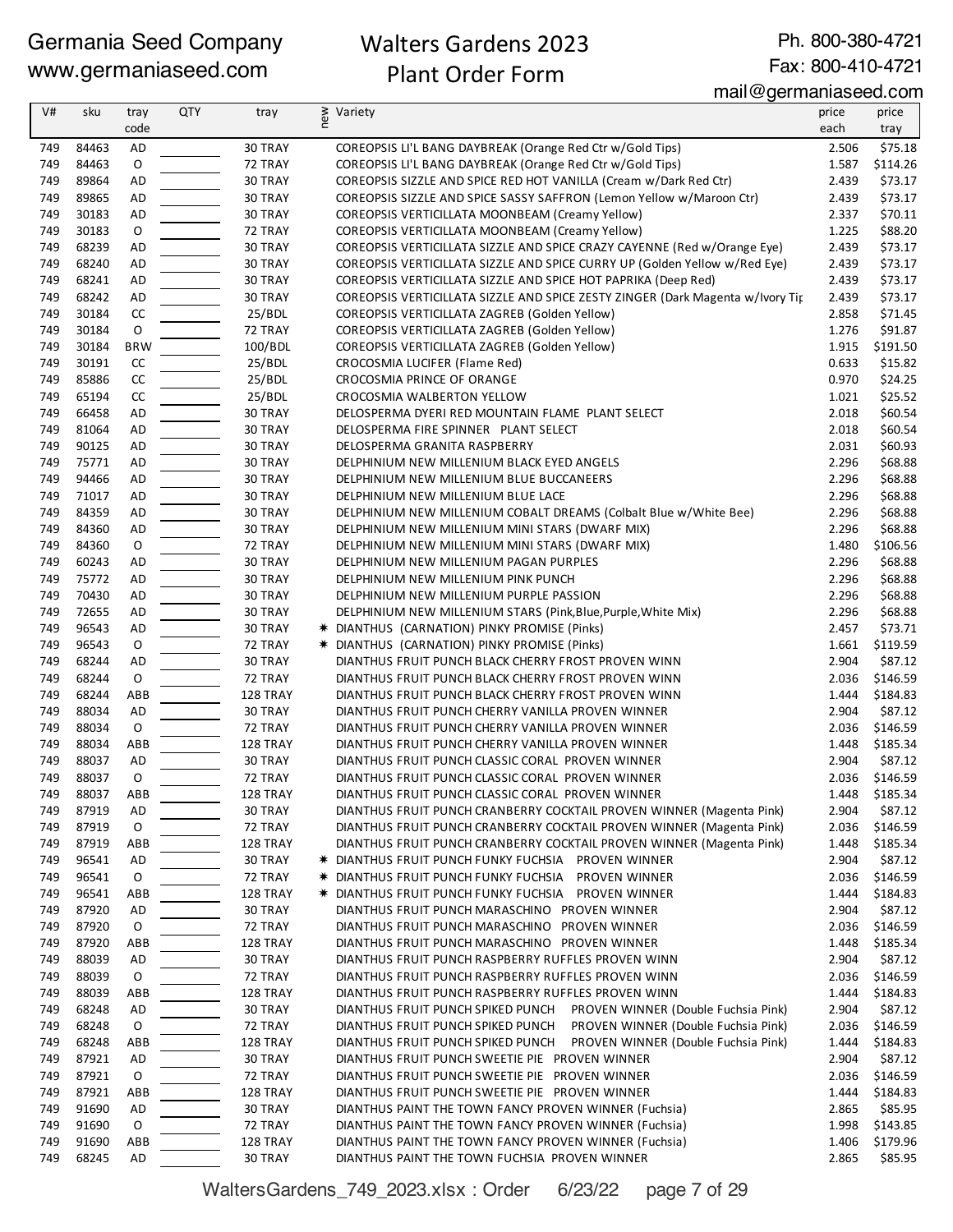## Walters Gardens 2023 Plant Order Form

Ph. 800-380-4721 Fax: 800-410-4721

mail@germaniaseed.com

| V#         | sku            | tray          | <b>QTY</b> | tray                                   | new | Variety                                                                   | price          | price              |
|------------|----------------|---------------|------------|----------------------------------------|-----|---------------------------------------------------------------------------|----------------|--------------------|
|            |                | code          |            |                                        |     |                                                                           | each           | tray               |
| 749        | 68245          | $\mathsf O$   |            | 72 TRAY                                |     | DIANTHUS PAINT THE TOWN FUCHSIA PROVEN WINNER                             | 1.998          | \$143.85           |
| 749        | 68245          | ABB           |            | 128 TRAY                               |     | DIANTHUS PAINT THE TOWN FUCHSIA PROVEN WINNER                             | 1.406          | \$179.96           |
| 749        | 68247          | <b>AD</b>     |            | 30 TRAY                                |     | DIANTHUS PAINT THE TOWN MAGENTA PROVEN WINNER                             | 2.865          | \$85.95            |
| 749        | 68247          | O             |            | 72 TRAY                                |     | DIANTHUS PAINT THE TOWN MAGENTA PROVEN WINNER                             | 1.998          | \$143.85           |
| 749        | 68247          | ABB           |            | 128 TRAY                               |     | DIANTHUS PAINT THE TOWN MAGENTA PROVEN WINNER                             | 1.406          | \$179.96           |
| 749        | 91691          | <b>AD</b>     |            | 30 TRAY                                |     | DIANTHUS PAINT THE TOWN RED PROVEN WINNER                                 | 2.865          | \$85.95            |
| 749        | 91691          | $\mathsf O$   |            | 72 TRAY                                |     | DIANTHUS PAINT THE TOWN RED PROVEN WINNER                                 | 1.998          | \$143.85           |
| 749        | 91691          | ABB           |            | 128 TRAY                               |     | DIANTHUS PAINT THE TOWN RED PROVEN WINNER                                 | 1.406          | \$179.96           |
| 749        | 89866          | AD            |            | 30 TRAY                                |     | DIANTHUS PRETTY POPPERS APPLEBLOSSOM BURST (Pink Blush)                   | 2.483          | \$74.49            |
| 749        | 89866          | $\mathsf O$   |            | 72 TRAY                                |     | DIANTHUS PRETTY POPPERS APPLEBLOSSOM BURST (Pink Blush)                   | 1.687          | \$121.46           |
| 749        | 40141          | AD            |            | 30 TRAY                                |     | DIANTHUS PRETTY POPPERS CUTE AS A BUTTON (Semi Dbl Bright Pink w/Eye)     | 2.483          | \$74.49            |
| 749        | 40141          | $\mathsf O$   |            | 72 TRAY                                |     | DIANTHUS PRETTY POPPERS CUTE AS A BUTTON (Semi Dbl Bright Pink w/Eye)     | 1.687          | \$121.46           |
| 749        | 88036          | AD            |            | 30 TRAY                                |     | DIANTHUS PRETTY POPPERS DOUBLE BUBBLE (Pink)                              | 2.483          | \$74.49            |
| 749        | 88036          | $\mathsf O$   |            | 72 TRAY                                |     | DIANTHUS PRETTY POPPERS DOUBLE BUBBLE (Pink)                              | 1.687          | \$121.46           |
| 749        | 88038          | AD            |            | 30 TRAY                                |     | DIANTHUS PRETTY POPPERS ELECTRIC RED                                      | 2.483          | \$74.49            |
| 749        | 88038          | $\mathsf O$   |            | 72 TRAY                                |     | DIANTHUS PRETTY POPPERS ELECTRIC RED                                      | 1.687          | \$121.46           |
| 749        | 79367          | AD            |            | 30 TRAY                                |     | DIANTHUS PRETTY POPPERS FIRE AND ICE (Raspberry)                          | 2.483          | \$74.49            |
| 749        | 79367          | 0             |            | 72 TRAY                                |     | DIANTHUS PRETTY POPPERS FIRE AND ICE (Raspberry)                          | 1.687          | \$121.46           |
| 749        | 40852          | AD            |            | 30 TRAY                                |     | DIANTHUS PRETTY POPPERS GOODY GUMDROPS (Fuchsia w/Red Eye)                | 2.483          | \$74.49            |
| 749        | 40852          | $\mathsf O$   |            | 72 TRAY                                |     | DIANTHUS PRETTY POPPERS GOODY GUMDROPS (Fuchsia w/Red Eye)                | 1.687          | \$121.46           |
| 749        | 40853          | AD            |            | 30 TRAY                                |     | DIANTHUS PRETTY POPPERS KISS AND TELL (Blush White w/Dk Red Eye)          | 2.483          | \$74.49            |
| 749        | 40853          | O             |            | 72 TRAY                                |     | DIANTHUS PRETTY POPPERS KISS AND TELL (Blush White w/Dk Red Eye)          | 1.687          | \$121.46           |
| 749        | 88040          | AD            |            | 30 TRAY                                |     | DIANTHUS SCARLET FEVER                                                    | 2.779          | \$83.37            |
| 749        | 96542          | <b>AD</b>     |            | 30 TRAY                                |     | * DIANTHUS SINGLE LADIES LIP GLOSS                                        | 2.457          | \$73.71            |
| 749        | 96542          | $\mathsf O$   |            | 72 TRAY                                |     | * DIANTHUS SINGLE LADIES LIP GLOSS                                        | 1.661          | \$119.59           |
| 749        | 96544          | AD            |            | 30 TRAY                                |     | * DIANTHUS SINGLE LADIES RED ROUGE                                        | 2.457          | \$73.71            |
| 749        | 96544          | $\mathsf O$   |            | 72 TRAY                                |     | <b>★ DIANTHUS SINGLE LADIES RED ROUGE</b>                                 | 1.661          | \$119.59           |
| 749        | 85887          | PG            |            | 20 TRAY                                |     | DICENTRA FIRE ISLAND (Magenta Red w/Fern Leaf)                            | 5.661          | \$113.22           |
| 749        | 85887          | 0             |            | 72 TRAY                                |     | DICENTRA FIRE ISLAND (Magenta Red w/Fern Leaf)                            | 3.646          | \$262.51           |
| 749        | 40854          | $\mathsf{PG}$ |            | 20 TRAY                                |     | DICENTRA PINK DIAMONDS PROVEN WINNER                                      | 5.995          | \$119.90           |
| 749        | 40854          | 0             |            | 72 TRAY                                |     | DICENTRA PINK DIAMONDS PROVEN WINNER                                      | 3.689          | \$265.60           |
| 749<br>749 | 53985<br>53985 | 2/3E<br>3/5E  |            | 25/BDL 2/3 EYE/FA<br>25/BDL 3/5 EYE/FA |     | DICENTRA SPECTABILIS (Rose Pink)                                          | 2.909          | \$72.72<br>\$86.75 |
| 749        | 53986          |               |            | 25/BDL 2/3 EYE/FA                      |     | DICENTRA SPECTABILIS (Rose Pink)                                          | 3.470          |                    |
| 749        | 53986          | 2/3E<br>3/5E  |            | 25/BDL 3/5 EYE/FA                      |     | DICENTRA SPECTABILIS ALBA (White)<br>DICENTRA SPECTABILIS ALBA (White)    | 3.358<br>3.929 | \$83.95<br>\$98.22 |
| 749        | 65039          | PG            |            | 20 TRAY                                |     | DICENTRA SPECTABILIS GOLD HEART (Rose Pink)                               | 3.623          | \$72.46            |
| 749        | 65039          | $\mathsf O$   |            | 72 TRAY                                |     | DICENTRA SPECTABILIS GOLD HEART (Rose Pink)                               | 2.141          | \$154.15           |
| 749        | 78849          | 2/3E          |            | 25/BDL 2/3 EYE/FA                      |     | DICENTRA SPECTABILIS VALENTINE (Pink/Reddish)                             | 4.444          | \$111.10           |
| 749        | 78849          | 3/5E          |            | 25/BDL 3/5 EYE/FA                      |     | DICENTRA SPECTABILIS VALENTINE (Pink/Reddish)                             | 5.159          | \$128.97           |
| 749        | 85888          | O             |            | 72 TRAY                                |     | DIGITALIS DIGIPLEXIS BERRY CANARY                                         | 1.983          | \$142.77           |
| 749        | 94467          | 0             |            | 72 TRAY                                |     | DIGITALIS DIGIPLEXIS FALCON FIRE                                          | 2.299          | \$165.52           |
| 749        | 91737          | 0             |            | 72 TRAY                                |     | DIGITALIS DIGIPLEXIS FIRECRACKER (Vivid Orange Yellow)                    | 2.299          | \$165.52           |
| 749        | 94468          | 0             |            | 72 TRAY                                |     | DIGITALIS DIGIPLEXIS FLAMINGO                                             | 2.299          | \$165.52           |
| 749        | 94469          | 0             |            | 72 TRAY                                |     | DIGITALIS DIGIPLEXIS RISING PHOENIX                                       | 2.299          | \$165.52           |
| 749        | 74186          | AD            |            | 30 TRAY                                |     | DIGITALIS PURPUREA CANDY MOUNTAIN (ROSE)                                  | 1.725          | \$51.75            |
| 749        | 82503          | AD            |            | 30 TRAY                                |     | DIGITALIS PURPUREA DALMATIAN PEACH                                        | 1.654          | \$49.62            |
| 749        | 76974          | AD            |            | 30 TRAY                                |     | DIGITALIS PURPUREA DALMATIAN PURPLE                                       | 1.654          | \$49.62            |
| 749        | 84363          | AD            |            | 30 TRAY                                |     | DIGITALIS PURPUREA SUGAR PLUM (Pink w/Dark Purple Throat)                 | 1.725          | \$51.75            |
| 749        | 82507          | AD            |            | 30 TRAY                                |     | ECHINACEA CHEYENNE SPIRIT (Mix)                                           | 1.926          | \$57.78            |
| 749        | 82507          | 0             |            | 72 TRAY                                |     | ECHINACEA CHEYENNE SPIRIT (Mix)                                           | 1.276          | \$91.87            |
| 749        | 91692          | AD            |            | 30 TRAY                                |     | ECHINACEA COLOR CODED FRANKLY SCARLET PROVEN WINNER (Bright Scarlet Orang | 3.768          | \$113.04           |
| 749        | 91692          | O             |            | 72 TRAY                                |     | ECHINACEA COLOR CODED FRANKLY SCARLET PROVEN WINNER (Bright Scarlet Orang | 2.726          | \$196.27           |
| 749        | 96546          | AD            |            | 30 TRAY                                |     | * ECHINACEA COLOR CODED ONE IN A MELON PROVEN WINNER                      | 3.768          | \$113.04           |
| 749        | 96546          | 0             |            | 72 TRAY                                |     | <b>* ECHINACEA COLOR CODED ONE IN A MELON PROVEN WINNER</b>               | 2.727          | \$196.34           |
| 749        | 41000          | AD            |            | 30 TRAY                                |     | ECHINACEA COLOR CODED ORANGE YOU AWESOME PROVEN WINNER                    | 3.768          | \$113.04           |
| 749        | 41000          | 0             |            | 72 TRAY                                |     | ECHINACEA COLOR CODED ORANGE YOU AWESOME PROVEN WINNER                    | 2.726          | \$196.27           |
| 749        | 96547          | AD            |            | 30 TRAY                                |     | <b>*</b> ECHINACEA COLOR CODED THE FUCHSIA IS BRIGHT PW BRAND             | 3.768          | \$113.04           |
| 749        | 96547          | O             |            | 72 TRAY                                |     | <b>*</b> ECHINACEA COLOR CODED THE FUCHSIA IS BRIGHT PW BRAND             | 2.727          | \$196.34           |
| 749        | 91693          | AD            |            | 30 TRAY                                |     | ECHINACEA COLOR CODED THE PRICE IS WHITE<br>Proven Winner                 | 3.768          | \$113.04           |
| 749        | 91693          | 0             |            | 72 TRAY                                |     | ECHINACEA COLOR CODED THE PRICE IS WHITE<br>Proven Winner                 | 2.726          | \$196.27           |
| 749        | 41002          | AD            |            | 30 TRAY                                |     | ECHINACEA COLOR CODED YELLOW MY DARLING PROVEN WINNER                     | 3.768          | \$113.04           |
| 749        | 41002          | 0             |            | 72 TRAY                                |     | ECHINACEA COLOR CODED YELLOW MY DARLING PROVEN WINNER                     | 2.726          | \$196.27           |

WaltersGardens\_749\_2023.xlsx : Order 6/23/22 page 8 of 29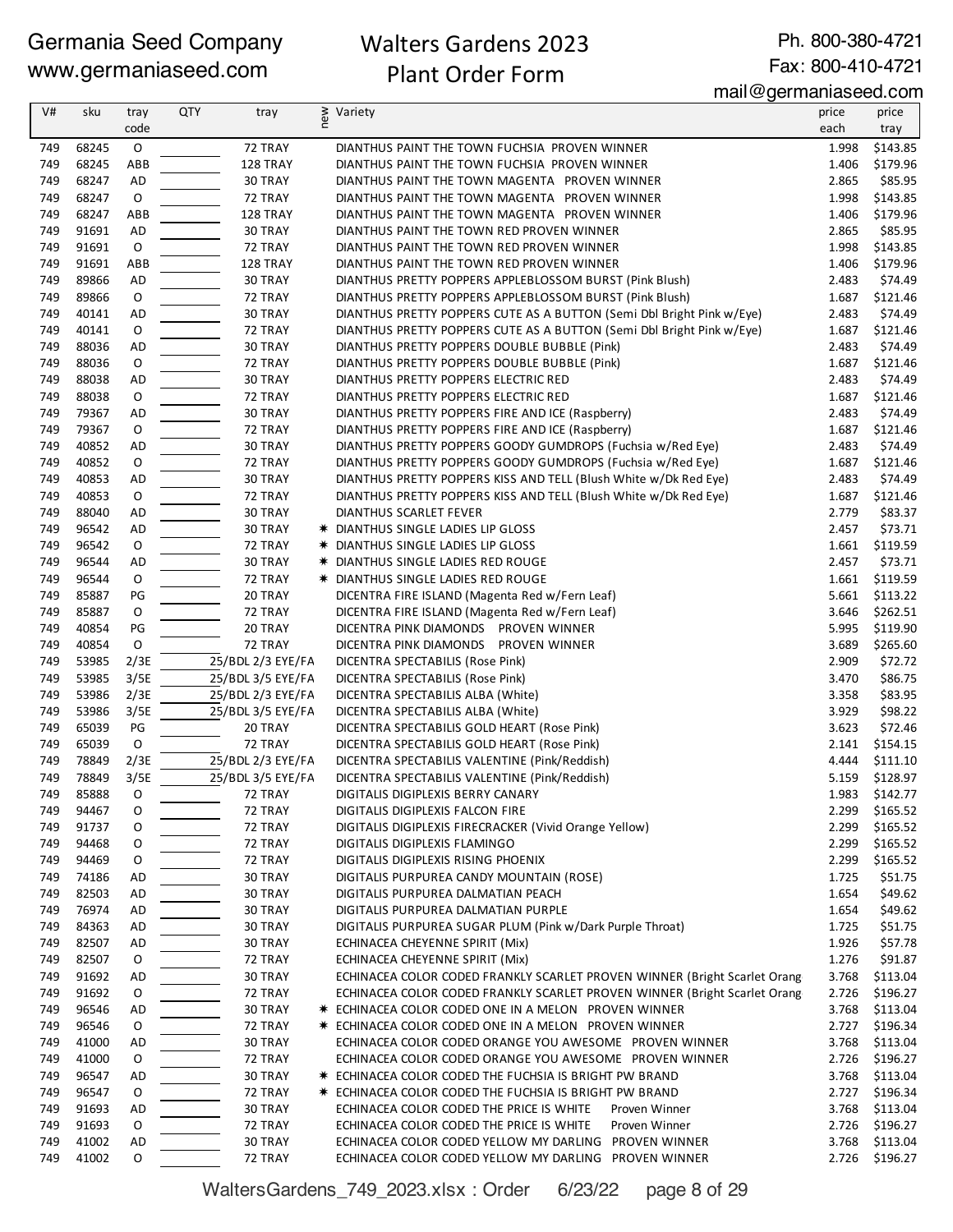## Walters Gardens 2023 Plant Order Form

Ph. 800-380-4721 Fax: 800-410-4721

mail@germaniaseed.com

| V#         | sku            | tray           | <b>QTY</b> | tray               | ≷ Variety<br>E                                                              | price          | price               |
|------------|----------------|----------------|------------|--------------------|-----------------------------------------------------------------------------|----------------|---------------------|
|            |                | code           |            |                    |                                                                             | each           | tray                |
| 749        | 68259          | <b>AD</b>      |            | 30 TRAY            | ECHINACEA DELICIOUS CANDY (Fuchsia Pink)                                    | 3.347          | \$100.41            |
| 749        | 68259          | $\mathsf O$    |            | 72 TRAY            | ECHINACEA DELICIOUS CANDY (Fuchsia Pink)                                    | 2.327          | \$167.54            |
| 749        | 96545          | AD             |            | 30 TRAY            | * ECHINACEA DOUBLE CODED BUTTER PECAN<br><b>PROVEN WINNER</b>               | 4.046          | \$121.38            |
| 749        | 96545          | O              |            | 72 TRAY            | <b>* ECHINACEA DOUBLE CODED BUTTER PECAN</b><br><b>PROVEN WINNER</b>        | 3.026          | \$217.87            |
| 749        | 96550          | AD             |            | 30 TRAY            | * ECHINACEA DOUBLE CODED RASPBERRY BERET PROVEN WINNER                      | 4.046          | \$121.38            |
| 749        | 96550          | $\mathsf O$    |            | 72 TRAY            | <b>★ ECHINACEA DOUBLE CODED RASPBERRY BERET PROVEN WINNER</b>               | 3.026          | \$217.87            |
| 749        | 96548          | AD             |            | 30 TRAY            | <b>*</b> ECHINACEA DOUBLE DIPPED RAINBOW SHERBERT (Coral Pink)              | 3.549          | \$106.47            |
| 749        | 96548          | 0              |            | 72 TRAY            | <b>*</b> ECHINACEA DOUBLE DIPPED RAINBOW SHERBERT (Coral Pink)              | 2.529          | \$182.08            |
| 749        | 96549          | AD             |            | 30 TRAY            | * ECHINACEA DOUBLE DIPPED STRAWBERRY MOUSSE (Lt Pink Dk Pink Center)        | 3.549          | \$106.47            |
| 749        | 96549          | $\mathsf O$    |            | 72 TRAY            | <b>★ ECHINACEA DOUBLE DIPPED STRAWBERRY MOUSSE (Lt Pink Dk Pink Center)</b> | 2.529          | \$182.08            |
| 749        | 89869          | AD             |            | 30 TRAY            | ECHINACEA EYE CATCHER CANARY FEATHERS (Golden Yellow)                       | 3.309          | \$99.27             |
| 749        | 89869          | 0              |            | 72 TRAY            | ECHINACEA EYE CATCHER CANARY FEATHERS (Golden Yellow)                       | 2.248          | \$161.85            |
| 749        | 89870          | AD             |            | 30 TRAY            | ECHINACEA EYE CATCHER CORAL CRAZE (Coral Pink)                              | 3.309          | \$99.27             |
| 749        | 89870          | $\mathsf O$    |            | 72 TRAY            | ECHINACEA EYE CATCHER CORAL CRAZE (Coral Pink)                              | 2.248          | \$161.85            |
| 749        | 75780          | <b>AD</b>      |            | 30 TRAY            | ECHINACEA PURPUREA GREEN JEWEL (Light Green)                                | 3.615          | \$108.45            |
| 749        | 75780          | O              |            | 72 TRAY            | ECHINACEA PURPUREA GREEN JEWEL (Light Green)                                | 2.595          | \$186.84            |
| 749        | 6231           | AD             |            | 30 TRAY            | ECHINACEA PURPUREA MAGNUS (Reddish/Pink)                                    | 1.530          | \$45.90             |
| 749        | 6231           | O              |            | 72 TRAY            | ECHINACEA PURPUREA MAGNUS (Reddish/Pink)                                    | 0.909          | \$65.44             |
| 749        | 78588          | <b>AD</b>      |            | 30 TRAY            | ECHINACEA PURPUREA POW WOW WHITE                                            | 1.786          | \$53.58             |
| 749        | 78588          | $\mathsf O$    |            | 72 TRAY            | ECHINACEA PURPUREA POW WOW WHITE                                            | 1.123          | \$80.85             |
| 749        | 78589          | AD             |            | 30 TRAY            | ECHINACEA PURPUREA POW WOW WILD BERRY                                       | 1.786          | \$53.58             |
| 749<br>749 | 78589<br>68261 | 0<br><b>AD</b> |            | 72 TRAY<br>30 TRAY | ECHINACEA PURPUREA POW WOW WILD BERRY                                       | 1.123<br>3.804 | \$80.85<br>\$114.12 |
| 749        | 68261          | $\mathsf O$    |            |                    | ECHINACEA SOMBRERO ADOBE ORANGE (Intense Orange)                            | 2.784          | \$200.44            |
| 749        | 88121          | AD             |            | 72 TRAY<br>30 TRAY | ECHINACEA SOMBRERO ADOBE ORANGE (Intense Orange)                            | 3.804          | \$114.12            |
| 749        | 88121          | 0              |            | 72 TRAY            | ECHINACEA SOMBRERO GRANADA GOLD<br>ECHINACEA SOMBRERO GRANADA GOLD          | 2.784          | \$200.44            |
| 749        | 85890          | AD             |            | 30 TRAY            | ECHINACEA SOMBRERO LEMON YELLOW                                             | 3.804          | \$114.12            |
| 749        | 85890          | 0              |            | 72 TRAY            | ECHINACEA SOMBRERO LEMON YELLOW                                             | 2.784          | \$200.44            |
| 749        | 85891          | AD             |            | 30 TRAY            | ECHINACEA SOMBRERO SALSA RED                                                | 3.804          | \$114.12            |
| 749        | 85891          | 0              |            | 72 TRAY            | ECHINACEA SOMBRERO SALSA RED                                                | 2.784          | \$200.44            |
| 749        | 88124          | AD             |            | 30 TRAY            | ECHINACEA SOMBRERO SANGRITA (Scarlet Red)                                   | 3.804          | \$114.12            |
| 749        | 88124          | $\mathsf O$    |            | 72 TRAY            | ECHINACEA SOMBRERO SANGRITA (Scarlet Red)                                   | 2.784          | \$200.44            |
| 749        | 88041          | AD             |            | 30 TRAY            | ECHINACEA SUMMERSONG FIREFINCH (LAKOTA FIRE) PW (Reddish Orange To Pink)    | 2.990          | \$89.70             |
| 749        | 88041          | $\mathsf O$    |            | 72 TRAY            | ECHINACEA SUMMERSONG FIREFINCH (LAKOTA FIRE) PW (Reddish Orange To Pink)    | 2.378          | \$171.21            |
| 749        | 33215          | CC             |            | 25/BDL             | ECHINOPS BANNATICUS BLUE GLOW                                               | 2.398          | \$59.95             |
| 749        | 74783          | <b>AD</b>      |            | 30 TRAY            | EPIMEDIUM AMBER QUEEN (Yellow Turning To Orange)                            | 6.508          | \$195.24            |
| 749        | 88042          | <b>AD</b>      |            | 30 TRAY            | EPIMEDIUM DOMINO                                                            | 6.113          | \$183.39            |
| 749        | 63054          | AD             |            | 30 TRAY            | EPIMEDIUM PINK CHAMPAGNE                                                    | 6.113          | \$183.39            |
| 749        | 89072          | <b>AD</b>      |            | 30 TRAY            | EPIMEDIUM PRETTY IN PINK                                                    | 6.113          | \$183.39            |
| 749        | 94471          | AD             |            | 30 TRAY            | EPIMEDIUM SONGBIRDS                                                         | 6.113          | \$183.39            |
| 749        | 89873          | AD             |            | 30 TRAY            | EPIMEDIUM WUSHANENSE SANDY CLAWS                                            | 6.113          | \$183.39            |
| 749        | 94472          | AD             |            | 30 TRAY            | EPIMEDIUM X OMEIENSE RIGOLETTO                                              | 6.113          | \$183.39            |
| 749        | 72243          | AD             |            | 30 TRAY            | ERYNGIUM PLANUM BLUE GLITTER                                                | 1.521          | \$45.63             |
| 749        | 72243          | 0              |            | 72 TRAY            | ERYNGIUM PLANUM BLUE GLITTER                                                | 0.909          | \$65.44             |
| 749        | 89876          | CC             |            | 25/BDL             | EUCOMIS AFRICAN NIGHT (Rosy Pink)                                           | 4.648          | \$116.20            |
| 749        | 89875          | CC             |            | 25/BDL             | EUCOMIS SAFARI ADVENTURE (Cream to Rosy Purple)                             | 4.648          | \$116.20            |
| 749        | 70423          | CC             |            | 25/BDL             | EUPHORBIA POLYCHROMA BONFIRE                                                | 3.490          | \$87.25             |
| 749        | 70423          | 0              |            | 72 TRAY            | EUPHORBIA POLYCHROMA BONFIRE                                                | 1.858          | \$133.77            |
| 749        | 76638          | PG             |            | 20 TRAY            | EUPHORBIA X MARTINII ASCOT RAINBOW                                          | 3.090          | \$61.80             |
| 749        | 34094          | PG             |            | 20 TRAY            | FERN ATHYRIUM FELIX FEMINA LADY IN RED (Lady Fern)                          | 4.072          | \$81.44             |
| 749        | 34094          | 0              |            | 72 TRAY            | FERN ATHYRIUM FELIX FEMINA LADY IN RED (Lady Fern)                          | 2.439          | \$175.60            |
| 749        | 85892          | PG             |            | 20 TRAY            | FERN ATHYRIUM GODZILLA PAINTED                                              | 4.072          | \$81.44             |
| 749        | 85892          | O              |            | 72 TRAY            | FERN ATHYRIUM GODZILLA PAINTED                                              | 2.439          | \$175.60            |
| 749        | 41003          | PG             |            | 20 TRAY            | FERN ATHYRIUM NIPONICUM CRESTED SURF<br>PROVEN WINNER                       | 4.656          | \$93.12             |
| 749        | 41003          | 0              |            | 72 TRAY            | FERN ATHYRIUM NIPONICUM CRESTED SURF<br>PROVEN WINNER                       | 2.972          | \$213.98            |
| 749        | 30526          | PG             |            | 20 TRAY            | FERN ATHYRIUM NIPONICUM PICTUM JAPANESE PAINTED                             | 4.072          | \$81.44             |
| 749        | 30526          | 0              |            | 72 TRAY            | FERN ATHYRIUM NIPONICUM PICTUM JAPANESE PAINTED                             | 2.439          | \$175.60            |
| 749        | 57292          | PG             |            | 20 TRAY            | FERN ATHYRIUM X GHOST PAINTED                                               | 4.072          | \$81.44             |
| 749        | 57292          | 0              |            | 72 TRAY            | FERN ATHYRIUM X GHOST PAINTED                                               | 2.439          | \$175.60            |
| 749        | 65047          | PG             |            | 20 TRAY            | FERN DRYOPTERIS ERYTHROSORA BRILLIANCE AUTUMN                               | 4.072          | \$81.44             |
| 749        | 65047          | O              |            | 72 TRAY            | FERN DRYOPTERIS ERYTHROSORA BRILLIANCE AUTUMN                               | 2.439          | \$175.60            |
| 749        | 30533          | PG             |            | 20 TRAY            | FERN MATTEUCCIA STRUTHIOPTERIS OSTRICH                                      | 4.072          | \$81.44             |

WaltersGardens\_749\_2023.xlsx : Order 6/23/22 page 9 of 29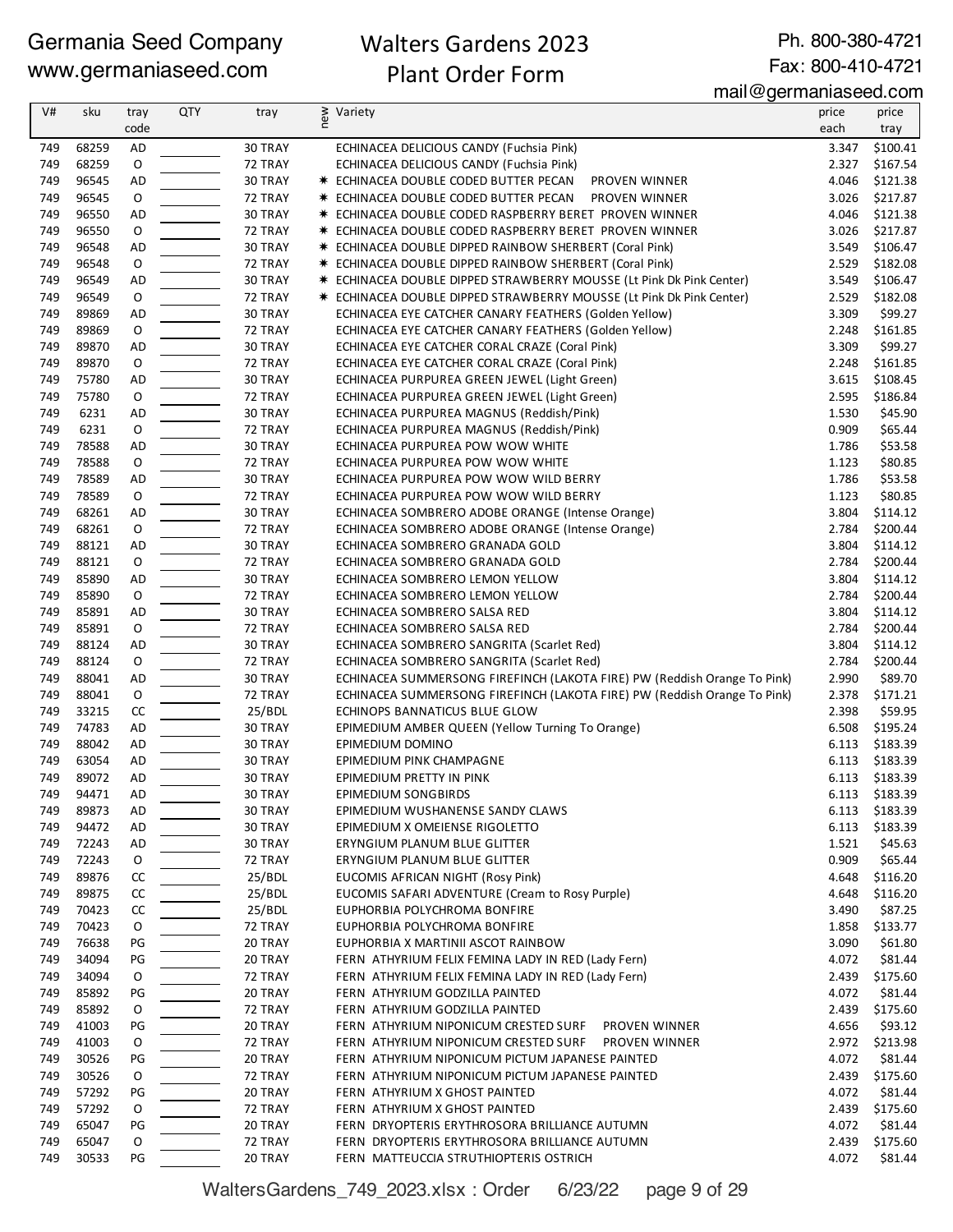## Walters Gardens 2023 Plant Order Form

Ph. 800-380-4721 Fax: 800-410-4721

mail@germaniaseed.com

| V#         | sku            | tray              | QTY | tray               | new<br>Variety |                                                                                                                            | price          | price               |
|------------|----------------|-------------------|-----|--------------------|----------------|----------------------------------------------------------------------------------------------------------------------------|----------------|---------------------|
|            |                | code              |     |                    |                |                                                                                                                            | each           | tray                |
| 749        | 30533          | 0                 |     | 72 TRAY            |                | FERN MATTEUCCIA STRUTHIOPTERIS OSTRICH                                                                                     | 2.439          | \$175.60            |
| 749        | 80492          | <b>AD</b>         |     | 30 TRAY            |                | GAILLARDIA GRANDIFLORA ARIZONA APRICOT (Yellow and Apricot)                                                                | 1.786          | \$53.58             |
| 749        | 80492          | O                 |     | 72 TRAY            |                | GAILLARDIA GRANDIFLORA ARIZONA APRICOT (Yellow and Apricot)                                                                | 0.970          | \$69.84             |
| 749        | 78592          | <b>AD</b>         |     | 30 TRAY            |                | GAILLARDIA GRANDIFLORA ARIZONA RED SHADES                                                                                  | 1.786          | \$53.58             |
| 749<br>749 | 78592<br>5893  | O<br>AD           |     | 72 TRAY<br>30 TRAY |                | GAILLARDIA GRANDIFLORA ARIZONA RED SHADES<br>GAILLARDIA GRANDIFLORA ARIZONA SUN (Red and Yellow)                           | 0.970<br>1.786 | \$69.84<br>\$53.58  |
| 749        | 5893           | O                 |     | 72 TRAY            |                | GAILLARDIA GRANDIFLORA ARIZONA SUN (Red and Yellow)                                                                        | 0.970          | \$69.84             |
| 749        | 30240          | AD                |     | 30 TRAY            |                | GALIUM ODORATUM (SWEET WOODRUFF)                                                                                           | 1.990          | \$59.70             |
| 749        | 30240          | ABB               |     | 128 TRAY           |                | GALIUM ODORATUM (SWEET WOODRUFF)                                                                                           | 0.705          | \$90.24             |
| 749        | 75782          | CC                |     | 25/BDL             |                | <b>GENTIANA TRUE BLUE</b>                                                                                                  | 4.914          | \$122.85            |
| 749        | 89877          | CC                |     | 25/BDL             |                | GERANIUM MACULATUM CRANE DANCE (Blue w/Red Foilage in Fall)                                                                | 3.179          | \$79.47             |
| 749        | 40142          | <b>AD</b>         |     | 30 TRAY            |                | * GERANIUM PRATENSE BOOM CHOCOLATTA PROVEN WINNERS (Hardy Blue/Purple)                                                     | 4.465          | \$133.95            |
| 749        | 40142          | O                 |     | 72 TRAY            |                | * GERANIUM PRATENSE BOOM CHOCOLATTA PROVEN WINNERS (Hardy Blue/Purple)                                                     | 3.073          | \$221.25            |
| 749        | 72760          | AD                |     | 30 TRAY            |                | <b>GERANIUM PRATENSE DARK REITER (Blue Lilac)</b>                                                                          | 2.541          | \$76.23             |
| 749        | 63885          | AD                |     | 30 TRAY            |                | <b>*</b> GERANIUM ROZANNE (Violet Blue)                                                                                    | 3.590          | \$107.70            |
| 749        | 63885          | $\mathsf O$       |     | 72 TRAY            |                | <b>★ GERANIUM ROZANNE (Violet Blue)</b>                                                                                    | 2.576          | \$185.47            |
| 749        | 57066          | AD                |     | 30 TRAY            |                | GERANIUM SANGUINEUM NEW HAMPSHIRE PURPLE (Hardy Deep Reddish Purple)                                                       | 2.435          | \$73.05             |
| 749        | 6458           | AD                |     | 30 TRAY            |                | <b>GEUM FLORA PLENA BLAZING SUNSET (Scarlet Red)</b>                                                                       | 1.858          | \$55.74             |
| 749        | 53919          | AD                |     | 30 TRAY            |                | GRASS ANDROPOGON GERARDII BLACKHAWKS                                                                                       | 4.138          | \$124.14            |
| 749        | 55459          | AD                |     | 30 TRAY            |                | * GRASS CALAMAGROSTIS ACUTIFLORA HELLO SPRING                                                                              | 2.432          | \$72.96             |
| 749        | 55459          | $\mathsf O$       |     | 72 TRAY            |                | * GRASS CALAMAGROSTIS ACUTIFLORA HELLO SPRING                                                                              | 1.615          | \$116.28            |
| 749        | 30545          | CC                |     | 25/BDL             |                | GRASS CALAMAGROSTIS ACUTIFLORA KARL FOERSTER (FEATHER REED)                                                                | 3.562          | \$89.05             |
| 749<br>749 | 30545<br>30545 | AD<br>O           |     | 30 TRAY<br>72 TRAY |                | GRASS CALAMAGROSTIS ACUTIFLORA KARL FOERSTER (FEATHER REED)<br>GRASS CALAMAGROSTIS ACUTIFLORA KARL FOERSTER (FEATHER REED) | 2.029          | \$60.87             |
| 749        | 30544          |                   |     |                    |                | GRASS CALAMAGROSTIS ACUTIFLORA OVERDAM                                                                                     | 1.245          | \$89.64<br>\$64.23  |
| 749        | 30544          | AD<br>$\mathsf O$ |     | 30 TRAY<br>72 TRAY |                | GRASS CALAMAGROSTIS ACUTIFLORA OVERDAM                                                                                     | 2.141<br>1.349 | \$97.12             |
| 749        | 92751          | AD                |     | 30 TRAY            |                | GRASS CALAMAGROSTIS BRACHYTRICHA                                                                                           | 1.688          | \$50.64             |
| 749        | 80629          | AD                |     | 30 TRAY            |                | <b>★ GRASS CAREX BUCHANANII FIREFOX</b>                                                                                    | 2.031          | \$60.93             |
| 749        | 54953          | AD                |     | 30 TRAY            |                | GRASS CAREX ELATA BOWLES GOLDEN (AUREA)                                                                                    | 3.115          | \$93.45             |
| 749        | 54953          | O                 |     | 72 TRAY            |                | GRASS CAREX ELATA BOWLES GOLDEN (AUREA)                                                                                    | 1.888          | \$135.93            |
| 749        | 82530          | AD                |     | 30 TRAY            |                | GRASS CAREX EVER COLOR OSHIMENSIS EVERILLO                                                                                 | 3.220          | \$96.60             |
| 749        | 82530          | O                 |     | 72 TRAY            |                | GRASS CAREX EVER COLOR OSHIMENSIS EVERILLO                                                                                 | 2.057          | \$148.10            |
| 749        | 94463          | AD                |     | 30 TRAY            |                | GRASS CAREX FEATHER FALLS                                                                                                  | 3.916          | \$117.48            |
| 749        | 94463          | O                 |     | 72 TRAY            |                | GRASS CAREX FEATHER FALLS                                                                                                  | 3.202          | \$230.54            |
| 749        | 54092          | AD                |     | 30 TRAY            |                | GRASS CAREX MORROWII ICE DANCE (SEDGE)                                                                                     | 3.115          | \$93.45             |
| 749        | 54092          | 0                 |     | 72 TRAY            |                | GRASS CAREX MORROWII ICE DANCE (SEDGE)                                                                                     | 1.888          | \$135.93            |
| 749        | 64953          | AD                |     | 30 TRAY            |                | GRASS CAREX OSHIMENSIS EVERGOLD                                                                                            | 2.909          | \$87.27             |
| 749        | 64953          | $\mathsf O$       |     | 72 TRAY            |                | GRASS CAREX OSHIMENSIS EVERGOLD                                                                                            | 1.725          | \$124.20            |
| 749        | 68262          | <b>AD</b>         |     | 30 TRAY            |                | GRASS FESTUCA BLUE WHISKERS                                                                                                | 2.685          | \$80.55             |
| 749        | 68262          | $\Omega$          |     | 72 TRAY            |                | GRASS FESTUCA BLUE WHISKERS                                                                                                | 1.929          | \$138.88            |
| 749        | 30563          | AD                |     | 30 TRAY            |                | GRASS FESTUCA GLAUCA ELIJAH BLUE (SHEEP FESCUE)                                                                            | 2.435          | \$73.05             |
| 749        | 30563          | 0                 |     | 72 TRAY            |                | GRASS FESTUCA GLAUCA ELIJAH BLUE (SHEEP FESCUE)                                                                            | 1.688          | \$121.53            |
| 749        | 69607          | AD                |     | 30 TRAY            |                | GRASS HAKONECHLOA MACRA ALL GOLD (JAPANESE FOREST GRASS)                                                                   | 3.727          | \$111.81            |
| 749        | 69607          | O                 |     | 72 TRAY            |                | GRASS HAKONECHLOA MACRA ALL GOLD (JAPANESE FOREST GRASS)                                                                   | 2.500          | \$180.00            |
| 749        | 54214          | AD                |     | 30 TRAY            |                | GRASS HAKONECHLOA MACRA AUREOLA (JAPANESE FOREST GRASS)                                                                    | 4.235          | \$127.05            |
| 749        | 54214<br>30568 | 0                 |     | 72 TRAY            |                | GRASS HAKONECHLOA MACRA AUREOLA (JAPANESE FOREST GRASS)<br>GRASS HELICTOTRICHON SEMPERVIRENS (BLUE OAT GRASS)              | 2.807          | \$202.10<br>\$71.17 |
| 749<br>749 | 30568          | CC<br>AD          |     | 25/BDL<br>30 TRAY  |                | GRASS HELICTOTRICHON SEMPERVIRENS (BLUE OAT GRASS)                                                                         | 2.847<br>2.705 | \$81.15             |
| 749        | 32692          | 0                 |     | 72 TRAY            |                | GRASS IMPERATA CYLINDRICA RED BARON (Japanese Blood Grass)                                                                 | 1.725          | \$124.20            |
| 749        | 72059          | AD                |     | 30 TRAY            |                | GRASS MISCANTHUS PURPURASCENS (AUTUMN FLAME GRASS)                                                                         | 2.500          | \$75.00             |
| 749        | 53272          | AD                |     | 30 TRAY            |                | * GRASS MISCANTHUS SINENSIS BANDWIDTH                                                                                      | 2.659          | \$79.77             |
| 749        | 68083          | AD                |     | 30 TRAY            |                | GRASS MISCANTHUS SINENSIS DIXIELAND (VARIEGATED JAPANESE SILVER)                                                           | 2.602          | \$78.06             |
| 749        | 61710          | AD                |     | 30 TRAY            |                | GRASS MISCANTHUS SINENSIS ENCORE                                                                                           | 2.710          | \$81.30             |
| 749        | 30574          | AD                |     | 30 TRAY            |                | GRASS MISCANTHUS SINENSIS GRACILLIMUS                                                                                      | 2.337          | \$70.11             |
| 749        | 63310          | AD                |     | 30 TRAY            |                | GRASS MISCANTHUS SINENSIS HURON SUNRISE                                                                                    | 2.337          | \$70.11             |
| 749        | 64872          | AD                |     | 30 TRAY            |                | GRASS MISCANTHUS SINENSIS LITTLE ZEBRA (DWARF ZEBRA)                                                                       | 2.296          | \$68.88             |
| 749        | 30576          | AD                |     | 30 TRAY            |                | GRASS MISCANTHUS SINENSIS MORNING LIGHT (VARIEGATED MAIDEN)                                                                | 2.500          | \$75.00             |
| 749        | 85894          | AD                |     | 30 TRAY            |                | GRASS MISCANTHUS SINENSIS OKTOBERFEST                                                                                      | 2.767          | \$83.01             |
| 749        | 30582          | AD                |     | 30 TRAY            |                | GRASS MISCANTHUS SINENSIS STRICTUS (PORCUPINE)                                                                             | 2.435          | \$73.05             |
| 749        | 87913          | AD                |     | 30 TRAY            |                | * GRASS MUHLENBERGIA REVERCHONII UNDAUNTED PLANT SELECT                                                                    | 2.574          | \$77.22             |
| 749        | 87923          | AD                |     | 30 TRAY            |                | GRASS PANICUM VIRGATUM BLUE FOUNTAIN                                                                                       | 2.869          | \$86.07             |
| 749        | 41004          | AD                |     | 30 TRAY            |                | GRASS PANICUM VIRGATUM GUNSMOKE                                                                                            | 2.813          | \$84.39             |

WaltersGardens\_749\_2023.xlsx : Order 6/23/22 page 10 of 29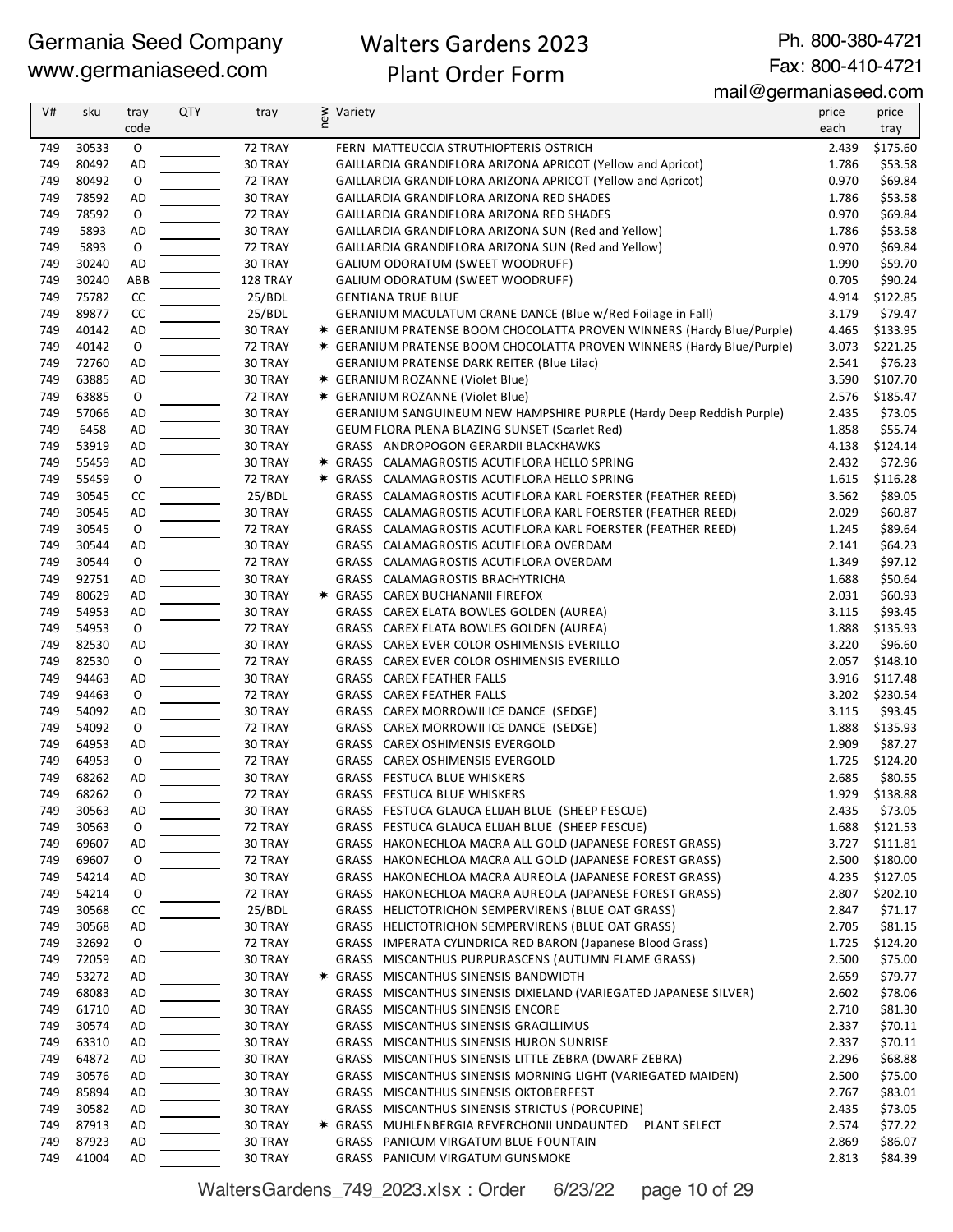## Walters Gardens 2023 Plant Order Form

Ph. 800-380-4721 Fax: 800-410-4721

## mail@germaniaseed.com

| V#  | sku   | tray        | QTY | tray     | new | Variety                                                                      | price | price    |
|-----|-------|-------------|-----|----------|-----|------------------------------------------------------------------------------|-------|----------|
|     |       | code        |     |          |     |                                                                              | each  | tray     |
| 749 | 87924 | AD          |     | 30 TRAY  |     | GRASS PANICUM VIRGATUM PRAIRIE WINDS APACHE ROSE<br>PROVEN WINNER            | 3.189 | \$95.67  |
| 749 | 87924 | 0           |     | 72 TRAY  |     | GRASS PANICUM VIRGATUM PRAIRIE WINDS APACHE ROSE<br>PROVEN WINNER            | 2.168 | \$156.09 |
| 749 | 75787 | AD          |     | 30 TRAY  |     | GRASS PANICUM VIRGATUM PRAIRIE WINDS CHEYENNE SKY<br>PROVEN WINNER           | 3.187 | \$95.61  |
| 749 | 75787 | 0           |     | 72 TRAY  |     | GRASS PANICUM VIRGATUM PRAIRIE WINDS CHEYENNE SKY<br>PROVEN WINNER           | 2.169 | \$156.16 |
| 749 | 96581 | AD          |     | 30 TRAY  |     | * GRASS PANICUM VIRGATUM PRAIRIE WINDS NIAGARA FALLS<br>PROVEN WINNER        | 3.291 | \$98.73  |
| 749 | 96581 | 0           |     | 72 TRAY  |     | <b>* GRASS PANICUM VIRGATUM PRAIRIE WINDS NIAGARA FALLS</b><br>PROVEN WINNER | 2.220 | \$159.84 |
| 749 | 88044 | AD          |     | 30 TRAY  |     | * GRASS PANICUM VIRGATUM PRAIRIE WINDS TOTEM POLE<br>PROVEN WINNER           | 2.669 | \$80.07  |
| 749 | 88044 | 0           |     | 72 TRAY  |     | <b>* GRASS PANICUM VIRGATUM PRAIRIE WINDS TOTEM POLE</b><br>PROVEN WINNER    | 3.852 | \$277.34 |
| 749 | 96582 | AD          |     | 30 TRAY  |     | <b>★ GRASS PANICUM VIRGATUM RED FLAME</b>                                    | 2.873 | \$86.19  |
| 749 | 96582 | O           |     | 72 TRAY  |     | * GRASS PANICUM VIRGATUM RED FLAME                                           | 1.852 | \$133.34 |
| 749 | 30594 | AD          |     | 30 TRAY  |     | GRASS PENNISETUM ALOPECUROIDES HAMELN (DWARF FOUNTAIN)                       | 2.141 | \$64.23  |
| 749 | 30594 | 0           |     | 72 TRAY  |     | GRASS PENNISETUM ALOPECUROIDES HAMELN (DWARF FOUNTAIN)                       | 1.276 | \$91.87  |
| 749 | 94508 | AD          |     | 30 TRAY  |     | GRASS PENNISETUM ALOPECUROIDES LEMON SQUEEZE PROVEN WINNER                   | 3.006 | \$90.18  |
| 749 | 94508 | 0           |     | 72 TRAY  |     | GRASS PENNISETUM ALOPECUROIDES LEMON SQUEEZE PROVEN WINNER                   | 2.016 | \$145.15 |
| 749 | 40143 | AD          |     | 30 TRAY  |     | GRASS PENNISETUM ALOPECUROIDES PUPPY LOVE                                    | 2.618 | \$78.54  |
| 749 | 60274 | AD          |     | 30 TRAY  |     | GRASS PENNISETUM ORIENTALE KARLEY ROSE                                       | 2.398 | \$71.94  |
| 749 | 73509 | AD          |     | 30 TRAY  |     | GRASS PENNISETUM PRAIRIE WINDS DESERT PLAINS<br><b>PROVEN WINNER</b>         | 2.975 | \$89.25  |
| 749 | 73509 | O           |     | 72 TRAY  |     | GRASS PENNISETUM PRAIRIE WINDS DESERT PLAINS<br><b>PROVEN WINNER</b>         | 2.016 | \$145.15 |
| 749 | 75033 | AD          |     | 30 TRAY  |     | GRASS SCHIZACHYRIUM SCOPARIUM BLUE HEAVEN                                    | 2.875 | \$86.25  |
| 749 | 75033 | 0           |     | 72 TRAY  |     | GRASS SCHIZACHYRIUM SCOPARIUM BLUE HEAVEN                                    | 1.712 | \$123.26 |
| 749 | 87925 | 0           |     | 72 TRAY  |     | GRASS SCHIZACHYRIUM SCOPARIUM PRAIRIE WINDS BLUE PARADISE PROVEN WII         | 2.322 | \$167.18 |
| 749 | 85895 | AD          |     | 30 TRAY  |     | GRASS SCHIZACHYRIUM SCOPARIUM SMOKE SIGNAL                                   | 3.379 | \$101.37 |
| 749 | 85895 | 0           |     | 72 TRAY  |     | GRASS SCHIZACHYRIUM SCOPARIUM SMOKE SIGNAL                                   | 2.006 | \$144.43 |
| 749 | 85896 | AD          |     | 30 TRAY  |     | GRASS SCHIZACHYRIUM SCOPARIUM TWILIGHT ZONE                                  | 3.220 | \$96.60  |
| 749 | 85896 | 0           |     | 72 TRAY  |     | GRASS SCHIZACHYRIUM SCOPARIUM TWILIGHT ZONE                                  | 1.952 | \$140.54 |
| 749 | 61615 | CC          |     | 25/BDL   |     | GRASS SISYRINCHIUM ANGUSTIFOLIUM LUCERNE (BLUE EYED GRASS)                   | 2.674 | \$66.85  |
| 749 | 61615 | $\mathsf O$ |     | 72 TRAY  |     | GRASS SISYRINCHIUM ANGUSTIFOLIUM LUCERNE (BLUE EYED GRASS)                   | 1.801 | \$129.67 |
| 749 | 95297 | AD          |     | 30 TRAY  |     | <b>* GRASS SORGHASTRUM NUNTANS GOLDEN SUNSET</b>                             | 2.914 | \$87.42  |
| 749 | 31024 | AD          |     | 30 TRAY  |     | GRASS SPOROBOLUS HETEROLEPIS (PRAIRIE DROPSEED)                              | 1.990 | \$59.70  |
| 749 | 66742 | AD          |     | 30 TRAY  |     | * GRASS STIPA NASSELLA TENUISSIMA PONY TAILS                                 | 1.827 | \$54.81  |
| 749 | 80496 | CC          |     | 25/BDL   |     | GYPSOPHILA PANICULATA FESTIVAL STAR PROVEN WINNER                            | 3.447 | \$86.17  |
| 749 | 80496 | O           |     | 72 TRAY  |     | GYPSOPHILA PANICULATA FESTIVAL STAR PROVEN WINNER                            | 1.814 | \$130.60 |
| 749 | 77819 | CC          |     | 25/BDL   |     | GYPSOPHILA PANICULATA SUMMER SPARKLES                                        | 3.154 | \$78.85  |
| 749 | 77819 | O           |     | 72 TRAY  |     | GYPSOPHILA PANICULATA SUMMER SPARKLES                                        | 1.562 | \$112.46 |
| 749 | 96551 | CC          |     | 25/BDL   |     | * HELIOPSIS HELIANTHOIDES BIT OF HONEY<br>PROVEN WINNER                      | 3.676 | \$91.90  |
| 749 | 96551 | O           |     | 72 TRAY  |     | * HELIOPSIS HELIANTHOIDES BIT OF HONEY<br><b>PROVEN WINNER</b>               | 2.003 | \$144.21 |
| 749 | 85379 | CC          |     | 25/BDL   |     | HELIOPSIS HELIANTHOIDES SUNSTRUCK                                            | 3.187 | \$79.67  |
| 749 | 85379 | O           |     | 72 TRAY  |     | HELIOPSIS HELIANTHOIDES SUNSTRUCK                                            | 1.513 | \$108.93 |
| 749 | 40165 | CC          |     | 25/BDL   |     | HELIOPSIS HELIANTHOIDES TUSCAN GOLD<br>PROVEN WINNER (Large Golden Yellow)   | 3.554 | \$88.85  |
| 749 | 40165 | O           |     | 72 TRAY  |     | HELIOPSIS HELIANTHOIDES TUSCAN GOLD<br>PROVEN WINNER (Large Golden Yellow)   | 1.881 | \$135.43 |
| 749 | 80498 | CC          |     | 25/BDL   |     | PROVEN WINNER (Golden Yellow)<br>HELIOPSIS HELIANTHOIDES TUSCAN SUN          | 3.554 | \$88.85  |
| 749 | 80498 | 0           |     | 72 TRAY  |     | PROVEN WINNER (Golden Yellow)<br>HELIOPSIS HELIANTHOIDES TUSCAN SUN          | 1.881 | \$135.43 |
| 749 | 90026 | CC          |     | 25/BDL   |     | HELIOPSIS HELIANTHOIDES VAR. SCABRA BLEEDING HEARTS                          | 3.051 | \$76.27  |
| 749 | 90026 | 0           |     | 72 TRAY  |     | HELIOPSIS HELIANTHOIDES VAR. SCABRA BLEEDING HEARTS                          | 1.582 | \$113.90 |
| 749 | 96553 | PG          |     | 20 TRAY  |     | <b>* HELLEBORUS DRESSED UP BALL GOWN</b><br>PROVEN WINNER                    | 4.404 | \$88.08  |
| 749 | 96553 | 0           |     | 72 TRAY  |     | <b>* HELLEBORUS DRESSED UP BALL GOWN</b><br>PROVEN WINNER                    | 2.771 | \$199.51 |
| 749 | 41007 | PG          |     | 20 TRAY  |     | HELLEBORUS HONEYMOON CALIFORNIA DREAMING (Single Clear Yellow)               | 6.113 | \$122.26 |
| 749 | 41007 | AD          |     | 30 TRAY  |     | HELLEBORUS HONEYMOON CALIFORNIA DREAMING (Single Clear Yellow)               | 3.970 | \$119.10 |
| 749 | 41007 | ABB         |     | 128 TRAY |     | HELLEBORUS HONEYMOON CALIFORNIA DREAMING (Single Clear Yellow)               | 2.643 | \$338.30 |
| 749 | 61714 | PG          |     | 20 TRAY  |     | HELLEBORUS HONEYMOON FRENCH KISS (White w/Raspberry Vein)                    | 6.113 | \$122.26 |
| 749 | 61714 | AD          |     | 30 TRAY  |     | HELLEBORUS HONEYMOON FRENCH KISS (White w/Raspberry Vein)                    | 3.970 | \$119.10 |
| 749 | 61714 | ABB         |     | 128 TRAY |     | HELLEBORUS HONEYMOON FRENCH KISS (White w/Raspberry Vein)                    | 2.643 | \$338.30 |
| 749 | 96552 | PG          |     | 20 TRAY  |     | * HELLEBORUS HONEYMOON IRISH LUCK (Green W/ Burgundy Flare Ctr)              | 6.113 | \$122.26 |
| 749 | 96552 | AD          |     | 30 TRAY  |     | * HELLEBORUS HONEYMOON IRISH LUCK (Green W/ Burgundy Flare Ctr)              | 3.970 | \$119.10 |
| 749 | 96552 | ABB         |     | 128 TRAY |     | * HELLEBORUS HONEYMOON IRISH LUCK (Green W/ Burgundy Flare Ctr)              | 2.643 | \$338.30 |
| 749 | 61726 | PG          |     | 20 TRAY  |     | HELLEBORUS HONEYMOON MIXED                                                   | 6.113 | \$122.26 |
| 749 | 61726 | AD          |     | 30 TRAY  |     | HELLEBORUS HONEYMOON MIXED                                                   | 3.970 | \$119.10 |
| 749 | 61726 | ABB         |     | 128 TRAY |     | HELLEBORUS HONEYMOON MIXED                                                   | 2.643 | \$338.30 |
| 749 | 61719 | PG          |     | 20 TRAY  |     | HELLEBORUS HONEYMOON NEW YORK NIGHT (Black Shades)                           | 6.113 | \$122.26 |
| 749 | 61719 | AD          |     | 30 TRAY  |     | HELLEBORUS HONEYMOON NEW YORK NIGHT (Black Shades)                           | 3.970 | \$119.10 |
| 749 | 61719 | ABB         |     | 128 TRAY |     | HELLEBORUS HONEYMOON NEW YORK NIGHT (Black Shades)                           | 2.643 | \$338.30 |
| 749 | 61720 | PG          |     | 20 TRAY  |     | HELLEBORUS HONEYMOON PARIS IN PINK (Pink)                                    | 6.113 | \$122.26 |

WaltersGardens\_749\_2023.xlsx : Order 6/23/22 page 11 of 29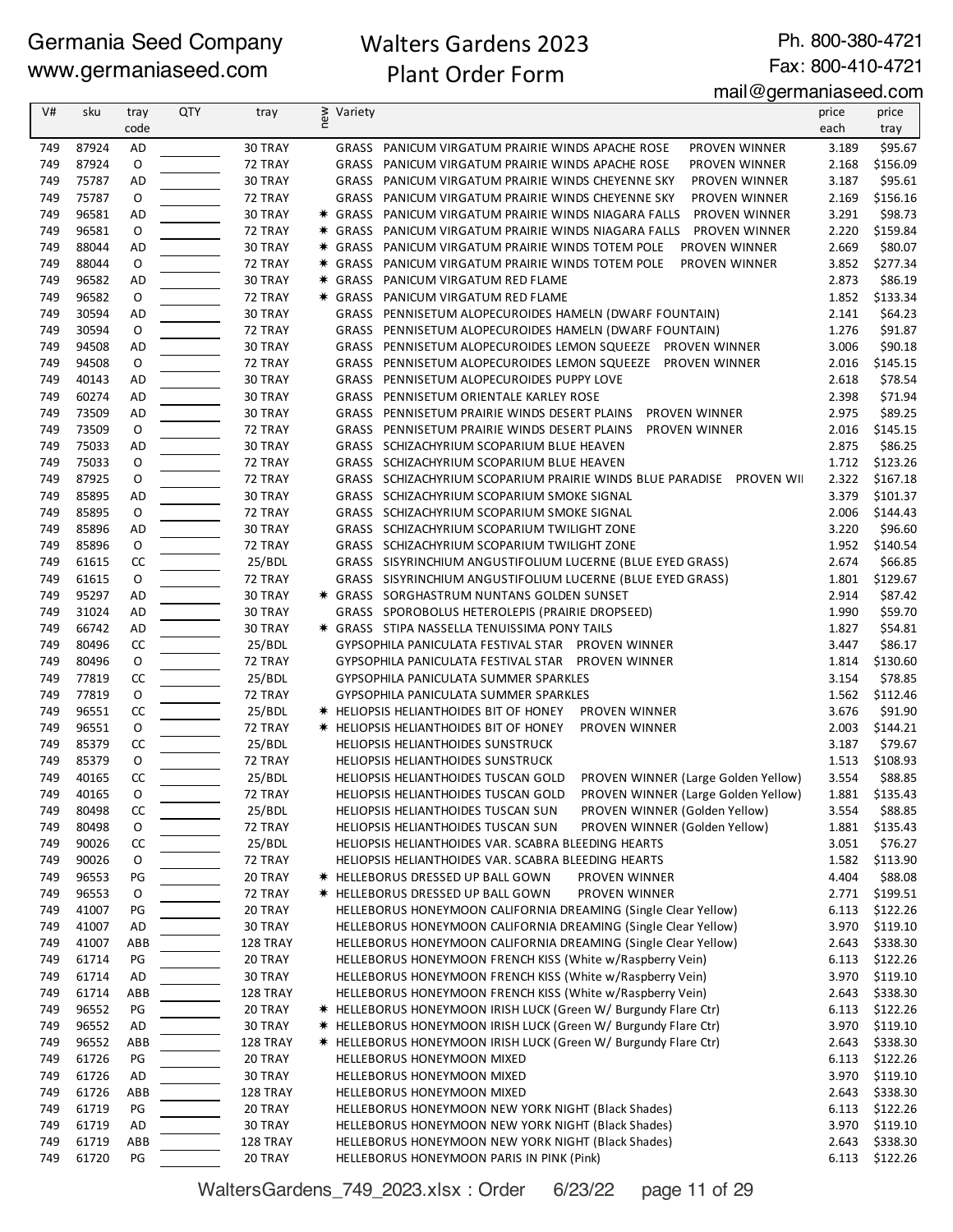## Walters Gardens 2023 Plant Order Form

Ph. 800-380-4721 Fax: 800-410-4721

#### mail@germaniaseed.com

| V#         | sku            | tray                | <b>QTY</b> | tray                | ≥ Variety<br>E                                                                                                                        | price          | price                |
|------------|----------------|---------------------|------------|---------------------|---------------------------------------------------------------------------------------------------------------------------------------|----------------|----------------------|
|            |                | code                |            |                     |                                                                                                                                       | each           | tray                 |
| 749        | 61720          | AD                  |            | 30 TRAY             | HELLEBORUS HONEYMOON PARIS IN PINK (Pink)                                                                                             | 3.970          | \$119.10             |
| 749        | 61720          | ABB                 |            | 128 TRAY            | HELLEBORUS HONEYMOON PARIS IN PINK (Pink)                                                                                             | 2.643          | \$338.30             |
| 749        | 61721          | PG                  |            | 20 TRAY             | HELLEBORUS HONEYMOON RIO CARNIVAL (Light Yellow w/Burgundy)                                                                           | 6.113          | \$122.26             |
| 749        | 61721          | AD                  |            | 30 TRAY             | HELLEBORUS HONEYMOON RIO CARNIVAL (Light Yellow w/Burgundy)                                                                           | 3.970          | \$119.10             |
| 749        | 61721          | ABB                 |            | 128 TRAY            | HELLEBORUS HONEYMOON RIO CARNIVAL (Light Yellow w/Burgundy)                                                                           | 2.643          | \$338.30             |
| 749        | 89880          | PG                  |            | 20 TRAY             | HELLEBORUS HONEYMOON ROMANTIC GETAWAY (White and Red)                                                                                 | 6.113          | \$122.26             |
| 749        | 89880          | <b>AD</b>           |            | 30 TRAY             | HELLEBORUS HONEYMOON ROMANTIC GETAWAY (White and Red)                                                                                 | 3.970          | \$119.10             |
| 749        | 89880          | ABB                 |            | 128 TRAY            | HELLEBORUS HONEYMOON ROMANTIC GETAWAY (White and Red)                                                                                 | 2.643          | \$338.30             |
| 749        | 61722          | PG                  |            | 20 TRAY             | HELLEBORUS HONEYMOON ROME IN RED (Maroon to Wine)                                                                                     | 6.113          | \$122.26             |
| 749        | 61722          | <b>AD</b>           |            | 30 TRAY             | HELLEBORUS HONEYMOON ROME IN RED (Maroon to Wine)                                                                                     | 3.970          | \$119.10             |
| 749        | 61722          | ABB                 |            | 128 TRAY            | HELLEBORUS HONEYMOON ROME IN RED (Maroon to Wine)                                                                                     | 2.643          | \$338.30             |
| 749        | 61723          | PG                  |            | 20 TRAY             | HELLEBORUS HONEYMOON SANDY SHORES (Pale Apricot)                                                                                      | 6.113          | \$122.26             |
| 749<br>749 | 61723<br>61723 | AD<br>ABB           |            | 30 TRAY<br>128 TRAY | HELLEBORUS HONEYMOON SANDY SHORES (Pale Apricot)                                                                                      | 3.970<br>2.643 | \$119.10<br>\$338.30 |
| 749        | 91695          | AD                  |            | 30 TRAY             | HELLEBORUS HONEYMOON SANDY SHORES (Pale Apricot)<br>HELLEBORUS HONEYMOON SHOTGUN WEDDING (DBL White w/Burgundy Blotch)                | 4.235          | \$127.05             |
| 749        | 91695          | ABB                 |            | 128 TRAY            | HELLEBORUS HONEYMOON SHOTGUN WEDDING (DBL White w/Burgundy Blotch)                                                                    | 2.807          | \$359.29             |
| 749        | 61724          | PG                  |            | 20 TRAY             | HELLEBORUS HONEYMOON SPANISH FLARE (Light Yellow w/Maroon)                                                                            | 6.113          | \$122.26             |
| 749        | 61724          | <b>AD</b>           |            | 30 TRAY             | HELLEBORUS HONEYMOON SPANISH FLARE (Light Yellow w/Maroon)                                                                            | 3.970          | \$119.10             |
| 749        | 61724          | ABB                 |            | 128 TRAY            | HELLEBORUS HONEYMOON SPANISH FLARE (Light Yellow w/Maroon)                                                                            | 2.643          | \$338.30             |
| 749        | 89874          | PG                  |            | 20 TRAY             | HELLEBORUS HONEYMOON TROPICAL SUNSET (Yellow w/ Red Vein)                                                                             | 6.113          | \$122.26             |
| 749        | 89874          | AD                  |            | 30 TRAY             | HELLEBORUS HONEYMOON TROPICAL SUNSET (Yellow w/ Red Vein)                                                                             | 3.970          | \$119.10             |
| 749        | 89874          | ABB                 |            | 128 TRAY            | HELLEBORUS HONEYMOON TROPICAL SUNSET (Yellow w/ Red Vein)                                                                             | 2.643          | \$338.30             |
| 749        | 68072          | PG                  |            | 20 TRAY             | HELLEBORUS IVORY PRINCE                                                                                                               | 5.133          | \$102.66             |
| 749        | 41010          | <b>AD</b>           |            | 30 TRAY             | HELLEBORUS SNOWBELLS (Semi Double Pure White)                                                                                         | 4.235          | \$127.05             |
| 749        | 41010          | ABB                 |            | 128 TRAY            | HELLEBORUS SNOWBELLS (Semi Double Pure White)                                                                                         | 2.807          | \$359.29             |
| 749        | 41006          | PG                  |            | 20 TRAY             | * HELLEBORUS WEDDING PARTY BLACK TIE AFFAIR (Double Black)                                                                            | 6.378          | \$127.56             |
| 749        | 41006          | AD                  |            | 30 TRAY             | * HELLEBORUS WEDDING PARTY BLACK TIE AFFAIR (Double Black)                                                                            | 4.235          | \$127.05             |
| 749        | 41006          | ABB                 |            | 128 TRAY            | * HELLEBORUS WEDDING PARTY BLACK TIE AFFAIR (Double Black)                                                                            | 2.807          | \$359.29             |
| 749        | 86690          | PG                  |            | 20 TRAY             | HELLEBORUS WEDDING PARTY BLUSHING BRIDESMAID (Double White w/Raspberry)                                                               | 6.378          | \$127.56             |
| 749        | 86690          | AD                  |            | 30 TRAY             | HELLEBORUS WEDDING PARTY BLUSHING BRIDESMAID (Double White w/Raspberry)                                                               | 4.235          | \$127.05             |
| 749        | 86690          | ABB                 |            | 128 TRAY            | HELLEBORUS WEDDING PARTY BLUSHING BRIDESMAID (Double White w/Raspberry)                                                               | 2.807          | \$359.29             |
| 749        | 61711          | PG                  |            | 20 TRAY             | HELLEBORUS WEDDING PARTY CONFETTI CAKE (Double White w/Burgundy)                                                                      | 6.378          | \$127.56             |
| 749        | 61711          | <b>AD</b>           |            | 30 TRAY             | HELLEBORUS WEDDING PARTY CONFETTI CAKE (Double White w/Burgundy)                                                                      | 4.235          | \$127.05             |
| 749        | 61711          | ABB                 |            | 128 TRAY            | HELLEBORUS WEDDING PARTY CONFETTI CAKE (Double White w/Burgundy)                                                                      | 2.807          | \$359.29             |
| 749        | 61712          | AD                  |            | 30 TRAY             | HELLEBORUS WEDDING PARTY DARK AND HANDSOME (Double Black-Purple)                                                                      | 4.235          | \$127.05             |
| 749        | 61712          | ABB                 |            | 128 TRAY            | HELLEBORUS WEDDING PARTY DARK AND HANDSOME (Double Black-Purple)                                                                      | 2.807          | \$359.29             |
| 749        | 89879          | AD                  |            | 30 TRAY             | HELLEBORUS WEDDING PARTY DASHING GROOMSMAN (Double Dark Purple Gray)                                                                  | 4.235          | \$127.05             |
| 749<br>749 | 89879          | ABB                 |            | 128 TRAY            | HELLEBORUS WEDDING PARTY DASHING GROOMSMAN (Double Dark Purple Gray)<br>HELLEBORUS WEDDING PARTY FIRST DANCE (Double Yellow w/Maroon) | 2.807          | \$359.29             |
| 749        | 86691<br>86691 | $\mathsf{PG}$<br>AD |            | 20 TRAY<br>30 TRAY  | HELLEBORUS WEDDING PARTY FIRST DANCE (Double Yellow w/Maroon)                                                                         | 6.378<br>4.235 | \$127.56<br>\$127.05 |
| 749        | 86691          | ABB                 |            | 128 TRAY            | HELLEBORUS WEDDING PARTY FIRST DANCE (Double Yellow w/Maroon)                                                                         | 2.807          | \$359.29             |
| 749        | 61713          | PG                  |            | 20 TRAY             | HELLEBORUS WEDDING PARTY FLOWER GIRL (Double Blush to Pink)                                                                           | 6.378          | \$127.56             |
| 749        | 61713          | AD                  |            | 30 TRAY             | HELLEBORUS WEDDING PARTY FLOWER GIRL (Double Blush to Pink)                                                                           | 4.235          | \$127.05             |
| 749        | 61713          | ABB                 |            | 128 TRAY            | HELLEBORUS WEDDING PARTY FLOWER GIRL (Double Blush to Pink)                                                                           | 2.807          | \$359.29             |
| 749        | 86693          | PG                  |            | 20 TRAY             | HELLEBORUS WEDDING PARTY MAID OF HONOR (Double Pink Shades)                                                                           | 6.378          | \$127.56             |
| 749        | 86693          | AD                  |            | 30 TRAY             | HELLEBORUS WEDDING PARTY MAID OF HONOR (Double Pink Shades)                                                                           | 4.235          | \$127.05             |
| 749        | 86693          | ABB                 |            | 128 TRAY            | HELLEBORUS WEDDING PARTY MAID OF HONOR (Double Pink Shades)                                                                           | 2.807          | \$359.29             |
| 749        | 61728          | PG                  |            | 20 TRAY             | HELLEBORUS WEDDING PARTY MIXED                                                                                                        | 6.378          | \$127.56             |
| 749        | 61728          | AD                  |            | 30 TRAY             | HELLEBORUS WEDDING PARTY MIXED                                                                                                        | 4.235          | \$127.05             |
| 749        | 61728          | ABB                 |            | 128 TRAY            | HELLEBORUS WEDDING PARTY MIXED                                                                                                        | 2.807          | \$359.29             |
| 749        | 41008          | PG                  |            | 20 TRAY             | HELLEBORUS WEDDING PARTY MOTHER OF THE BRIDE (Double Apricot w/ Pink Edge)                                                            | 6.378          | \$127.56             |
| 749        | 41008          | AD                  |            | 30 TRAY             | HELLEBORUS WEDDING PARTY MOTHER OF THE BRIDE (Double Apricot w/ Pink Edge)                                                            | 4.235          | \$127.05             |
| 749        | 41008          | ABB                 |            | 128 TRAY            | HELLEBORUS WEDDING PARTY MOTHER OF THE BRIDE (Double Apricot w/ Pink Edge)                                                            | 2.807          | \$359.29             |
| 749        | 61725          | PG                  |            | 20 TRAY             | HELLEBORUS WEDDING PARTY TRUE LOVE (Double Maroon Red)                                                                                | 6.378          | \$127.56             |
| 749        | 61725          | AD                  |            | 30 TRAY             | HELLEBORUS WEDDING PARTY TRUE LOVE (Double Maroon Red)                                                                                | 4.235          | \$127.05             |
| 749        | 61725          | ABB                 |            | 128 TRAY            | HELLEBORUS WEDDING PARTY TRUE LOVE (Double Maroon Red)                                                                                | 2.807          | \$359.29             |
| 749        | 86154          | PG                  |            | 20 TRAY             | HELLEBORUS WEDDING PARTY WEDDING BELLS (Double White)                                                                                 | 6.378          | \$127.56             |
| 749        | 86154          | AD                  |            | 30 TRAY             | HELLEBORUS WEDDING PARTY WEDDING BELLS (Double White)                                                                                 | 4.235          | \$127.05             |
| 749        | 86154          | ABB                 |            | 128 TRAY            | HELLEBORUS WEDDING PARTY WEDDING BELLS (Double White)                                                                                 | 2.807          | \$359.29             |
| 749        | 41009          | AD                  |            | 30 TRAY             | HELLEBORUS WEDDING PARTY WEDDING CRASHER (Double Soft Pink w/Spots)                                                                   | 4.235          | \$127.05             |
| 749        | 41009          | ABB                 |            | 128 TRAY            | HELLEBORUS WEDDING PARTY WEDDING CRASHER (Double Soft Pink w/Spots)                                                                   | 2.807          | \$359.29             |
| 749        | 71802          | CC                  |            | 25/BDL              | HEMEROCALLIS ALABAMA JUBILEE (Ruffled Red Orange)                                                                                     | 3.868          | \$96.70              |

WaltersGardens\_749\_2023.xlsx : Order 6/23/22 page 12 of 29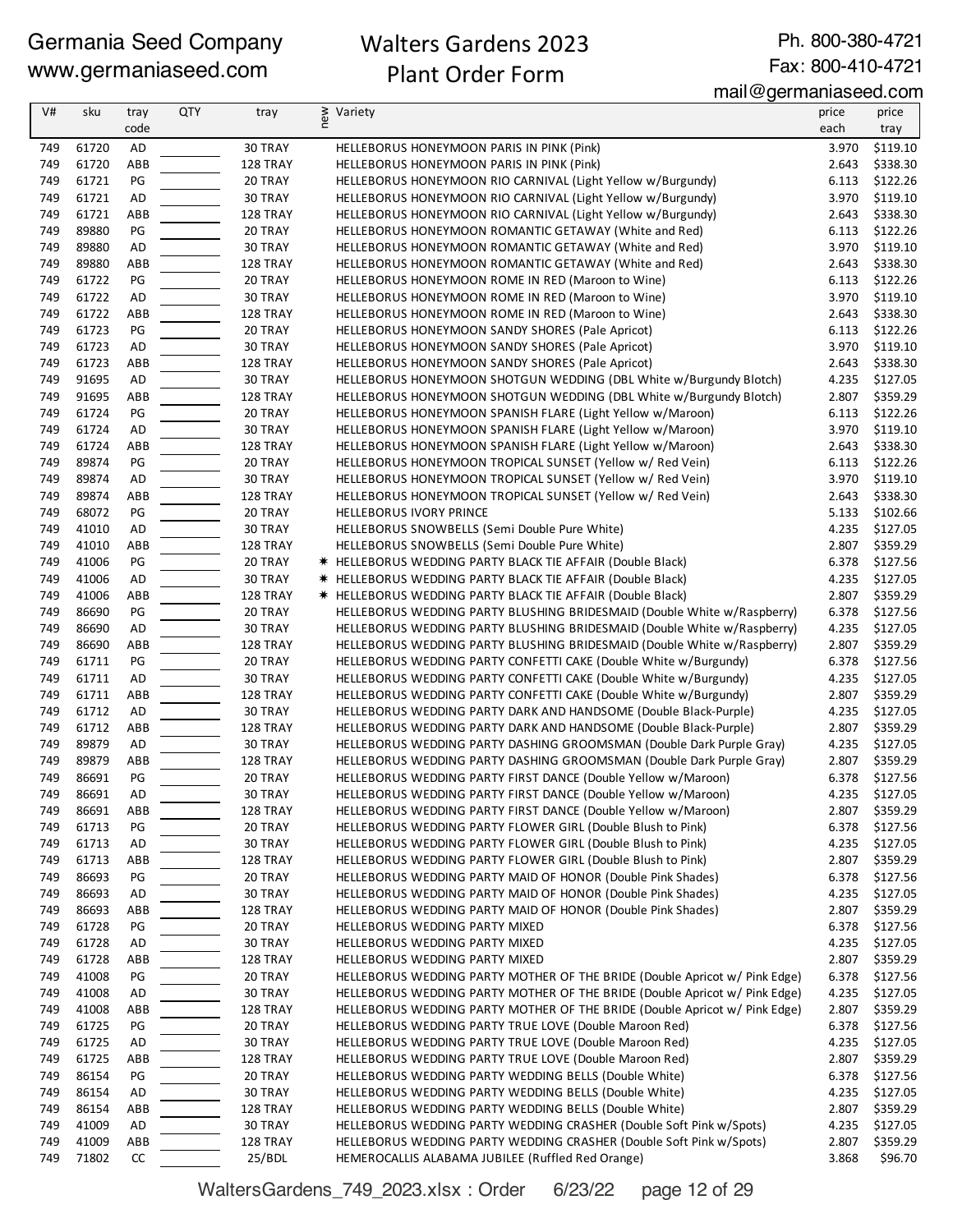## Walters Gardens 2023 Plant Order Form

Ph. 800-380-4721 Fax: 800-410-4721

mail@germaniaseed.com

| V#         | sku            | tray             | <b>QTY</b> | tray              | new<br>Variety                                                                                             | price          | price                |
|------------|----------------|------------------|------------|-------------------|------------------------------------------------------------------------------------------------------------|----------------|----------------------|
|            |                | code             |            |                   |                                                                                                            | each           | tray                 |
| 749        | 63715          | CC               |            | 25/BDL            | HEMEROCALLIS ALWAYS AFTERNOON (Mauve Plum)                                                                 | 3.766          | \$94.15              |
| 749        | 63715          | <b>BRW</b>       |            | 100/BDL           | HEMEROCALLIS ALWAYS AFTERNOON (Mauve Plum)                                                                 | 2.507          | \$250.70             |
| 749        | 70368          | CC               |            | 25/BDL            | HEMEROCALLIS APRICOT SPARKLES (Apricot)                                                                    | 2.949          | \$73.72              |
| 749        | 70368          | <b>BRW</b>       |            | 100/BDL           | HEMEROCALLIS APRICOT SPARKLES (Apricot)                                                                    | 1.743          | \$174.30             |
| 749        | 65964          | CC               |            | 25/BDL            | HEMEROCALLIS BELA LUGOSI (Purple)                                                                          | 4.072          | \$101.80             |
| 749        | 65964          | <b>BRW</b>       |            | 100/BDL           | HEMEROCALLIS BELA LUGOSI (Purple)                                                                          | 2.711          | \$271.10             |
| 749        | 78862          | CC               |            | 25/BDL            | HEMEROCALLIS BIG TIME HAPPY (Canary Yellow)                                                                | 3.215          | \$80.37              |
| 749        | 78862          | <b>BRW</b>       |            | 100/BDL           | HEMEROCALLIS BIG TIME HAPPY (Canary Yellow)                                                                | 2.063          | \$206.30             |
| 749<br>749 | 82816          | CC               |            | 25/BDL            | HEMEROCALLIS BLACKTHORNE (Creamy Yellow w/Purple Eye)                                                      | 4.072          | \$101.80             |
| 749        | 82816<br>91696 | <b>BRW</b><br>CC |            | 100/BDL<br>25/BDL | HEMEROCALLIS BLACKTHORNE (Creamy Yellow w/Purple Eye)<br>HEMEROCALLIS BORN TO RUN (Bright Rosy Red)        | 2.711<br>4.276 | \$271.10<br>\$106.90 |
| 749        | 91696          | <b>BRW</b>       |            | 100/BDL           | HEMEROCALLIS BORN TO RUN (Bright Rosy Red)                                                                 | 2.883          | \$288.30             |
| 749        | 60282          | CC               |            | 25/BDL            | HEMEROCALLIS BRIGHT SUNSET (Coppery Orange w/Gold Band)                                                    | 3.766          | \$94.15              |
| 749        | 60282          | <b>BRW</b>       |            | 100/BDL           | HEMEROCALLIS BRIGHT SUNSET (Coppery Orange w/Gold Band)                                                    | 2.507          | \$250.70             |
| 749        | 60320          | CC               |            | 25/BDL            | HEMEROCALLIS BUTTERED POPCORN (Yellow)                                                                     | 3.766          | \$94.15              |
| 749        | 60320          | <b>BRW</b>       |            | 100/BDL           | HEMEROCALLIS BUTTERED POPCORN (Yellow)                                                                     | 2.602          | \$260.20             |
| 749        | 54294          | CC               |            | 25/BDL            | HEMEROCALLIS CHICAGO APACHE (Ruffled Red)                                                                  | 3.868          | \$96.70              |
| 749        | 54294          | <b>BRW</b>       |            | 100/BDL           | HEMEROCALLIS CHICAGO APACHE (Ruffled Red)                                                                  | 2.705          | \$270.50             |
| 749        | 91697          | CC               |            | 25/BDL            | HEMEROCALLIS COSMIC STRUGGLE (Wine Purple)                                                                 | 4.276          | \$106.90             |
| 749        | 91697          | <b>BRW</b>       |            | 100/BDL           | HEMEROCALLIS COSMIC STRUGGLE (Wine Purple)                                                                 | 2.883          | \$288.30             |
| 749        | 60317          | CC               |            | 25/BDL            | HEMEROCALLIS DARING DECEPTION (Dusty Cream/Pink)                                                           | 3.766          | \$94.15              |
| 749        | 60317          | <b>BRW</b>       |            | 100/BDL           | HEMEROCALLIS DARING DECEPTION (Dusty Cream/Pink)                                                           | 2.507          | \$250.70             |
| 749        | 85897          | CC               |            | 25/BDL            | HEMEROCALLIS DESERT FLAME (Red-Orange)                                                                     | 4.174          | \$104.35             |
| 749        | 85897          | <b>BRW</b>       |            | 100/BDL           | HEMEROCALLIS DESERT FLAME (Red-Orange)                                                                     | 2.817          | \$281.70             |
| 749        | 41011          | CC               |            | 25/BDL            | HEMEROCALLIS DOUBLE PARDON ME (Red)                                                                        | 4.378          | \$109.45             |
| 749        | 41011          | <b>BRW</b>       |            | 100/BDL           | HEMEROCALLIS DOUBLE PARDON ME (Red)                                                                        | 3.021          | \$302.10             |
| 749        | 60318          | CC               |            | 25/BDL            | HEMEROCALLIS ELEGANT CANDY (Pink)                                                                          | 3.868          | \$96.70              |
| 749        | 60318          | <b>BRW</b>       |            | 100/BDL           | HEMEROCALLIS ELEGANT CANDY (Pink)                                                                          | 2.613          | \$261.30             |
| 749        | 80502          | CC               |            | 25/BDL            | HEMEROCALLIS ERIN LEA (Golden Yellow)                                                                      | 3.868          | \$96.70              |
| 749        | 80502          | <b>BRW</b>       |            | 100/BDL           | HEMEROCALLIS ERIN LEA (Golden Yellow)                                                                      | 2.613          | \$261.30             |
| 749        | 77155          | CC               |            | 25/BDL            | HEMEROCALLIS FUNNY VALENTINE (Rose Red)                                                                    | 3.766          | \$94.15              |
| 749        | 77155          | <b>BRW</b>       |            | 100/BDL           | HEMEROCALLIS FUNNY VALENTINE (Rose Red)                                                                    | 2.507          | \$250.70             |
| 749        | 84380          | CC               |            | 25/BDL            | HEMEROCALLIS GARDEN SHOW (Lavender)                                                                        | 3.868          | \$96.70              |
| 749        | 84380          | <b>BRW</b>       |            | 100/BDL           | HEMEROCALLIS GARDEN SHOW (Lavender)                                                                        | 2.613          | \$261.30             |
| 749        | 89943          | CC               |            | 25/BDL            | HEMEROCALLIS HANDWRITING ON THE WALL (Purple Color Blend)                                                  | 4.276          | \$106.90             |
| 749        | 89943          | <b>BRW</b>       |            | 100/BDL           | HEMEROCALLIS HANDWRITING ON THE WALL (Purple Color Blend)                                                  | 2.840          | \$284.00             |
| 749<br>749 | 53006<br>53006 | CC<br><b>BRW</b> |            | 25/BDL<br>100/BDL | HEMEROCALLIS HAPPY RETURNS (Lemon Yellow Rebloomer)<br>HEMEROCALLIS HAPPY RETURNS (Lemon Yellow Rebloomer) | 2.847<br>1.752 | \$71.17<br>\$175.20  |
| 749        | 53006          | <b>BRT</b>       |            | 250/BDL           | HEMEROCALLIS HAPPY RETURNS (Lemon Yellow Rebloomer)                                                        | 1.346          | \$336.50             |
| 749        | 41012          | CC               |            | 25/BDL            | HEMEROCALLIS HUNGRY EYES (Pink)                                                                            | 4.531          | \$113.27             |
| 749        | 41012          | <b>BRW</b>       |            | 100/BDL           | HEMEROCALLIS HUNGRY EYES (Pink)                                                                            | 3.141          | \$314.10             |
| 749        | 32800          | CC               |            | 25/BDL            | HEMEROCALLIS HYPERION (Light Yellow)                                                                       | 3.868          | \$96.70              |
| 749        | 32800          | <b>BRW</b>       |            | 100/BDL           | HEMEROCALLIS HYPERION (Light Yellow)                                                                       | 2.643          | \$264.30             |
| 749        | 41013          | CC               |            | 25/BDL            | HEMEROCALLIS INKHEART (Cream w/ Purple Eye)                                                                | 4.531          | \$113.27             |
| 749        | 41013          | <b>BRW</b>       |            | 100/BDL           | HEMEROCALLIS INKHEART (Cream w/ Purple Eye)                                                                | 3.185          | \$318.50             |
| 749        | 63719          | CC               |            | 25/BDL            | HEMEROCALLIS JOLYENE NICOLE (Pink w/Rose Vein)                                                             | 3.766          | \$94.15              |
| 749        | 63719          | <b>BRW</b>       |            | 100/BDL           | HEMEROCALLIS JOLYENE NICOLE (Pink w/Rose Vein)                                                             | 2.507          | \$250.70             |
| 749        | 78865          | CC               |            | 25/BDL            | HEMEROCALLIS LAVENDER BLUE BABY                                                                            | 5.092          | \$127.30             |
| 749        | 78865          | <b>BRW</b>       |            | 100/BDL           | HEMEROCALLIS LAVENDER BLUE BABY                                                                            | 3.412          | \$341.20             |
| 749        | 60289          | CC               |            | 25/BDL            | HEMEROCALLIS LITTLE GRAPETTE (Purple)                                                                      | 3.215          | \$80.37              |
| 749        | 60289          | <b>BRW</b>       |            | 100/BDL           | HEMEROCALLIS LITTLE GRAPETTE (Purple)                                                                      | 2.063          | \$206.30             |
| 749        | 60289          | <b>BRT</b>       |            | 250/BDL           | HEMEROCALLIS LITTLE GRAPETTE (Purple)                                                                      | 1.555          | \$388.75             |
| 749        | 82825          | CC               |            | 25/BDL            | HEMEROCALLIS MARQUE MOON (Ruffled Cream Yellow)                                                            | 3.868          | \$96.70              |
| 749        | 82825          | <b>BRW</b>       |            | 100/BDL           | HEMEROCALLIS MARQUE MOON (Ruffled Cream Yellow)                                                            | 2.613          | \$261.30             |
| 749        | 82867          | CC               |            | 25/BDL            | HEMEROCALLIS MIGHTY CHESTNUT (Red Orange)                                                                  | 3.970          | \$99.25              |
| 749        | 82867          | <b>BRW</b>       |            | 100/BDL           | HEMEROCALLIS MIGHTY CHESTNUT (Red Orange)                                                                  | 2.639          | \$263.90             |
| 749        | 84384          | CC               |            | 25/BDL            | HEMEROCALLIS MONTERREY JACK (Yellow)                                                                       | 3.868          | \$96.70              |
| 749        | 84384          | <b>BRW</b>       |            | 100/BDL           | HEMEROCALLIS MONTERREY JACK (Yellow)                                                                       | 2.613          | \$261.30             |
| 749        | 65989          | CC               |            | 25/BDL            | HEMEROCALLIS PARDON ME (Brick Red w/Yellow Throat)                                                         | 3.868          | \$96.70              |
| 749        | 65989          | <b>BRW</b>       |            | 100/BDL           | HEMEROCALLIS PARDON ME (Brick Red w/Yellow Throat)                                                         | 2.613          | \$261.30             |
| 749        | 82827          | CC               |            | 25/BDL            | HEMEROCALLIS PASSION FOR RED (Red w/Yellow Throat)                                                         | 3.766          | \$94.15              |
| 749        | 82827          | <b>BRW</b>       |            | 100/BDL           | HEMEROCALLIS PASSION FOR RED (Red w/Yellow Throat)                                                         | 2.507          | \$250.70             |

WaltersGardens\_749\_2023.xlsx : Order 6/23/22 page 13 of 29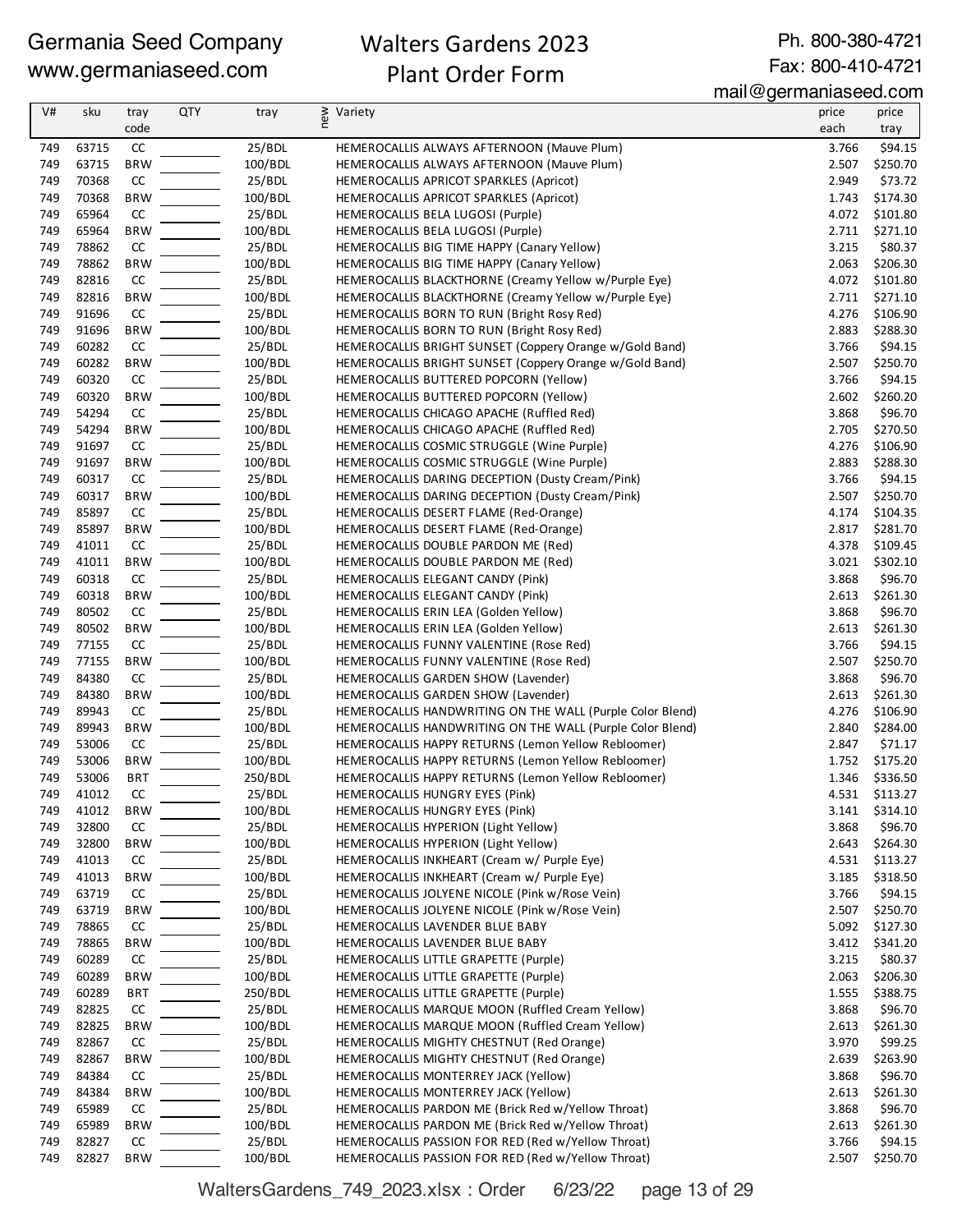## Walters Gardens 2023 Plant Order Form

Ph. 800-380-4721 Fax: 800-410-4721

mail@germaniaseed.com

| V#  | sku   | tray       | QTY | tray    | ≥ Variety<br>E                                                          | price | price    |
|-----|-------|------------|-----|---------|-------------------------------------------------------------------------|-------|----------|
|     |       | code       |     |         |                                                                         | each  | tray     |
| 749 | 87926 | CC         |     | 25/BDL  | HEMEROCALLIS PASSIONATE RETURNS (Rosy Red)                              | 4.916 | \$122.90 |
| 749 | 87926 | <b>BRW</b> |     | 100/BDL | HEMEROCALLIS PASSIONATE RETURNS (Rosy Red)                              | 3.275 | \$327.50 |
| 749 | 94474 | CC         |     | 25/BDL  | HEMEROCALLIS PERSIAN RUBY (Purple)                                      | 4.520 | \$113.00 |
| 749 | 94474 | <b>BRW</b> |     | 100/BDL | HEMEROCALLIS PERSIAN RUBY (Purple)                                      | 3.002 | \$300.20 |
| 749 | 73501 | CC         |     | 25/BDL  | HEMEROCALLIS PRAIRIE WILDFIRE (Classic Red)                             | 3.766 | \$94.15  |
| 749 | 73501 | <b>BRW</b> |     | 100/BDL | HEMEROCALLIS PRAIRIE WILDFIRE (Classic Red)                             | 2.507 | \$250.70 |
| 749 | 72751 | CC         |     | 25/BDL  | HEMEROCALLIS PURPLE D'ORO (Purple w/Darker Vein)                        | 3.460 | \$86.50  |
| 749 | 72751 | <b>BRW</b> |     | 100/BDL | HEMEROCALLIS PURPLE D'ORO (Purple w/Darker Vein)                        | 2.303 | \$230.30 |
| 749 | 72751 | <b>BRT</b> |     | 250/BDL | HEMEROCALLIS PURPLE D'ORO (Purple w/Darker Vein)                        | 1.794 | \$448.50 |
| 749 | 71804 | CC         |     | 25/BDL  | HEMEROCALLIS RAINBOW RHYTHM GOING BANANAS  PROVEN WINNER (Yellow)       | 4.837 | \$120.92 |
| 749 | 71804 | <b>BRW</b> |     | 100/BDL | HEMEROCALLIS RAINBOW RHYTHM GOING BANANAS<br>PROVEN WINNER (Yellow)     | 3.507 | \$350.70 |
| 749 | 91698 | CC         |     | 25/BDL  | HEMEROCALLIS RAINBOW RHYTHM KING OF THE AGES PW BRAND (Peach Shades w   | 4.761 | \$119.02 |
| 749 | 91698 | <b>BRW</b> |     | 100/BDL | HEMEROCALLIS RAINBOW RHYTHM KING OF THE AGES PW BRAND (Peach Shades w   | 3.332 | \$333.20 |
| 749 | 91699 | CC         |     | 25/BDL  | HEMEROCALLIS RAINBOW RHYTHM LAKE OF FIRE PROVEN WINNER (Apricot w/ Oran | 5.883 | \$147.07 |
| 749 | 91699 | <b>BRW</b> |     | 100/BDL | HEMEROCALLIS RAINBOW RHYTHM LAKE OF FIRE PROVEN WINNER (Apricot w/ Oran | 4.068 | \$406.80 |
| 749 | 79397 | CC         |     | 25/BDL  | PROVEN WINNER (Purple)<br>HEMEROCALLIS RAINBOW RHYTHM NOSFERATU         | 4.761 | \$119.02 |
| 749 | 79397 | <b>BRW</b> |     | 100/BDL | HEMEROCALLIS RAINBOW RHYTHM NOSFERATU<br>PROVEN WINNER (Purple)         | 3.337 | \$333.70 |
| 749 | 88050 | CC         |     | 25/BDL  | HEMEROCALLIS RAINBOW RHYTHM ORANGE SMOOTHIE PROVEN WINNER               | 5.143 | \$128.57 |
| 749 | 88050 | <b>BRW</b> |     | 100/BDL | HEMEROCALLIS RAINBOW RHYTHM ORANGE SMOOTHIE PROVEN WINNER               | 3.594 | \$359.40 |
| 749 | 80509 | CC         |     | 25/BDL  | HEMEROCALLIS RAINBOW RHYTHM PRIMAL SCREAM PROVEN WINNER (Tangerine +    | 5.883 | \$147.07 |
| 749 | 80509 | <b>BRW</b> |     | 100/BDL | HEMEROCALLIS RAINBOW RHYTHM PRIMAL SCREAM PROVEN WINNER (Tangerine      | 4.081 | \$408.10 |
| 749 | 79394 | CC         |     | 25/BDL  | HEMEROCALLIS RAINBOW RHYTHM RUBY SPIDER<br>PROVEN WINNER (Dark Ruby Re  | 4.761 | \$119.02 |
| 749 | 79394 | <b>BRW</b> |     | 100/BDL | HEMEROCALLIS RAINBOW RHYTHM RUBY SPIDER<br>PROVEN WINNER (Dark Ruby Re  | 3.328 | \$332.80 |
| 749 | 41015 | CC         |     | 25/BDL  | HEMEROCALLIS RAINBOW RHYTHM SOUND OF MY HEART PROVEN WINNE (Pink)       | 5.143 | \$128.57 |
| 749 | 41015 | <b>BRW</b> |     | 100/BDL | HEMEROCALLIS RAINBOW RHYTHM SOUND OF MY HEART PROVEN WINNE (Pink)       | 3.710 | \$371.00 |
| 749 | 88052 | CC         |     | 25/BDL  | HEMEROCALLIS RAINBOW RHYTHM STORM SHELTER PROVEN WINNER (Purple)        | 5.883 | \$147.07 |
| 749 | 88052 | <b>BRW</b> |     | 100/BDL | HEMEROCALLIS RAINBOW RHYTHM STORM SHELTER PROVEN WINNER (Purple)        | 4.068 | \$406.80 |
| 749 | 68266 | CC         |     | 25/BDL  | PROVEN WINNER (Golden Yellov<br>HEMEROCALLIS RAINBOW RHYTHM TIGER SWIRL | 4.761 | \$119.02 |
| 749 | 68266 | <b>BRW</b> |     | 100/BDL | HEMEROCALLIS RAINBOW RHYTHM TIGER SWIRL<br>PROVEN WINNER (Golden Yellov | 3.328 | \$332.80 |
| 749 | 91603 | CC         |     | 25/BDL  | HEMEROCALLIS RASPBERRY ECLIPSE (Purple)                                 | 4.531 | \$113.27 |
| 749 | 91603 | <b>BRW</b> |     | 100/BDL | HEMEROCALLIS RASPBERRY ECLIPSE (Purple)                                 | 3.185 | \$318.50 |
| 749 | 82866 | CC         |     | 25/BDL  | HEMEROCALLIS RED HOT RETURNS (Cherry Red w/Yellow Throat)               | 4.072 | \$101.80 |
| 749 | 82866 | <b>BRW</b> |     | 100/BDL | HEMEROCALLIS RED HOT RETURNS (Cherry Red w/Yellow Throat)               | 2.707 | \$270.70 |
| 749 | 77159 | CC         |     | 25/BDL  | HEMEROCALLIS RED RAZZMATAZZ (Fire Engine Red)                           | 3.868 | \$96.70  |
| 749 | 77159 | <b>BRW</b> |     | 100/BDL | HEMEROCALLIS RED RAZZMATAZZ (Fire Engine Red)                           | 2.613 | \$261.30 |
| 749 | 91700 | CC         |     | 25/BDL  | HEMEROCALLIS ROCK SOLID (Mauve)                                         | 4.276 | \$106.90 |
| 749 | 91700 | <b>BRW</b> |     | 100/BDL | <b>HEMEROCALLIS ROCK SOLID (Mauve)</b>                                  | 2.855 | \$285.50 |
| 749 | 54507 | CC         |     | 25/BDL  | HEMEROCALLIS ROCKET CITY (Orange w/Burnt Orange Eye)                    | 3.766 | \$94.15  |
| 749 | 54507 | <b>BRW</b> |     | 100/BDL | HEMEROCALLIS ROCKET CITY (Orange w/Burnt Orange Eye)                    | 2.507 | \$250.70 |
| 749 | 67776 | CC         |     | 25/BDL  | HEMEROCALLIS ROSY RETURNS (Rose Pink w/Deep Rose Eye)                   | 3.215 | \$80.37  |
| 749 | 67776 | <b>BRW</b> |     | 100/BDL | HEMEROCALLIS ROSY RETURNS (Rose Pink w/Deep Rose Eye)                   | 1.983 | \$198.30 |
| 749 | 67776 | <b>BRT</b> |     | 250/BDL | HEMEROCALLIS ROSY RETURNS (Rose Pink w/Deep Rose Eye)                   | 1.544 | \$386.00 |
| 749 | 80511 | CC         |     | 25/BDL  | HEMEROCALLIS SCOTTISH FANTASY (Coral Pink)                              | 3.766 | \$94.15  |
| 749 | 80511 | <b>BRW</b> |     | 100/BDL | HEMEROCALLIS SCOTTISH FANTASY (Coral Pink)                              | 2.507 | \$250.70 |
| 749 | 70371 | CC         |     | 25/BDL  | HEMEROCALLIS SOUTH SEAS (Coral Tangerine)                               | 4.276 | \$106.90 |
| 749 | 70371 | <b>BRW</b> |     | 100/BDL | HEMEROCALLIS SOUTH SEAS (Coral Tangerine)                               | 2.949 | \$294.90 |
| 749 | 91701 | CC         |     | 25/BDL  | HEMEROCALLIS STAR OF THE NORTH (Pale Yellow w/ Purple Eye)              | 4.276 | \$106.90 |
| 749 | 91701 | <b>BRW</b> |     | 100/BDL | HEMEROCALLIS STAR OF THE NORTH (Pale Yellow w/ Purple Eye)              | 2.855 | \$285.50 |
| 749 | 30282 | CC         |     | 25/BDL  | HEMEROCALLIS STELLA D'ORO (Yellow/Gold)                                 | 2.337 | \$58.42  |
| 749 | 30282 | <b>BRW</b> |     | 100/BDL | HEMEROCALLIS STELLA D'ORO (Yellow/Gold)                                 | 1.419 | \$141.90 |
| 749 | 30282 | <b>BRT</b> |     | 250/BDL | HEMEROCALLIS STELLA D'ORO (Yellow/Gold)                                 | 1.113 | \$278.25 |
| 749 | 71238 | CC         |     | 25/BDL  | HEMEROCALLIS STELLA SUPREME (Clear Yellow Fragrant)                     | 2.847 | \$71.17  |
| 749 | 71238 | <b>BRW</b> |     | 100/BDL | HEMEROCALLIS STELLA SUPREME (Clear Yellow Fragrant)                     | 1.772 | \$177.20 |
| 749 | 71238 | <b>BRT</b> |     | 250/BDL | HEMEROCALLIS STELLA SUPREME (Clear Yellow Fragrant)                     | 1.316 | \$329.00 |
| 749 | 80513 | CC         |     | 25/BDL  | HEMEROCALLIS STEPHANIE RETURNS (Pink Bicolor)                           | 4.814 | \$120.35 |
| 749 | 80513 | <b>BRW</b> |     | 100/BDL | HEMEROCALLIS STEPHANIE RETURNS (Pink Bicolor)                           | 3.122 | \$312.20 |
| 749 | 60168 | CC         |     | 25/BDL  | HEMEROCALLIS STRAWBERRY CANDY (Pink w/Rose Red Eye)                     | 3.868 | \$96.70  |
| 749 | 60168 | <b>BRW</b> |     | 100/BDL | HEMEROCALLIS STRAWBERRY CANDY (Pink w/Rose Red Eye)                     | 2.705 | \$270.50 |
| 749 | 63734 | CC         |     | 25/BDL  | HEMEROCALLIS SUNDAY GLOVES (Near White)                                 | 3.970 | \$99.25  |
| 749 | 63734 | <b>BRW</b> |     | 100/BDL | HEMEROCALLIS SUNDAY GLOVES (Near White)                                 | 2.639 | \$263.90 |
| 749 | 63723 | CC         |     | 25/BDL  | HEMEROCALLIS WINEBERRY CANDY (Pinkish Peach w/Wine Eye)                 | 3.766 | \$94.15  |
| 749 | 63723 | <b>BRW</b> |     | 100/BDL | HEMEROCALLIS WINEBERRY CANDY (Pinkish Peach w/Wine Eye)                 | 2.544 | \$254.40 |

WaltersGardens\_749\_2023.xlsx : Order 6/23/22 page 14 of 29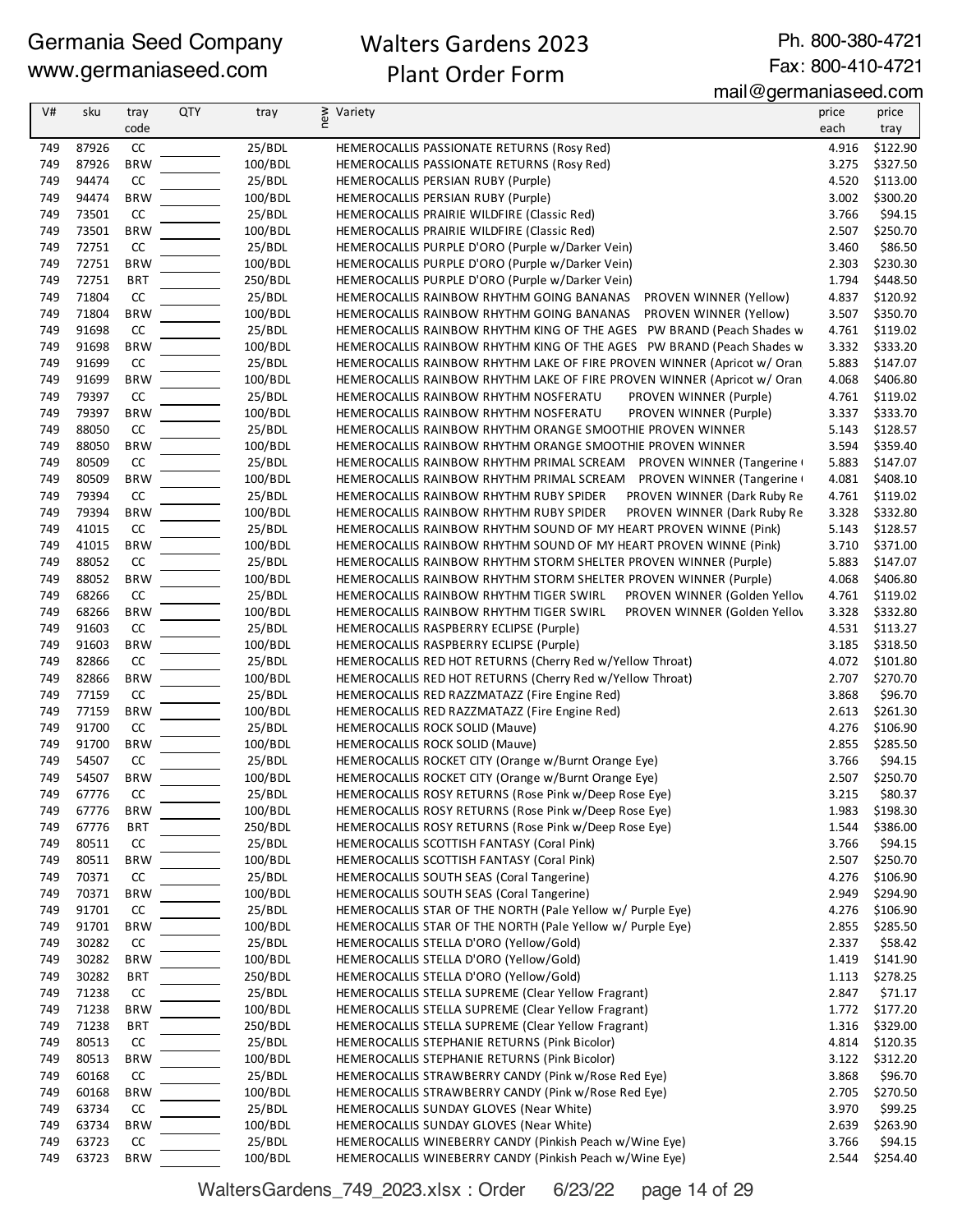## Walters Gardens 2023 Plant Order Form

Ph. 800-380-4721 Fax: 800-410-4721

## mail@germaniaseed.com

| V#         | sku            | tray | QTY | tray     | ≥ Variety<br>E |                                                                                               | price | price    |
|------------|----------------|------|-----|----------|----------------|-----------------------------------------------------------------------------------------------|-------|----------|
|            |                | code |     |          |                |                                                                                               | each  | tray     |
| 749        | 79897          | PG   |     | 20 TRAY  | HERB           | LAVENDER LAVANDULA ANGUSTIFOLIA ESSENCE PURPLE                                                | 2.860 | \$57.20  |
| 749        | 79897          | CC   |     | 25/BDL   | HERB           | LAVENDER LAVANDULA ANGUSTIFOLIA ESSENCE PURPLE                                                | 2.860 | \$71.50  |
| 749        | 79897          | O    |     | 72 TRAY  | HERB           | LAVENDER LAVANDULA ANGUSTIFOLIA ESSENCE PURPLE                                                | 1.391 | \$100.15 |
| 749        | 40196          | PG   |     | 20 TRAY  |                | HERB LAVENDER LAVANDULA ANGUSTIFOLIA HIDCOTE (Deep Blue)                                      | 2.674 | \$53.48  |
| 749        | 40196          | CC   |     | 25/BDL   |                | HERB LAVENDER LAVANDULA ANGUSTIFOLIA HIDCOTE (Deep Blue)                                      | 2.674 | \$66.85  |
| 749        | 40196          | O    |     | 72 TRAY  |                | HERB LAVENDER LAVANDULA ANGUSTIFOLIA HIDCOTE (Deep Blue)                                      | 1.276 | \$91.87  |
| 749        | 96571          | PG   |     | 20 TRAY  |                | * HERB LAVENDER LAVANDULA ANGUSTIFOLIA IMPERIAL GEM                                           | 2.807 | \$56.14  |
| 749        | 96571          | CC   |     | 25/BDL   | * HERB         | LAVENDER LAVANDULA ANGUSTIFOLIA IMPERIAL GEM                                                  | 2.807 | \$70.17  |
| 749        | 96571          | O    |     | 72 TRAY  |                | * HERB LAVENDER LAVANDULA ANGUSTIFOLIA IMPERIAL GEM                                           | 1.337 | \$96.26  |
| 749        | 6028           | PG   |     | 20 TRAY  | HERB           | LAVENDER LAVANDULA ANGUSTIFOLIA MUNSTEAD (Blue Violet)                                        | 2.674 | \$53.48  |
| 749        | 6028           | CC   |     | 25/BDL   | HERB           | LAVENDER LAVANDULA ANGUSTIFOLIA MUNSTEAD (Blue Violet)                                        | 2.674 | \$66.85  |
| 749        | 6028           | O    |     | 72 TRAY  | HERB           | LAVENDER LAVANDULA ANGUSTIFOLIA MUNSTEAD (Blue Violet)                                        | 1.276 | \$91.87  |
| 749        | 82857          | PG   |     | 20 TRAY  | HERB           | LAVENDER LAVANDULA ANGUSTIFOLIA SILVER MIST                                                   | 2.949 | \$58.98  |
| 749        | 82857          | O    |     | 72 TRAY  | HERB           | LAVENDER LAVANDULA ANGUSTIFOLIA SILVER MIST                                                   | 1.378 | \$99.21  |
| 749        | 84410          | PG   |     | 20 TRAY  | HERB           | LAVENDER LAVANDULA ANGUSTIFOLIA SWEET ROMANCE<br>PROVEN WINNER                                | 3.396 | \$67.92  |
| 749        | 84410          | O    |     | 72 TRAY  | HERB           | PROVEN WINNER<br>LAVENDER LAVANDULA ANGUSTIFOLIA SWEET ROMANCE                                | 1.763 | \$126.93 |
| 749        | 84410          | ABB  |     | 128 TRAY | HERB           | LAVENDER LAVANDULA ANGUSTIFOLIA SWEET ROMANCE<br>PROVEN WINNER                                | 1.199 | \$153.47 |
| 749        | 54217          | PG   |     | 20 TRAY  |                | HERB LAVENDER LAVANDULA X INTERMEDIA GROSSO (Purple)                                          | 2.674 | \$53.48  |
| 749        | 54217          | CC   |     | 25/BDL   | HERB           | LAVENDER LAVANDULA X INTERMEDIA GROSSO (Purple)                                               | 2.674 | \$66.85  |
| 749        | 54217          | O    |     | 72 TRAY  | HERB           | LAVENDER LAVANDULA X INTERMEDIA GROSSO (Purple)                                               | 1.276 | \$91.87  |
| 749        | 84464          | PG   |     | 20 TRAY  | HERB           | LAVENDER LAVANDULA X INTERMEDIA PHENOMENAL                                                    | 2.985 | \$59.70  |
| 749        | 84464          | CC   |     | 25/BDL   |                |                                                                                               | 2.985 | \$74.62  |
| 749        | 84464          | O    |     | 72 TRAY  |                | HERB LAVENDER LAVANDULA X INTERMEDIA PHENOMENAL<br>LAVENDER LAVANDULA X INTERMEDIA PHENOMENAL | 1.516 | \$109.15 |
| 749        | 92035          | PG   |     | 20 TRAY  | HERB           |                                                                                               | 3.074 | \$61.48  |
|            |                |      |     |          |                | <b>* HERB LAVENDER LAVANDULA X INTERMEDIA SENSATIONAL</b>                                     |       |          |
| 749<br>749 | 92035          | CC   |     | 25/BDL   |                | <b>* HERB LAVENDER LAVANDULA X INTERMEDIA SENSATIONAL</b>                                     | 3.074 | \$76.85  |
| 749        | 92035<br>89859 | O    |     | 72 TRAY  |                | <b>* HERB LAVENDER LAVANDULA X INTERMEDIA SENSATIONAL</b>                                     | 1.605 | \$115.56 |
|            | 89859          | AD   |     | 30 TRAY  |                | HERB NEPETA CALAMINTHA MARVELETTE BLUE (Ornamental Calamint)                                  | 1.582 | \$47.46  |
| 749        |                | O    |     | 72 TRAY  |                | HERB NEPETA CALAMINTHA MARVELETTE BLUE (Ornamental Calamint)                                  | 0.939 | \$67.60  |
| 749        | 53593          | CC   |     | 25/BDL   |                | HERB THYME PRAECOX COCCINEUS RED CREEPING (Red Creeping)                                      | 2.705 | \$67.62  |
| 749        | 68848          | PG   |     | 20 TRAY  |                | HEUCHERA CARAMEL (Yellow/Orange w/Purple)                                                     | 3.807 | \$76.14  |
| 749        | 68848          | O    |     | 72 TRAY  |                | HEUCHERA CARAMEL (Yellow/Orange w/Purple)                                                     | 2.276 | \$163.87 |
| 749        | 40144          | PG   |     | 20 TRAY  |                | HEUCHERA DOLCE APPLE TWIST<br>PROVEN WINNER (Chartreuse to Apple Green)                       | 4.404 | \$88.08  |
| 749        | 40144          | O    |     | 72 TRAY  |                | PROVEN WINNER (Chartreuse to Apple Green)<br>HEUCHERA DOLCE APPLE TWIST                       | 2.767 | \$199.22 |
| 749        | 40145          | PG   |     | 20 TRAY  |                | HEUCHERA DOLCE CHERRY TRUFFLES PROVEN WINNER (Red to Mahogany)                                | 4.404 | \$88.08  |
| 749        | 40145          | O    |     | 72 TRAY  |                | HEUCHERA DOLCE CHERRY TRUFFLES PROVEN WINNER (Red to Mahogany)                                | 2.767 | \$199.22 |
| 749        | 96554          | PG   |     | 20 TRAY  |                | * HEUCHERA DOLCE FROSTED BERRY    PROVEN WINNER (Silver W/Charcoal Veins)                     | 4.404 | \$88.08  |
| 749        | 96554          | O    |     | 72 TRAY  |                | * HEUCHERA DOLCE FROSTED BERRY PROVEN WINNER (Silver W/Charcoal Veins)                        | 2.771 | \$199.51 |
| 749        | 68272          | PG   |     | 20 TRAY  |                | HEUCHERA DOLCE SILVER GUMDROP PROVEN WINNER                                                   | 4.404 | \$88.08  |
| 749        | 68272          | O    |     | 72 TRAY  |                | HEUCHERA DOLCE SILVER GUMDROP PROVEN WINNER                                                   | 2.767 | \$199.22 |
| 749        | 89887          | PG   |     | 20 TRAY  |                | HEUCHERA DOLCE SPEARMINT PROVEN WINNER                                                        | 4.404 | \$88.08  |
| 749        | 89887          | 0    |     | 72 TRAY  |                | HEUCHERA DOLCE SPEARMINT PROVEN WINNER                                                        | 2.767 | \$199.22 |
| 749        | 91702          | PG   |     | 20 TRAY  |                | HEUCHERA DOLCE TOFFEE TART PROVEN WINNER (Ginger Caramel Shades)                              | 4.404 | \$88.08  |
| 749        | 91702          | 0    |     | 72 TRAY  |                | HEUCHERA DOLCE TOFFEE TART PROVEN WINNER (Ginger Caramel Shades)                              | 2.767 | \$199.22 |
| 749        | 40149          | PG   |     | 20 TRAY  |                | PROVEN WINNER (Purple)<br>HEUCHERA DOLCE WILDBERRY                                            | 4.404 | \$88.08  |
| 749        | 40149          | 0    |     | 72 TRAY  |                | PROVEN WINNER (Purple)<br>HEUCHERA DOLCE WILDBERRY                                            | 2.767 | \$199.22 |
| 749        | 94476          | PG   |     | 20 TRAY  |                | HEUCHERA DRESSED UP EVENING GOWN<br>PROVEN WINNER                                             | 4.404 | \$88.08  |
| 749        | 94476          | 0    |     | 72 TRAY  |                | HEUCHERA DRESSED UP EVENING GOWN<br>PROVEN WINNER                                             | 2.767 | \$199.22 |
| 749        | 68269          | PG   |     | 20 TRAY  |                | HEUCHERA ELECTRIC PLUM                                                                        | 3.934 | \$78.68  |
| 749        | 68269          | 0    |     | 72 TRAY  |                | HEUCHERA ELECTRIC PLUM                                                                        | 2.405 | \$173.16 |
| 749        | 85904          | PG   |     | 20 TRAY  |                | HEUCHERA GRAPE EXPECTATIONS                                                                   | 3.934 | \$78.68  |
| 749        | 85904          | 0    |     | 72 TRAY  |                | HEUCHERA GRAPE EXPECTATIONS                                                                   | 2.405 | \$173.16 |
| 749        | 84392          | PG   |     | 20 TRAY  |                | * HEUCHERA LAVA LAMP                                                                          | 3.934 | \$78.68  |
| 749        | 84392          | 0    |     | 72 TRAY  |                | <b>* HEUCHERA LAVA LAMP</b>                                                                   | 2.405 | \$173.16 |
| 749        | 89884          | PG   |     | 20 TRAY  |                | HEUCHERA LEMON LOVE                                                                           | 3.870 | \$77.40  |
| 749        | 89884          | 0    |     | 72 TRAY  |                | HEUCHERA LEMON LOVE                                                                           | 2.341 | \$168.55 |
| 749        | 5950           | AD   |     | 30 TRAY  |                | HEUCHERA PALACE PURPLE (Mahogany)                                                             | 1.725 | \$51.75  |
| 749        | 5950           | 0    |     | 72 TRAY  |                | HEUCHERA PALACE PURPLE (Mahogany)                                                             | 0.970 | \$69.84  |
| 749        | 89886          | PG   |     | 20 TRAY  |                | HEUCHERA PINK PANTHER                                                                         | 3.934 | \$78.68  |
| 749        | 89886          | 0    |     | 72 TRAY  |                | HEUCHERA PINK PANTHER                                                                         | 2.405 | \$173.16 |
| 749        | 56154          | PG   |     | 20 TRAY  |                | HEUCHERA PLUM PUDDING (Shiny Dark)                                                            | 3.602 | \$72.04  |
| 749        | 56154          | 0    |     | 72 TRAY  |                | HEUCHERA PLUM PUDDING (Shiny Dark)                                                            | 2.073 | \$149.25 |
| 749        | 68268          | PG   |     | 20 TRAY  |                | HEUCHERA PRIMO BLACK PEARL<br>PROVEN WINNER                                                   | 4.404 | \$88.08  |

WaltersGardens\_749\_2023.xlsx : Order 6/23/22 page 15 of 29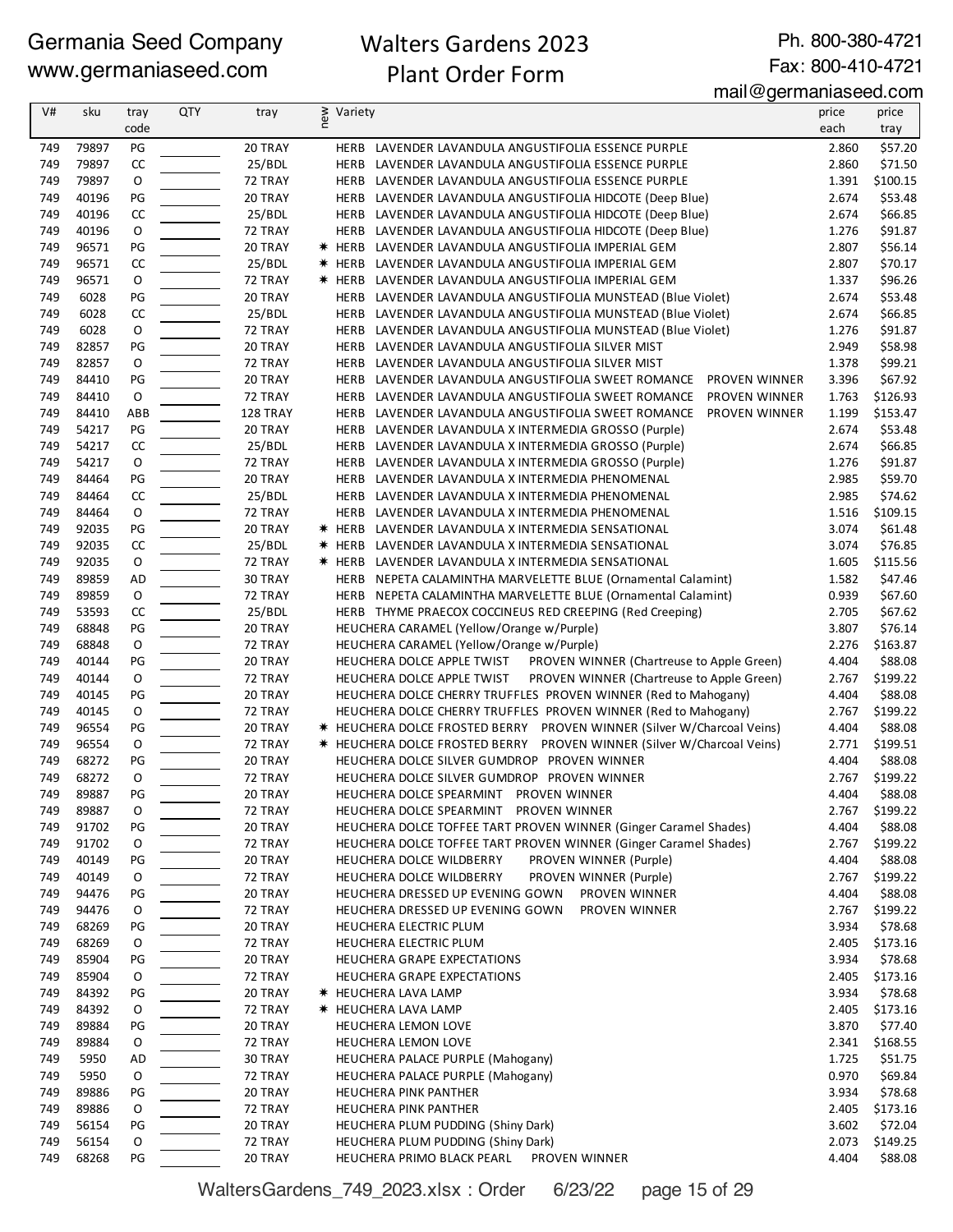## Walters Gardens 2023 Plant Order Form

Ph. 800-380-4721 Fax: 800-410-4721

| V#  | sku   | tray        | QTY | tray    | new | Variety                                                                | price | price    |
|-----|-------|-------------|-----|---------|-----|------------------------------------------------------------------------|-------|----------|
|     |       | code        |     |         |     |                                                                        | each  | tray     |
| 749 | 68268 | O           |     | 72 TRAY |     | PROVEN WINNER<br>HEUCHERA PRIMO BLACK PEARL                            | 2.767 | \$199.22 |
| 749 | 89885 | PG          |     | 20 TRAY |     | HEUCHERA PRIMO MAHOGANY MONSTER PROVEN WINNER                          | 4.404 | \$88.08  |
| 749 | 89885 | O           |     | 72 TRAY |     | HEUCHERA PRIMO MAHOGANY MONSTER PROVEN WINNER                          | 2.767 | \$199.22 |
| 749 | 40147 | PG          |     | 20 TRAY |     | HEUCHERA PRIMO PEACHBERRY ICE PROVEN WINNER (Apricot Orange)           | 4.404 | \$88.08  |
| 749 | 40147 | O           |     | 72 TRAY |     | HEUCHERA PRIMO PEACHBERRY ICE PROVEN WINNER (Apricot Orange)           | 2.767 | \$199.22 |
| 749 | 96556 | PG          |     | 20 TRAY |     | <b>* HEUCHERA PRIMO PISTACHIO AMBROSIA PW BRANDED</b>                  | 4.404 | \$88.08  |
| 749 | 96556 | 0           |     | 72 TRAY |     | <b>* HEUCHERA PRIMO PISTACHIO AMBROSIA PW BRANDED</b>                  | 2.771 | \$199.51 |
| 749 | 88055 | PG          |     | 20 TRAY |     | HEUCHERA PRIMO WILD ROSE<br><b>PROVEN WINNER</b>                       | 4.404 | \$88.08  |
| 749 | 88055 | $\mathsf O$ |     | 72 TRAY |     | HEUCHERA PRIMO WILD ROSE<br>PROVEN WINNER                              | 2.767 | \$199.22 |
| 749 | 96555 | PG          |     | 20 TRAY |     | <b>* HEUCHERA RED DRAGON</b>                                           | 3.934 | \$78.68  |
| 749 | 96555 | O           |     | 72 TRAY |     | * HEUCHERA RED DRAGON                                                  | 2.404 | \$173.08 |
| 749 | 94477 | PG          |     | 20 TRAY |     | HEUCHERA SMOKE AND MIRRORS                                             | 3.934 | \$78.68  |
| 749 | 94477 | O           |     | 72 TRAY |     | HEUCHERA SMOKE AND MIRRORS                                             | 2.405 | \$173.16 |
| 749 | 85901 | PG          |     | 20 TRAY |     | HEUCHERA TIMELESS BERRY TIMELESS                                       | 3.934 | \$78.68  |
| 749 | 85901 | O           |     | 72 TRAY |     | HEUCHERA TIMELESS BERRY TIMELESS                                       | 2.405 | \$173.16 |
| 749 | 40148 | PG          |     | 20 TRAY |     | HEUCHERA TIMELESS GLOW (Chartreuse to Green)                           | 3.934 | \$78.68  |
| 749 | 40148 | O           |     | 72 TRAY |     | HEUCHERA TIMELESS GLOW (Chartreuse to Green)                           | 2.405 | \$173.16 |
| 749 | 40146 | PG          |     | 20 TRAY |     | HEUCHERA TIMELESS GRAPE TIMELESS (Dark Purple)                         | 3.934 | \$78.68  |
| 749 | 40146 | O           |     | 72 TRAY |     | HEUCHERA TIMELESS GRAPE TIMELESS (Dark Purple)                         | 2.405 | \$173.16 |
| 749 | 41016 | PG          |     | 20 TRAY |     | HEUCHERA TIMELESS NIGHT                                                | 3.934 | \$78.68  |
| 749 | 41016 | 0           |     | 72 TRAY |     | HEUCHERA TIMELESS NIGHT                                                | 2.405 | \$173.16 |
| 749 | 89888 | PG          |     | 20 TRAY |     | HEUCHERA TIMELESS TREASURE (Pewter w/Dark Vein)                        | 3.934 | \$78.68  |
| 749 | 89888 | $\mathsf O$ |     | 72 TRAY |     | HEUCHERA TIMELESS TREASURE (Pewter w/Dark Vein)                        | 2.405 | \$173.16 |
| 749 | 88054 | PG          |     | 20 TRAY |     | HEUCHERA TWIST OF LIME                                                 | 3.934 | \$78.68  |
| 749 | 88054 | O           |     | 72 TRAY |     | HEUCHERA TWIST OF LIME                                                 | 2.405 | \$173.16 |
| 749 | 68273 | PG          |     | 20 TRAY |     | HEUCHERELLA CATCHING FIRE (Lime and Cherry)                            | 3.893 | \$77.86  |
| 749 | 68273 | $\mathsf O$ |     | 72 TRAY |     | HEUCHERELLA CATCHING FIRE (Lime and Cherry)                            | 2.405 | \$173.16 |
| 749 | 96557 | PG          |     | 20 TRAY |     | * HEUCHERELLA COPPER KING (Bright Orange, Red, Yellow)                 | 3.893 | \$77.86  |
| 749 | 96557 | O           |     | 72 TRAY |     | * HEUCHERELLA COPPER KING (Bright Orange, Red, Yellow)                 | 2.404 | \$173.08 |
| 749 | 88057 | PG          |     | 20 TRAY |     | HEUCHERELLA FUN AND GAMES EYE SPY<br>PROVEN WINNER                     | 4.363 | \$87.26  |
| 749 | 88057 | O           |     | 72 TRAY |     | HEUCHERELLA FUN AND GAMES EYE SPY<br>PROVEN WINNER                     | 2.771 | \$199.51 |
| 749 | 68275 | PG          |     | 20 TRAY |     | HEUCHERELLA FUN AND GAMES HOPSCOTCH<br>PROVEN WINNER (Bronze Red)      | 4.363 | \$87.26  |
| 749 | 68275 | O           |     | 72 TRAY |     | HEUCHERELLA FUN AND GAMES HOPSCOTCH<br>PROVEN WINNER (Bronze Red)      | 2.771 | \$199.51 |
| 749 | 68277 | PG          |     | 20 TRAY |     | HEUCHERELLA FUN AND GAMES RED ROVER<br>PROVEN WINNER                   | 4.363 | \$87.26  |
| 749 | 68277 | O           |     | 72 TRAY |     | HEUCHERELLA FUN AND GAMES RED ROVER<br>PROVEN WINNER                   | 2.771 | \$199.51 |
| 749 | 85906 | PG          |     | 20 TRAY |     | HEUCHERELLA PINK FIZZ                                                  | 3.893 | \$77.86  |
| 749 | 85906 | $\mathsf O$ |     | 72 TRAY |     | HEUCHERELLA PINK FIZZ                                                  | 2.405 | \$173.16 |
| 749 | 68276 | PG          |     | 20 TRAY |     | HEUCHERELLA PUMPKIN SPICE (Bronze Red)                                 | 3.893 | \$77.86  |
| 749 | 68276 | O           |     | 72 TRAY |     | HEUCHERELLA PUMPKIN SPICE (Bronze Red)                                 | 2.405 | \$173.16 |
| 749 | 88058 | CC          |     | 25/BDL  |     | HIBISCUS AIRBRUSH EFFECT                                               | 4.164 | \$104.10 |
| 749 | 88058 | O           |     | 72 TRAY |     | HIBISCUS AIRBRUSH EFFECT                                               | 2.021 | \$145.51 |
| 749 | 96558 | CC          |     | 25/BDL  |     | <b>* HIBISCUS ANGEL EYES</b>                                           | 4.266 | \$106.65 |
| 749 | 96558 | 0           |     | 72 TRAY |     | * HIBISCUS ANGEL EYES                                                  | 2.021 | \$145.51 |
| 749 | 91703 | CC          |     | 25/BDL  |     | HIBISCUS BLACKBERRY MERLOT (Deep Red)                                  | 4.164 | \$104.10 |
| 749 | 91703 | 0           |     | 72 TRAY |     | HIBISCUS BLACKBERRY MERLOT (Deep Red)                                  | 2.021 | \$145.51 |
| 749 | 41018 | CC          |     | 25/BDL  |     | HIBISCUS DARK MYSTERY                                                  | 4.164 | \$104.10 |
| 749 | 41018 | 0           |     | 72 TRAY |     | HIBISCUS DARK MYSTERY                                                  | 2.021 | \$145.51 |
| 749 | 94479 | CC          |     | 25/BDL  |     | HIBISCUS INNER GLOW                                                    | 4.164 | \$104.10 |
| 749 | 94479 | 0           |     | 72 TRAY |     | HIBISCUS INNER GLOW                                                    | 2.021 | \$145.51 |
| 749 | 61730 | CC          |     | 25/BDL  |     | HIBISCUS MARS MADNESS                                                  | 4.164 | \$104.10 |
| 749 | 61730 | 0           |     | 72 TRAY |     | HIBISCUS MARS MADNESS                                                  | 2.021 | \$145.51 |
| 749 | 82837 | CC          |     | 25/BDL  |     | HIBISCUS MIDNIGHT MARVEL (Scarlet Red)                                 | 4.164 | \$104.10 |
| 749 | 82837 | 0           |     | 72 TRAY |     | HIBISCUS MIDNIGHT MARVEL (Scarlet Red)                                 | 2.021 | \$145.51 |
| 749 | 61732 | CC          |     | 25/BDL  |     | HIBISCUS MOSCHEUTOS STARRY STARRY NIGHT                                | 4.266 | \$106.65 |
| 749 | 61732 | 0           |     | 72 TRAY |     | HIBISCUS MOSCHEUTOS STARRY STARRY NIGHT                                | 2.021 | \$145.51 |
| 749 | 41020 | CC          |     | 25/BDL  |     | HIBISCUS SUMMER CARNIVAL                                               | 4.266 | \$106.65 |
| 749 | 41020 | 0           |     | 72 TRAY |     | HIBISCUS SUMMER CARNIVAL                                               | 2.021 | \$145.51 |
| 749 | 68279 | CC          |     | 25/BDL  |     | HIBISCUS SUMMER IN PARADISE (Cerise Red)                               | 4.164 | \$104.10 |
| 749 | 68279 | 0           |     | 72 TRAY |     | HIBISCUS SUMMER IN PARADISE (Cerise Red)                               | 2.021 | \$145.51 |
| 749 | 68278 | CC          |     | 25/BDL  |     | HIBISCUS SUMMERIFIC BALLET SLIPPERS PROVEN WINNER (White w/Blush Edge) | 4.633 | \$115.82 |
| 749 | 68278 | 0           |     | 72 TRAY |     | HIBISCUS SUMMERIFIC BALLET SLIPPERS PROVEN WINNER (White w/Blush Edge) | 2.398 | \$172.65 |
| 749 | 61733 | CC          |     | 25/BDL  |     | HIBISCUS SUMMERIFIC BERRY AWESOME PROVEN WINNER                        | 4.633 | \$115.82 |

WaltersGardens\_749\_2023.xlsx : Order 6/23/22 page 16 of 29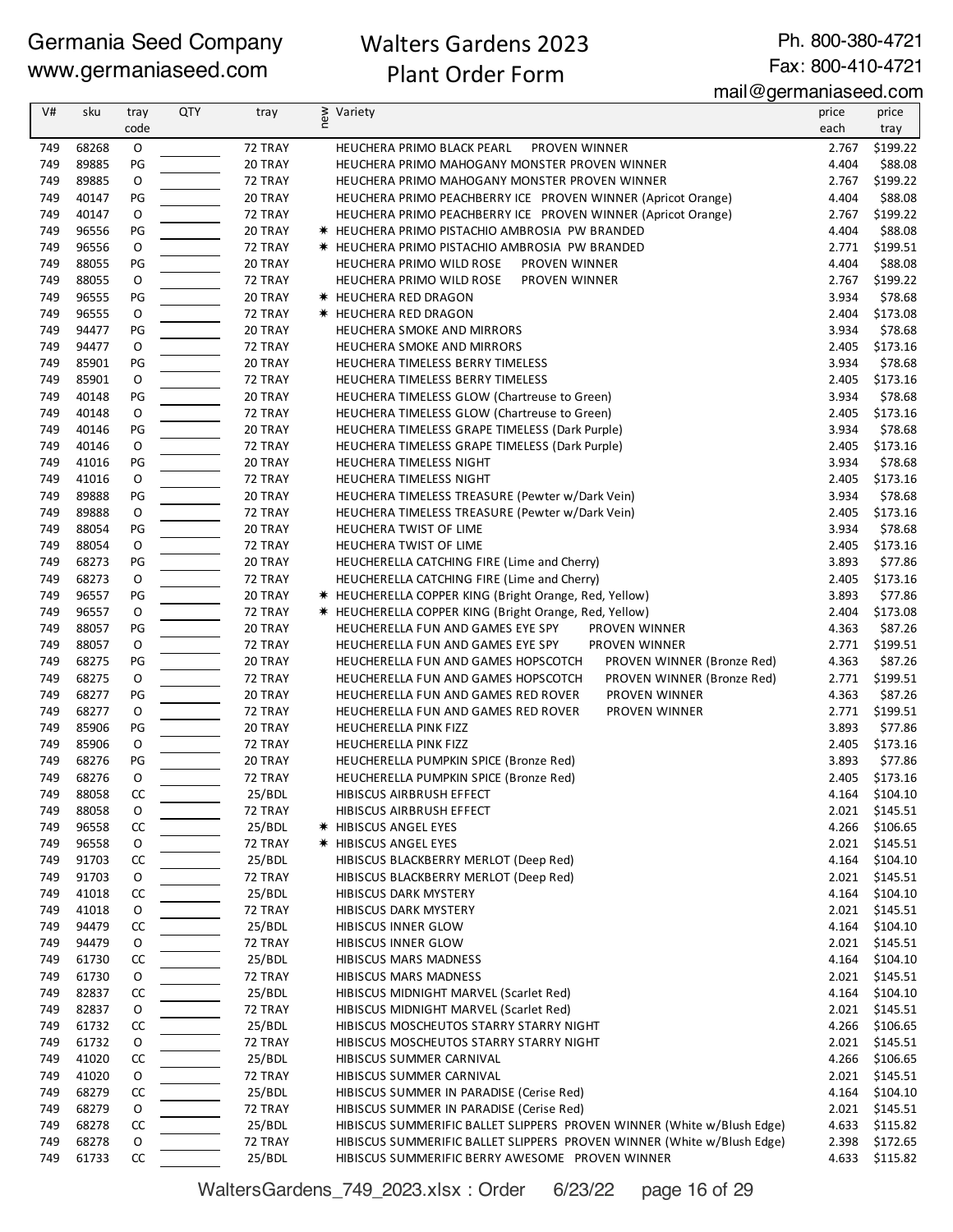## Walters Gardens 2023 Plant Order Form

Ph. 800-380-4721

Fax: 800-410-4721

mail@germaniaseed.com

| V#         | sku            | tray        | <b>QTY</b> | tray               | new<br>Variety                                                                                         | price          | price                |
|------------|----------------|-------------|------------|--------------------|--------------------------------------------------------------------------------------------------------|----------------|----------------------|
|            |                | code        |            |                    |                                                                                                        | each           | tray                 |
| 749        | 61733          | O           |            | 72 TRAY            | HIBISCUS SUMMERIFIC BERRY AWESOME PROVEN WINNER                                                        | 2.398          | \$172.65             |
| 749        | 41017          | CC          |            | 25/BDL             | HIBISCUS SUMMERIFIC CANDY CRUSH<br>PROVEN WINNER                                                       | 4.633          | \$115.82             |
| 749        | 41017          | O           |            | 72 TRAY            | HIBISCUS SUMMERIFIC CANDY CRUSH<br>PROVEN WINNER                                                       | 2.398          | \$172.65             |
| 749        | 88061          | CC          |            | 25/BDL             | HIBISCUS SUMMERIFIC CHERRY CHOCO LATTE PROVEN WINN                                                     | 4.633          | \$115.82             |
| 749        | 88061          | O           |            | 72 TRAY            | HIBISCUS SUMMERIFIC CHERRY CHOCO LATTE PROVEN WINN                                                     | 2.398          | \$172.65             |
| 749        | 94478          | CC          |            | 25/BDL             | HIBISCUS SUMMERIFIC EDGE OF NIGHT PROVEN WINNER                                                        | 4.633          | \$115.82             |
| 749        | 94478          | O           |            | 72 TRAY            | HIBISCUS SUMMERIFIC EDGE OF NIGHT<br>PROVEN WINNER                                                     | 2.398          | \$172.65             |
| 749<br>749 | 41019<br>41019 | CC<br>O     |            | 25/BDL<br>72 TRAY  | HIBISCUS SUMMERIFIC EVENING ROSE<br>PROVEN WINNER<br>HIBISCUS SUMMERIFIC EVENING ROSE<br>PROVEN WINNER | 4.633<br>2.398 | \$115.82<br>\$172.65 |
| 749        | 91704          | O           |            | 72 TRAY            | HIBISCUS SUMMERIFIC FRENCH VANILLA PROVEN WINNER (Custard Yellow w/ Red E)                             | 2.398          | \$172.65             |
| 749        | 89889          | CC          |            | 25/BDL             | HIBISCUS SUMMERIFIC HOLY GRAIL PROVEN WINNER                                                           | 4.633          | \$115.82             |
| 749        | 89889          | O           |            | 72 TRAY            | HIBISCUS SUMMERIFIC HOLY GRAIL PROVEN WINNER                                                           | 2.398          | \$172.65             |
| 749        | 96559          | CC          |            | 25/BDL             | <b>★ HIBISCUS SUMMERIFIC LILAC CRUSH</b><br>PROVEN WINNER                                              | 4.633          | \$115.82             |
| 749        | 96559          | O           |            | 72 TRAY            | <b>★ HIBISCUS SUMMERIFIC LILAC CRUSH</b><br>PROVEN WINNER                                              | 2.398          | \$172.65             |
| 749        | 61734          | CC          |            | 25/BDL             | HIBISCUS SUMMERIFIC PERFECT STORM PROVEN WINNER                                                        | 4.633          | \$115.82             |
| 749        | 61734          | O           |            | 72 TRAY            | HIBISCUS SUMMERIFIC PERFECT STORM PROVEN WINNER                                                        |                | 2.398 \$172.65       |
| 749        | 91705          | CC          |            | 25/BDL             | HIBISCUS SUMMERIFIC SPINDERELLA PROVEN WINNERS (White w/Pink Edges w/Red                               |                | 4.633 \$115.82       |
| 749        | 91705          | 0           |            | 72 TRAY            | HIBISCUS SUMMERIFIC SPINDERELLA PROVEN WINNERS (White w/Pink Edges w/Red                               | 2.398          | \$172.65             |
| 749        | 96560          | CC          |            | 25/BDL             | * HIBISCUS SUMMERIFIC VALENTINE'S CRUSH PW BRANDED (Bright Red)                                        | 4.633          | \$115.82             |
| 749        | 96560          | $\mathsf O$ |            | 72 TRAY            | * HIBISCUS SUMMERIFIC VALENTINE'S CRUSH PW BRANDED (Bright Red)                                        | 2.398          | \$172.65             |
| 749        | 63138          | CC          |            | 25/BDL             | HIBISCUS VINTAGE WINE                                                                                  | 4.164          | \$104.10             |
| 749        | 63138          | O           |            | 72 TRAY            | HIBISCUS VINTAGE WINE                                                                                  | 2.021          | \$145.51             |
| 749        | 60365          | PG          |            | 20 TRAY            | HOSTA ABIQUA DRINKING GOURD                                                                            | 4.439          | \$88.78              |
| 749        | 60365          | O           |            | 72 TRAY            | HOSTA ABIQUA DRINKING GOURD                                                                            |                | 1.592 \$114.62       |
| 749        | 89890          | PG          |            | 20 TRAY            | HOSTA AGE OF GOLD                                                                                      | 5.077          | \$101.54             |
| 749        | 89890          | 0           |            | 72 TRAY            | HOSTA AGE OF GOLD                                                                                      | 2.118          | \$152.49             |
| 749        | 61735          | PG          |            | 20 TRAY            | HOSTA ANGEL FALLS                                                                                      | 5.424          | \$108.48             |
| 749        | 61735          | O           |            | 72 TRAY            | HOSTA ANGEL FALLS                                                                                      | 2.363          | \$170.13             |
| 749        | 83288          | O           |            | 72 TRAY            | HOSTA ATLANTIS (Dark Green w/ Golden Margins)                                                          |                | 2.271 \$163.51       |
| 749        | 32820          | CC          |            | 25/BDL             | HOSTA AUGUST MOON (Gold to Chartreuse)                                                                 | 2.949          | \$73.72              |
| 749        | 32820          | O           |            | 72 TRAY            | HOSTA AUGUST MOON (Gold to Chartreuse)                                                                 | 1.684          | \$121.24             |
| 749        | 32820          | <b>BRW</b>  |            | 100/BDL            | HOSTA AUGUST MOON (Gold to Chartreuse)                                                                 | 1.955          | \$195.50             |
| 749<br>749 | 61737<br>61737 | PG<br>O     |            | 20 TRAY<br>72 TRAY | HOSTA BEYOND GLORY                                                                                     | 5.424          | \$108.48             |
| 749        | 53097          | PG          |            | 20 TRAY            | HOSTA BEYOND GLORY<br>HOSTA BIG DADDY (Chalky Blue)                                                    | 2.363<br>4.439 | \$170.13<br>\$88.78  |
| 749        | 53097          | 0           |            | 72 TRAY            | HOSTA BIG DADDY (Chalky Blue)                                                                          | 1.592          | \$114.62             |
| 749        | 32812          | PG          |            | 20 TRAY            | HOSTA BLUE ANGEL (Blue/Green)                                                                          | 4.439          | \$88.78              |
| 749        | 32812          | O           |            | 72 TRAY            | HOSTA BLUE ANGEL (Blue/Green)                                                                          |                | 1.592 \$114.62       |
| 749        | 71026          | O           |            | 72 TRAY            | HOSTA BLUE MOUSE EARS                                                                                  | 1.592          | \$114.62             |
| 749        | 79410          | CC          |            | 25/BDL             | HOSTA BLUEBERRY MUFFIN                                                                                 |                | 4.582 \$114.55       |
| 749        | 79410          | O           |            | 72 TRAY            | HOSTA BLUEBERRY MUFFIN                                                                                 | 1.684          | \$121.24             |
| 749        | 79410          | <b>BRW</b>  |            | 100/BDL            | HOSTA BLUEBERRY MUFFIN                                                                                 | 3.022          | \$302.20             |
| 749        | 74250          | PG          |            | 20 TRAY            | HOSTA BROTHER STEFAN                                                                                   | 5.602          | \$112.04             |
| 749        | 74250          | 0           |            | 72 TRAY            | HOSTA BROTHER STEFAN                                                                                   | 2.296          | \$165.31             |
| 749        | 70396          | 0           |            | 72 TRAY            | HOSTA CAMEO (Mini)                                                                                     | 2.031          | \$146.23             |
| 749        | 65993          | CC          |            | 25/BDL             | <b>HOSTA CAPTAIN KIRK</b>                                                                              | 4.582          | \$114.55             |
| 749        | 65993          | <b>BRW</b>  |            | 100/BDL            | <b>HOSTA CAPTAIN KIRK</b>                                                                              | 3.051          | \$305.10             |
| 749        | 80521          | PG          |            | 20 TRAY            | HOSTA CATHEDRAL WINDOWS                                                                                | 5.424          | \$108.48             |
| 749        | 84398          | PG          |            | 20 TRAY            | HOSTA COOL AS A CUCUMBER                                                                               | 4.582          | \$91.64              |
| 749        | 84398          | 0           |            | 72 TRAY            | HOSTA COOL AS A CUCUMBER                                                                               | 1.684          | \$121.24             |
| 749        | 84399          | PG          |            | 20 TRAY            | HOSTA CURLY FRIES (MINI)                                                                               | 4.582          | \$91.64              |
| 749        | 84399          | 0           |            | 72 TRAY            | HOSTA CURLY FRIES (MINI)                                                                               | 1.688          | \$121.53             |
| 749        | 77173          | O           |            | 72 TRAY            | HOSTA DANCING QUEEN (Bright Yellow)                                                                    | 1.684          | \$121.24             |
| 749        | 94480          | O           |            | 72 TRAY            | HOSTA DANCING WITH DRAGONS                                                                             | 2.016          | \$145.15             |
| 749        | 62938          | 0           |            | 72 TRAY            | HOSTA DREAM WEAVER                                                                                     | 1.592          | \$114.62             |
| 749<br>749 | 94481<br>68861 | 0<br>0      |            | 72 TRAY<br>72 TRAY | HOSTA DROP DEAD GORGEOUS                                                                               | 2.322<br>1.684 | \$167.18<br>\$121.24 |
| 749        | 60172          | 0           |            | 72 TRAY            | HOSTA EARTH ANGEL<br>HOSTA FIRE AND ICE                                                                | 1.684          | \$121.24             |
| 749        | 72631          | PG          |            | 20 TRAY            | HOSTA FIRE ISLAND                                                                                      | 4.439          | \$88.78              |
| 749        | 89892          | PG          |            | 20 TRAY            | HOSTA FIRST DANCE                                                                                      | 4.990          | \$99.80              |
| 749        | 89892          | 0           |            | 72 TRAY            | HOSTA FIRST DANCE                                                                                      | 1.990          | \$143.28             |
| 749        | 71039          | 0           |            | 72 TRAY            | HOSTA FIRST FROST                                                                                      | 1.592          | \$114.62             |

WaltersGardens\_749\_2023.xlsx : Order 6/23/22 page 17 of 29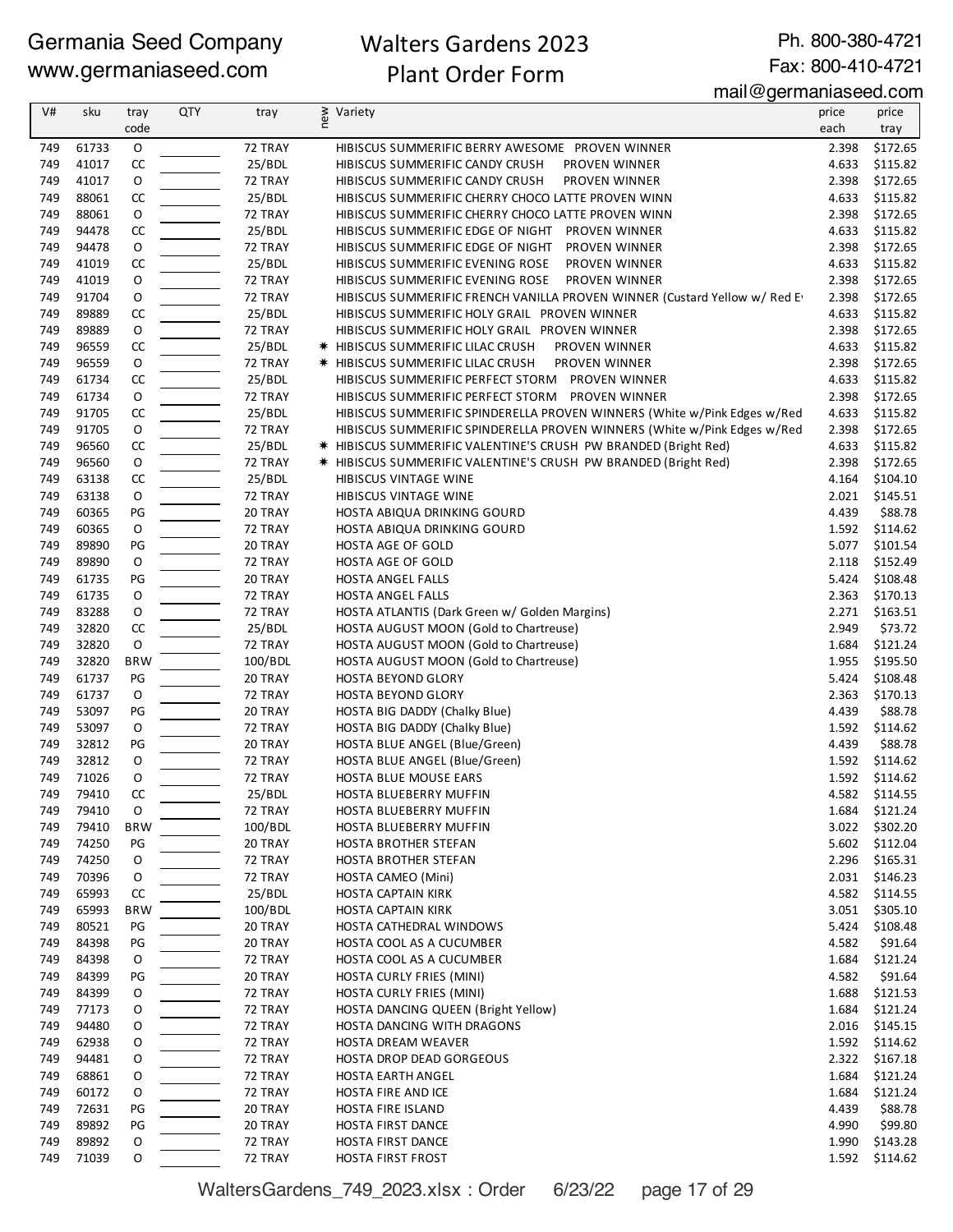## Walters Gardens 2023 Plant Order Form

Ph. 800-380-4721 Fax: 800-410-4721

mail@germaniaseed.com

|            |                |               |            |                    |                                                               | $m$ an $\approx$ yomnama $\sim$ oomn |                     |
|------------|----------------|---------------|------------|--------------------|---------------------------------------------------------------|--------------------------------------|---------------------|
| V#         | sku            | tray<br>code  | <b>QTY</b> | tray               | new<br>Variety                                                | price<br>each                        | price               |
| 749        | 63833          | CC            |            | 25/BDL             | HOSTA FORTUNEI AUREOMARGINATA                                 | 2.949                                | tray<br>\$73.72     |
| 749        | 63833          | <b>BRW</b>    |            | 100/BDL            | HOSTA FORTUNEI AUREOMARGINATA                                 | 1.955                                | \$195.50            |
| 749        | 32829          | CC            |            | 25/BDL             | HOSTA FRANCEE (Dark Green w/Thin White Edge)                  | 2.949                                | \$73.72             |
| 749        | 32829          | $\mathsf O$   |            | 72 TRAY            | HOSTA FRANCEE (Dark Green w/Thin White Edge)                  | 1.592                                | \$114.62            |
| 749        | 32829          | <b>BRW</b>    |            | 100/BDL            | HOSTA FRANCEE (Dark Green w/Thin White Edge)                  | 1.955                                | \$195.50            |
| 749        | 32816          | O             |            | 72 TRAY            | HOSTA FRANCES WILLIAMS (Blue Green w/Golden Border)           | 1.684                                | \$121.24            |
| 749        | 91707          | CC            |            | 25/BDL             | HOSTA GINKO CRAIG (Deep Green w/ White Margins                | 3.521                                | \$88.02             |
| 749        | 32833          | CC            |            | 25/BDL             | HOSTA GOLD STANDARD (Gold w/Dark Green Margin)                | 2.949                                | \$73.72             |
| 749        | 32833          | <b>BRW</b>    |            | 100/BDL            | HOSTA GOLD STANDARD (Gold w/Dark Green Margin)                | 1.955                                | \$195.50            |
| 749        | 32818          | CC            |            | 25/BDL             | HOSTA GOLDEN TIARA (Light Green w/Golden Border)              | 2.949                                | \$73.72             |
| 749        | 32818          | <b>BRW</b>    |            | 100/BDL            | HOSTA GOLDEN TIARA (Light Green w/Golden Border)              | 1.955                                | \$195.50            |
| 749        | 89893          | CC            |            | 25/BDL             | HOSTA GRAND TIARA                                             | 3.215                                | \$80.37             |
| 749        | 33229          | $\mathsf O$   |            | 72 TRAY            | HOSTA GREAT EXPECTATIONS                                      | 1.592                                | \$114.62            |
| 749        | 60398          | $\mathsf{CC}$ |            | 25/BDL             | HOSTA GUACAMOLE (Gold Centered w/Green Margin)                | 4.582                                | \$114.55            |
| 749        | 60398          | $\circ$       |            | 72 TRAY            | HOSTA GUACAMOLE (Gold Centered w/Green Margin)                | 1.684                                | \$121.24            |
| 749        | 60398          | <b>BRW</b>    |            | 100/BDL            | HOSTA GUACAMOLE (Gold Centered w/Green Margin)                | 3.071                                | \$307.10            |
| 749        | 64895          | PG            |            | 20 TRAY            | HOSTA GUARDIAN ANGEL                                          | 5.092                                | \$101.84            |
| 749        | 54538          | O             |            | 72 TRAY            | HOSTA HADSPEN BLUE (Steel Blue)                               | 1.684                                | \$121.24            |
| 749        | 30295          | PG            |            | 20 TRAY            | <b>*</b> HOSTA HALCYON (Blue/Green)                           | 4.439                                | \$88.78             |
| 749        | 30295          | 0             |            | 72 TRAY            | * HOSTA HALCYON (Blue/Green)                                  | 1.592                                | \$114.62            |
| 749        | 61739          | 0             |            | 72 TRAY            | HOSTA HANS                                                    | 1.990                                | \$143.28            |
| 749        | 84401          | PG            |            | 20 TRAY            | <b>* HOSTA HAPPY DAYZ</b>                                     | 4.990                                | \$99.80<br>\$143.28 |
| 749<br>749 | 84401<br>72633 | O<br>PG       |            | 72 TRAY<br>20 TRAY | <b>* HOSTA HAPPY DAYZ</b><br><b>HOSTA HIGH SOCIETY</b>        | 1.990<br>5.179                       | \$103.58            |
| 749        | 82843          | PG            |            | 20 TRAY            | HOSTA HUMPBACK WHALE                                          | 5.000                                | \$100.00            |
| 749        | 82843          | ${\mathsf o}$ |            | 72 TRAY            | HOSTA HUMPBACK WHALE                                          | 1.684                                | \$121.24            |
| 749        | 84402          | PG            |            | 20 TRAY            | HOSTA ISLAND BREEZE                                           | 4.914                                | \$98.28             |
| 749        | 84402          | O             |            | 72 TRAY            | HOSTA ISLAND BREEZE                                           | 2.016                                | \$145.15            |
| 749        | 60194          | PG            |            | 20 TRAY            | <b>HOSTA JUNE</b>                                             | 4.439                                | \$88.78             |
| 749        | 60194          | O             |            | 72 TRAY            | <b>HOSTA JUNE</b>                                             | 1.592                                | \$114.62            |
| 749        | 76042          | $\mathsf O$   |            | 72 TRAY            | HOSTA KOMODO DRAGON                                           | 1.684                                | \$121.24            |
| 749        | 32815          | CC            |            | 25/BDL             | HOSTA KROSSA REGAL (Blue/Green Vase Shaped)                   | 3.521                                | \$88.02             |
| 749        | 32815          | <b>BRW</b>    |            | 100/BDL            | HOSTA KROSSA REGAL (Blue/Green Vase Shaped)                   | 2.344                                | \$234.40            |
| 749        | 79418          | 0             |            | 72 TRAY            | HOSTA LAKESIDE PAISLEY PRINT                                  | 2.296                                | \$165.31            |
| 749        | 68866          | PG            |            | 20 TRAY            | <b>HOSTA LIBERTY</b>                                          | 4.745                                | \$94.90             |
| 749        | 68866          | 0             |            | 72 TRAY            | <b>HOSTA LIBERTY</b>                                          | 1.786                                | \$128.59            |
| 749        | 66902          | 0             |            | 72 TRAY            | HOSTA MAUI BUTTERCUPS                                         | 1.684                                | \$121.24            |
| 749        | 77176          | 0             |            | 72 TRAY            | <b>HOSTA MIGHTY MOUSE</b>                                     |                                      | 1.827 \$131.54      |
| 749        | 91706          | 0             |            | 72 TRAY            | HOSTA MINI MIX                                                |                                      | 2.378 \$171.21      |
| 749        | 85909          | O             |            | 72 TRAY            | HOSTA MINI SKIRT (MINI)                                       |                                      | 2.031 \$146.23      |
| 749        | 60419          | PG            |            | 20 TRAY            | HOSTA MINUTEMAN (Dark Green w/White Border)                   | 4.439                                | \$88.78             |
| 749        | 60419          | O             |            | 72 TRAY            | HOSTA MINUTEMAN (Dark Green w/White Border)                   | 1.592                                | \$114.62            |
| 749        | 33232          | 0             |            | 72 TRAY            | HOSTA MONTANA AUREOMARGINATA                                  | 1.786                                | \$128.59            |
| 749<br>749 | 68280<br>82845 | O<br>PG       |            | 72 TRAY<br>20 TRAY | HOSTA MUNCHKIN FIRE (Bright Yellow)<br><b>HOSTA NEPTUNE</b>   | 1.827<br>4.914                       | \$131.54<br>\$98.28 |
| 749        | 60173          | CC            |            | 25/BDL             | * HOSTA NIGHT BEFORE CHRISTMAS (White Center w/Green Margins) | 3.521                                | \$88.02             |
| 749        | 60173          | <b>BRW</b>    |            | 100/BDL            | * HOSTA NIGHT BEFORE CHRISTMAS (White Center w/Green Margins) | 2.344                                | \$234.40            |
| 749        | 68281          | PG            |            | 20 TRAY            | HOSTA ONE LAST DANCE (Dark Green w/Yellow Margin)             | 5.934                                | \$118.68            |
| 749        | 60404          | 0             |            | 72 TRAY            | HOSTA PANDORA'S BOX (MINI)                                    | 1.827                                | \$131.54            |
| 749        | 60405          | 0             |            | 72 TRAY            | <b>HOSTA PARADIGM</b>                                         | 1.684                                | \$121.24            |
| 749        | 94484          | PG            |            | 20 TRAY            | <b>HOSTA PARTY STREAMERS</b>                                  | 4.914                                | \$98.28             |
| 749        | 94484          | 0             |            | 72 TRAY            | <b>HOSTA PARTY STREAMERS</b>                                  | 2.016                                | \$145.15            |
| 749        | 33233          | PG            |            | 20 TRAY            | * HOSTA PATRIOT                                               | 4.439                                | \$88.78             |
| 749        | 33233          | 0             |            | 72 TRAY            | * HOSTA PATRIOT                                               | 1.592                                | \$114.62            |
| 749        | 82846          | 0             |            | 72 TRAY            | HOSTA POCKETFUL OF SUNSHINE                                   | 2.363                                | \$170.13            |
| 749        | 82848          | 0             |            | 72 TRAY            | <b>HOSTA PRAIRIE SKY</b>                                      | 2.016                                | \$145.15            |
| 749        | 68871          | CC            |            | 25/BDL             | HOSTA PRAYING HANDS                                           | 3.623                                | \$90.57             |
| 749        | 68871          | O             |            | 72 TRAY            | HOSTA PRAYING HANDS                                           | 1.592                                | \$114.62            |
| 749        | 68871          | <b>BRW</b>    |            | 100/BDL            | HOSTA PRAYING HANDS                                           | 2.409                                | \$240.90            |
| 749        | 82849          | PG            |            | 20 TRAY            | <b>* HOSTA RAINBOW'S END</b>                                  | 4.914                                | \$98.28             |
| 749        | 82849          | 0             |            | 72 TRAY            | <b>* HOSTA RAINBOW'S END</b>                                  | 2.016                                | \$145.15            |
| 749        | 71049          | 0             |            | 72 TRAY            | HOSTA RAINFOREST SUNRISE                                      |                                      | 1.592 \$114.62      |

WaltersGardens\_749\_2023.xlsx : Order 6/23/22 page 18 of 29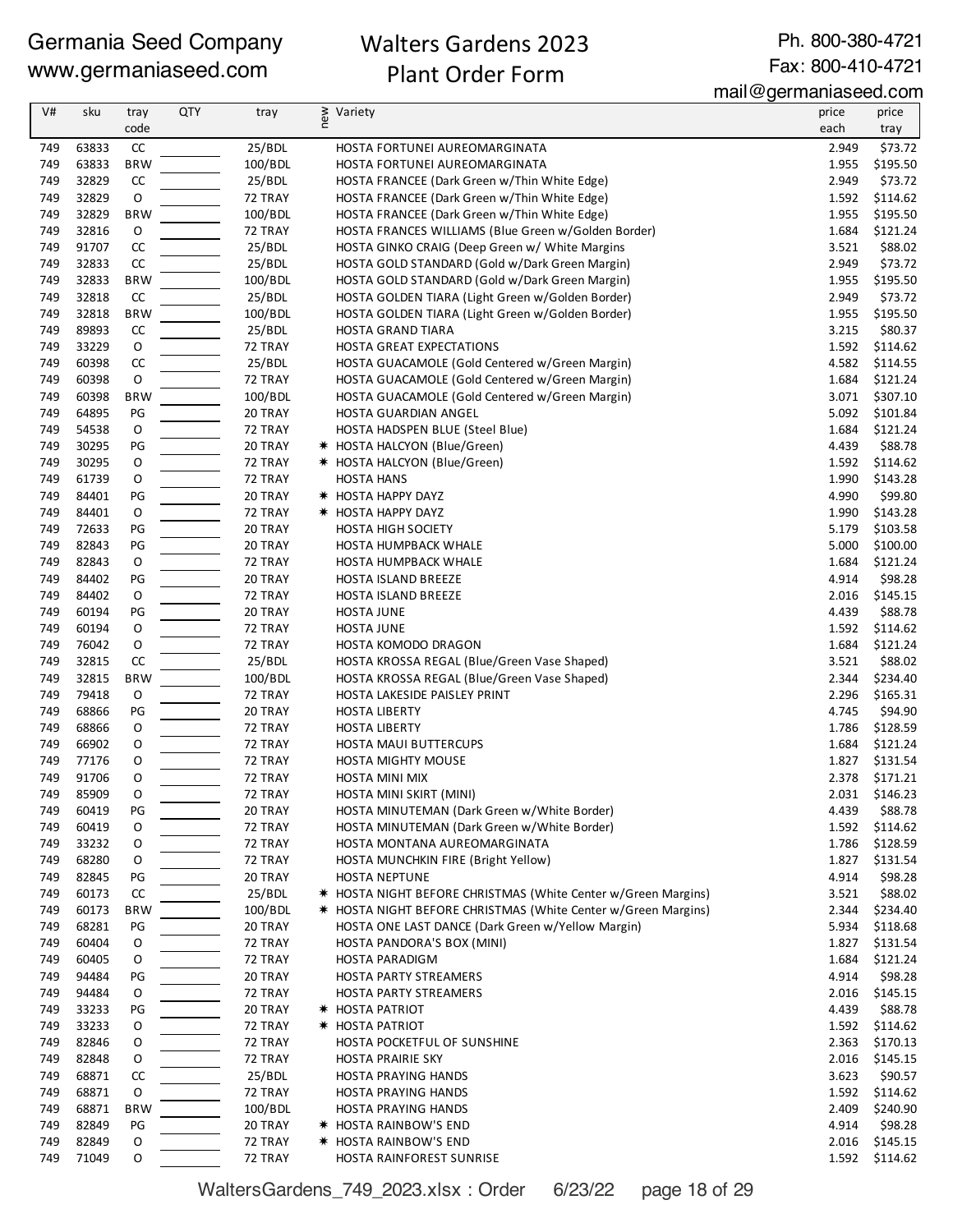## Walters Gardens 2023 Plant Order Form

Ph. 800-380-4721 Fax: 800-410-4721

mail@germaniaseed.com

| V#  | sku   | tray          | <b>QTY</b> | tray    | new | Variety                                                                 | price | price    |
|-----|-------|---------------|------------|---------|-----|-------------------------------------------------------------------------|-------|----------|
|     |       | code          |            |         |     |                                                                         | each  | tray     |
| 749 | 60381 | $\mathsf{CC}$ |            | 25/BDL  |     | HOSTA REGAL SPLENDOR                                                    | 3.521 | \$88.02  |
|     |       | <b>BRW</b>    |            |         |     |                                                                         | 2.382 |          |
| 749 | 60381 |               |            | 100/BDL |     | <b>HOSTA REGAL SPLENDOR</b>                                             |       | \$238.20 |
| 749 | 41021 | CC            |            | 25/BDL  |     | <b>HOSTA ROYAL CREST</b>                                                | 4.404 | \$110.10 |
| 749 | 41021 | <b>BRW</b>    |            | 100/BDL |     | HOSTA ROYAL CREST                                                       | 3.057 | \$305.70 |
| 749 | 32826 | CC            |            | 25/BDL  |     | HOSTA ROYAL STANDARD (Green)                                            | 2.949 | \$73.72  |
| 749 | 32826 | <b>BRW</b>    |            | 100/BDL |     | HOSTA ROYAL STANDARD (Green)                                            | 1.955 | \$195.50 |
| 749 | 84404 | CC            |            | 25/BDL  |     | HOSTA ROYAL WEDDING                                                     | 4.404 | \$110.10 |
| 749 | 84404 | <b>BRW</b>    |            | 100/BDL |     | HOSTA ROYAL WEDDING                                                     | 3.050 | \$305.00 |
| 749 | 60382 | O             |            | 72 TRAY |     | <b>HOSTA SAGAE</b>                                                      | 1.592 | \$114.62 |
| 749 | 68282 | O             |            | 72 TRAY |     | HOSTA SCHOOL MOUSE (Blue Green w/Yellow Margin)                         | 2.500 | \$180.00 |
| 749 | 96563 | O             |            | 72 TRAY |     | * HOSTA SEASONS IN THE SUN                                              | 2.159 | \$155.44 |
| 749 | 96561 | O             |            | 72 TRAY |     | * HOSTA SHADOWLAND ABOVE THE CLOUDS PROVEN WINNER                       | 2.641 | \$190.15 |
| 749 | 79409 | PG            |            | 20 TRAY |     | HOSTA SHADOWLAND AUTUMN FROST PROVEN WINNER                             | 5.702 | \$114.04 |
| 749 | 79409 | $\mathsf O$   |            | 72 TRAY |     | HOSTA SHADOWLAND AUTUMN FROST<br>PROVEN WINNER                          | 2.641 | \$190.15 |
| 749 | 85907 | PG            |            | 20 TRAY |     | HOSTA SHADOWLAND COAST TO COAST PROVEN WINNER                           | 5.447 | \$108.94 |
| 749 | 85907 | O             |            | 72 TRAY |     | HOSTA SHADOWLAND COAST TO COAST PROVEN WINNER                           | 2.488 | \$179.13 |
| 749 | 89891 | PG            |            | 20 TRAY |     | HOSTA SHADOWLAND DIAMOND LAKE PROVEN WINNER                             | 5.447 | \$108.94 |
| 749 | 89891 | O             |            | 72 TRAY |     | HOSTA SHADOWLAND DIAMOND LAKE PROVEN WINNER                             | 2.488 | \$179.13 |
| 749 | 96562 | O             |            | 72 TRAY |     | <b>* HOSTA SHADOWLAND ECHO THE SUN</b><br>PROVEN WINNER                 | 2.641 | \$190.15 |
|     | 75811 | PG            |            | 20 TRAY |     |                                                                         | 5.383 | \$107.66 |
| 749 |       |               |            |         |     | HOSTA SHADOWLAND EMPRESS WU<br>PROVEN WINNER                            |       |          |
| 749 | 75811 | O             |            | 72 TRAY |     | HOSTA SHADOWLAND EMPRESS WU<br><b>PROVEN WINNER</b>                     | 2.424 | \$174.52 |
| 749 | 40150 | O             |            | 72 TRAY |     | HOSTA SHADOWLAND ETCHED GLASS<br>PROVEN WINNER (Yellow w/Dark Green Mar | 2.641 | \$190.15 |
| 749 | 94482 | O             |            | 72 TRAY |     | HOSTA SHADOWLAND HOPE SPRINGS ETERNAL PW BRAND                          | 2.641 | \$190.15 |
| 749 | 80522 | PG            |            | 20 TRAY |     | HOSTA SHADOWLAND HUDSON BAY<br>PROVEN WINNER                            | 5.702 | \$114.04 |
| 749 | 80522 | O             |            | 72 TRAY |     | HOSTA SHADOWLAND HUDSON BAY<br>PROVEN WINNER                            | 2.641 | \$190.15 |
| 749 | 94483 | O             |            | 72 TRAY |     | PROVEN WINNER<br>HOSTA SHADOWLAND MISS AMERICA                          | 2.641 | \$190.15 |
| 749 | 75821 | PG            |            | 20 TRAY |     | HOSTA SHADOWLAND SEDUCER<br>PROVEN WINNER                               | 5.383 | \$107.66 |
| 749 | 75821 | $\circ$       |            | 72 TRAY |     | HOSTA SHADOWLAND SEDUCER<br>PROVEN WINNER                               | 2.424 | \$174.52 |
| 749 | 96566 | PG            |            | 20 TRAY |     | * HOSTA SHADOWLAND VOICES IN THE WIND PW BRAND                          | 5.702 | \$114.04 |
| 749 | 96566 | 0             |            | 72 TRAY |     | * HOSTA SHADOWLAND VOICES IN THE WIND PW BRAND                          | 2.641 | \$190.15 |
| 749 | 88063 | 0             |            | 72 TRAY |     | HOSTA SHADOWLAND WATERSLIDE  PROVEN WINNER                              | 2.577 | \$185.54 |
| 749 | 80531 | PG            |            | 20 TRAY |     | HOSTA SHADOWLAND WHEEE<br>PROVEN WINNER                                 | 5.511 | \$110.22 |
| 749 | 80531 | $\mathsf O$   |            | 72 TRAY |     | HOSTA SHADOWLAND WHEEE<br>PROVEN WINNER                                 | 2.551 | \$183.67 |
| 749 | 89942 | PG            |            | 20 TRAY |     | HOSTA SHADOWLAND WU-LA-LA PROVEN WINNER                                 | 5.702 | \$114.04 |
| 749 | 89942 | O             |            | 72 TRAY |     | HOSTA SHADOWLAND WU-LA-LA PROVEN WINNER                                 | 2.641 | \$190.15 |
| 749 | 33236 | 0             |            | 72 TRAY |     | HOSTA SIEBOLDIANA ELEGANS (BLUE GIANT)                                  | 1.592 | \$114.62 |
| 749 | 94485 |               |            |         |     | HOSTA SILLY STRING PROVEN WINNER                                        | 2.016 | \$145.15 |
|     |       | O             |            | 72 TRAY |     |                                                                         |       |          |
| 749 | 96564 | O             |            | 72 TRAY |     | * HOSTA SILVER BULLET                                                   | 2.159 | \$155.44 |
| 749 | 91708 | PG            |            | 20 TRAY |     | HOSTA SISTER ACT (Wide Green Margins)                                   | 5.934 | \$118.68 |
| 749 | 91708 | O             |            | 72 TRAY |     | HOSTA SISTER ACT (Wide Green Margins)                                   | 2.628 | \$189.21 |
| 749 | 91709 | PG            |            | 20 TRAY |     | HOSTA SPARTACUS (Green Center w/Veined Leaves)                          | 5.092 | \$101.84 |
| 749 | 91709 | O             |            | 72 TRAY |     | HOSTA SPARTACUS (Green Center w/Veined Leaves)                          | 2.031 | \$146.23 |
| 749 | 66000 | PG            |            | 20 TRAY |     | <b>HOSTA STAINED GLASS</b>                                              | 4.439 | \$88.78  |
| 749 | 66000 | 0             |            | 72 TRAY |     | <b>HOSTA STAINED GLASS</b>                                              | 1.592 | \$114.62 |
| 749 | 33238 | PG            |            | 20 TRAY |     | HOSTA SUM AND SUBSTANCE (Chartreuse Gold)                               | 4.439 | \$88.78  |
| 749 | 33238 | 0             |            | 72 TRAY |     | HOSTA SUM AND SUBSTANCE (Chartreuse Gold)                               | 1.592 | \$114.62 |
| 749 | 68283 | 0             |            | 72 TRAY |     | HOSTA SUN MOUSE (Yellow Green Mini)                                     | 2.031 | \$146.23 |
| 749 | 94486 | 0             |            | 72 TRAY |     | HOSTA TEARS IN HEAVEN                                                   | 2.016 | \$145.15 |
| 749 | 94487 | PG            |            | 20 TRAY |     | HOSTA TERMS OF ENDEARMENT                                               | 4.914 | \$98.28  |
| 749 | 94487 | 0             |            | 72 TRAY |     | HOSTA TERMS OF ENDEARMENT                                               | 2.016 | \$145.15 |
| 749 | 94488 | 0             |            | 72 TRAY |     | HOSTA TIME IN A BOTTLE                                                  | 2.016 | \$145.15 |
| 749 | 68874 | 0             |            | 72 TRAY |     | HOSTA TOUCH OF CLASS                                                    | 1.827 | \$131.54 |
| 749 | 96565 | PG            |            | 20 TRAY |     | * HOSTA TRENDSETTER                                                     | 4.914 | \$98.28  |
| 749 | 94489 | $\mathsf O$   |            | 72 TRAY |     | HOSTA TWIN CITIES                                                       | 2.159 | \$155.44 |
|     | 30299 | CC            |            | 25/BDL  |     | HOSTA UNDULATA ALBOMARGINATA (Silver Edge)                              | 2.949 |          |
| 749 |       |               |            |         |     |                                                                         |       | \$73.72  |
| 749 | 30299 | <b>BRW</b>    |            | 100/BDL |     | HOSTA UNDULATA ALBOMARGINATA (Silver Edge)                              | 1.955 | \$195.50 |
| 749 | 79423 | CC            |            | 25/BDL  |     | HOSTA VULCAN                                                            | 4.072 | \$101.80 |
| 749 | 79423 | 0             |            | 72 TRAY |     | HOSTA VULCAN                                                            | 1.684 | \$121.24 |
| 749 | 79423 | <b>BRW</b>    |            | 100/BDL |     | HOSTA VULCAN                                                            | 2.703 | \$270.30 |
| 749 | 96567 | O             |            | 72 TRAY |     | * HOSTA WHEN I DREAM                                                    | 2.159 | \$155.44 |
| 749 | 30300 | CC            |            | 25/BDL  |     | HOSTA WIDE BRIM (Blue/Green w/Cream Margin)                             | 3.388 | \$84.70  |
| 749 | 30300 | <b>BRW</b>    |            | 100/BDL |     | HOSTA WIDE BRIM (Blue/Green w/Cream Margin)                             | 2.211 | \$221.10 |

WaltersGardens\_749\_2023.xlsx : Order 6/23/22 page 19 of 29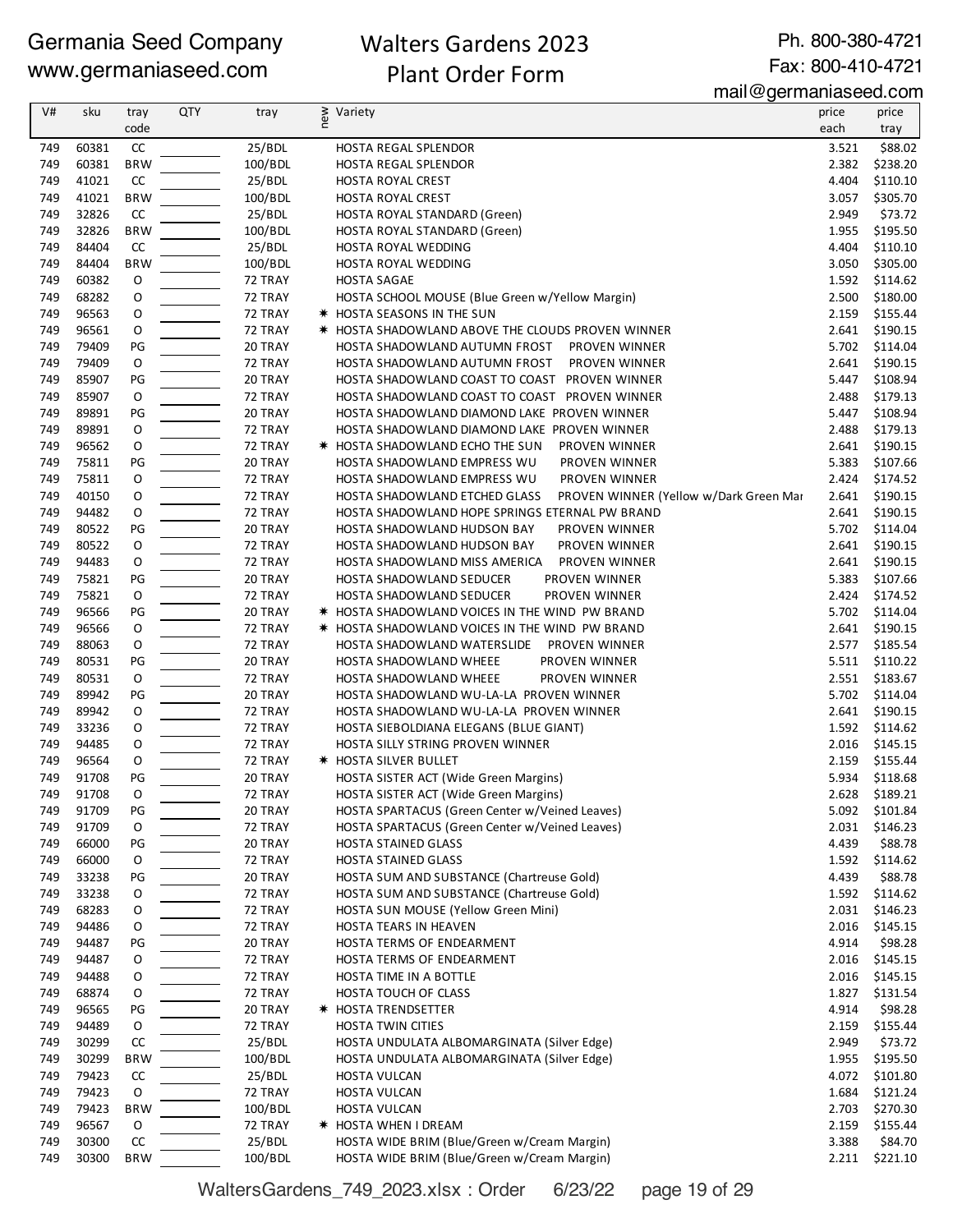## Walters Gardens 2023 Plant Order Form

Ph. 800-380-4721 Fax: 800-410-4721

mail@germaniaseed.com

| V#         | sku            | tray             | <b>QTY</b> | tray               | new | Variety                                                                                                        | price          | price                |
|------------|----------------|------------------|------------|--------------------|-----|----------------------------------------------------------------------------------------------------------------|----------------|----------------------|
|            |                | code             |            |                    |     |                                                                                                                | each           | tray                 |
| 749        | 88064          | PG               |            | 20 TRAY            |     | <b>HOSTA WIGGLES AND SQUIGGLES</b>                                                                             | 4.745          | \$94.90              |
| 749        | 88064          | O                |            | 72 TRAY            |     | <b>HOSTA WIGGLES AND SQUIGGLES</b>                                                                             | 1.786          | \$128.59             |
| 749        | 96568          | O                |            | 72 TRAY            |     | * HOSTA WILD IMAGINATION                                                                                       | 2.159          | \$155.44             |
| 749        | 94490          | PG               |            | 20 TRAY            |     | HOSTA WIND BENEATH MY WINGS                                                                                    | 5.179          | \$103.58             |
| 749        | 94490          | O                |            | 72 TRAY            |     | HOSTA WIND BENEATH MY WINGS                                                                                    | 2.159          | \$155.44             |
| 749        | 66001          | ${\sf CC}$       |            | 25/BDL             |     | <b>HOSTA WOLVERINE</b>                                                                                         | 3.388          | \$84.70              |
| 749        | 66001          | <b>BRW</b>       |            | 100/BDL            |     | HOSTA WOLVERINE                                                                                                | 2.211          | \$221.10             |
| 749<br>749 | 68284<br>68284 | CC<br><b>BRW</b> |            | 25/BDL<br>100/BDL  |     | HOSTA WRINKLE IN TIME (Dark Green w/Yellow Margin)<br>HOSTA WRINKLE IN TIME (Dark Green w/Yellow Margin)       | 3.725<br>2.595 | \$93.12<br>\$259.50  |
| 749        | 30306          | CC               |            | 25/BDL             |     | IBERIS SEMPERVIRENS ALEXANDER'S WHITE                                                                          | 2.602          | \$65.05              |
| 749        | 54923          | CC               |            | 25/BDL             |     | <b>IBERIS SEMPERVIRENS SNOWFLAKE</b>                                                                           | 2.602          | \$65.05              |
| 749        | 80533          | CC               |            | 25/BDL             |     | IRIS JAPANESE ENSATA LION KING (White w/Purple Center)                                                         | 3.568          | \$89.20              |
| 749        | 58624          | CC               |            | 25/BDL             |     | IRIS LOUISIANA BLACK GAMECOCK (Dark Purple)                                                                    | 2.705          | \$67.62              |
| 749        | 96569          | AD               |            | 30 TRAY            |     | <b>* IRIS AMPLIFLORA MING TREASURE</b>                                                                         | 2.914          | \$87.42              |
| 749        | 94491          | CC               |            | 25/BDL             |     | IRIS PSEUDATA SHIRYUKYO                                                                                        | 2.807          | \$70.17              |
| 749        | 91710          | CC               |            | 25/BDL             |     | IRIS PSEUDATA YARAI (NIGHT THUNDER) (Peach Shades w/ Purple Veins)                                             | 2.807          | \$70.17              |
| 749        | 32763          | CC               |            | 25/BDL             |     | IRIS SIBERICA BUTTER AND SUGAR (Yellow/White)                                                                  | 2.602          | \$65.05              |
| 749        | 32763          | <b>BRW</b>       |            | 100/BDL            |     | IRIS SIBERICA BUTTER AND SUGAR (Yellow/White)                                                                  | 1.744          | \$174.40             |
| 749        | 32764          | CC               |            | 25/BDL             |     | IRIS SIBERICA CAESARS BROTHER (Deep Blue)                                                                      | 2.449          | \$61.22              |
| 749        | 32764          | <b>BRW</b>       |            | 100/BDL            |     | IRIS SIBERICA CAESARS BROTHER (Deep Blue)                                                                      | 1.641          | \$164.10             |
| 749        | 41022          | CC               |            | 25/BDL             |     | IRIS SIBERICA CAPE COD BOYS (Light Blue w/Vein)                                                                | 2.776          | \$69.40              |
| 749        | 77476          | CC               |            | 25/BDL             |     | * IRIS SIBERICA JEWELLED CROWN (Formerly Contrast in Syles)                                                    | 2.776          | \$69.40              |
| 749        | 77476          | <b>BRW</b>       |            | 100/BDL            |     | * IRIS SIBERICA JEWELLED CROWN (Formerly Contrast in Syles)                                                    | 1.860          | \$186.00             |
| 749        | 60448          | CC               |            | 25/BDL             |     | IRIS SIBERICA OVER IN GLORYLAND                                                                                | 2.776          | \$69.40<br>\$186.00  |
| 749<br>749 | 60448<br>32766 | <b>BRW</b><br>CC |            | 100/BDL<br>25/BDL  |     | IRIS SIBERICA OVER IN GLORYLAND<br>IRIS SIBERICA RUFFLED VELVET (Deep Violet)                                  | 1.860<br>2.602 | \$65.05              |
| 749        | 32766          | <b>BRW</b>       |            | 100/BDL            |     | IRIS SIBERICA RUFFLED VELVET (Deep Violet)                                                                     | 1.744          | \$174.40             |
| 749        | 88071          | CC               |            | 25/BDL             |     | IRIS SIBERICA SKY MIRROR                                                                                       | 2.776          | \$69.40              |
| 749        | 41023          | CC               |            | 25/BDL             |     | IRIS SIBERICA SUNFISHER (Yellow)                                                                               | 2.776          | \$69.40              |
| 749        | 89085          | CC               |            | 25/BDL             |     | IRIS SIBERICA SWAN IN FLIGHT (Ivory White)                                                                     | 2.776          | \$69.40              |
| 749        | 89085          | <b>BRW</b>       |            | 100/BDL            |     | IRIS SIBERICA SWAN IN FLIGHT (Ivory White)                                                                     | 1.860          | \$186.00             |
| 749        | 41024          | CC               |            | 25/BDL             |     | KNIPHOFIA GOLD RUSH                                                                                            | 3.418          | \$85.45              |
| 749        | 41025          | CC               |            | 25/BDL             |     | KNIPHOFIA JOKERS WILD (Deep Orange)                                                                            | 3.418          | \$85.45              |
| 749        | 41026          | CC               |            | 25/BDL             |     | KNIPHOFIA LADY LUCK (White)                                                                                    | 3.418          | \$85.45              |
| 749        | 89895          | CC               |            | 25/BDL             |     | KNIPHOFIA PYROMANIA BACKDRAFT PROVEN WINNER                                                                    | 3.881          | \$97.02              |
| 749        | 89895          | O                |            | 72 TRAY            |     | KNIPHOFIA PYROMANIA BACKDRAFT PROVEN WINNER                                                                    | 2.921          | \$210.31             |
| 749        | 89896          | CC               |            | 25/BDL             |     | KNIPHOFIA PYROMANIA FLASHPOINT<br>PROVEN WINNER                                                                | 3.881          | \$97.02              |
| 749        | 89896          | O                |            | 72 TRAY            |     | PROVEN WINNER<br>KNIPHOFIA PYROMANIA FLASHPOINT                                                                | 2.921          | \$210.31             |
| 749        | 89900          | CC<br>$\Omega$   |            | 25/BDL             |     | KNIPHOFIA PYROMANIA HOT AND COLD PROVEN WINNER                                                                 | 3.881          | \$97.02              |
| 749        | 89900          |                  |            | 72 TRAY            |     | KNIPHOFIA PYROMANIA HOT AND COLD PROVEN WINNER                                                                 | 2.921          | \$210.31<br>\$97.02  |
| 749<br>749 | 89897<br>89897 | CC<br>0          |            | 25/BDL<br>72 TRAY  |     | KNIPHOFIA PYROMANIA ORANGE BLAZE PROVEN WINNER<br>KNIPHOFIA PYROMANIA ORANGE BLAZE PROVEN WINNER               | 3.881<br>2.921 | \$210.31             |
| 749        | 89898          | CC               |            | 25/BDL             |     | KNIPHOFIA PYROMANIA ROCKETS RED GLARE PROVIN WINN                                                              | 3.881          | \$97.02              |
| 749        | 89898          | 0                |            | 72 TRAY            |     | KNIPHOFIA PYROMANIA ROCKETS RED GLARE PROVIN WINN                                                              | 2.921          | \$210.31             |
| 749        | 89899          | CC               |            | 25/BDL             |     | KNIPHOFIA PYROMANIA SOLAR FLARE PROVEN WINNER                                                                  | 3.881          | \$97.02              |
| 749        | 89899          | 0                |            | 72 TRAY            |     | KNIPHOFIA PYROMANIA SOLAR FLARE PROVEN WINNER                                                                  | 2.921          | \$210.31             |
| 749        | 96570          | CC               |            | 25/BDL             |     | <b>* KNIPHOFIA RED ROULETTE</b>                                                                                | 3.421          | \$85.52              |
| 749        | 89901          | CC               |            | 25/BDL             |     | KNIPHOFIA WINNERS CLUB HIGH ROLLER (Coral Orange to Cream White)                                               | 3.418          | \$85.45              |
| 749        | 89902          | CC               |            | 25/BDL             |     | KNIPHOFIA WINNERS CLUB JACKPOT (Reddish Orange to Yellow)                                                      | 3.418          | \$85.45              |
| 749        | 89903          | CC               |            | 25/BDL             |     | KNIPHOFIA WINNERS CLUB LUCKY LEMONS (Pastel Yellow to Creamy Ylw)                                              | 3.418          | \$85.45              |
| 749        | 89904          | CC               |            | 25/BDL             |     | KNIPHOFIA WINNERS CLUB POKER FACE (Red Orange)                                                                 | 3.418          | \$85.45              |
| 749        | 87930          | AD               |            | 30 TRAY            |     | LAGERSTROEMIA BARISTA CHERRY MOCHA (CRAPEMYRTLE) (Cherry Red)                                                  | 4.671          | \$140.13             |
| 749        | 89907          | AD               |            | 30 TRAY            |     | LAGERSTROEMIA BARISTA DARK ROAST (CRAPEMYRTLE) (Fuchia Pink w/Dark Foliage                                     | 4.671          | \$140.13             |
| 749        | 89908          | AD               |            | 30 TRAY            |     | LAGERSTROEMIA BARISTA LAVA JAVA (CRAPEMYRTLE) (Magenta Rose)                                                   | 4.671          | \$140.13             |
| 749        | 87932          | AD               |            | 30 TRAY            |     | LAGERSTROEMIA BARISTA LIKE A LATTE (CRAPEMYRTLE) (White)                                                       | 4.671          | \$140.13             |
| 749<br>749 | 41027<br>41028 | AD               |            | 30 TRAY            |     | LAGERSTROEMIA BARISTA PEPPERMINT MOCHA (Rosy Pink)                                                             | 4.671<br>4.671 | \$140.13<br>\$140.13 |
| 749        | 87933          | AD<br>AD         |            | 30 TRAY<br>30 TRAY |     | LAGERSTROEMIA BARISTA PERKY PINK (True Pink)<br>LAGERSTROEMIA BARISTA SWEET MACCHIATO (CRAPEMYRTLE) (Hot Pink) |                | 4.671 \$140.13       |
| 749        | 94492          | AD               |            | 30 TRAY            |     | LEUCANTHEMUM SUPERBUM BANANA CREAM II PROV WIN                                                                 | 2.955          | \$88.65              |
| 749        | 94492          | 0                |            | 72 TRAY            |     | LEUCANTHEMUM SUPERBUM BANANA CREAM II PROV WIN                                                                 | 2.118          | \$152.49             |
| 749        | 94492          | ABB              |            | 128 TRAY           |     | LEUCANTHEMUM SUPERBUM BANANA CREAM II PROV WIN                                                                 | 1.557          | \$199.29             |
| 749        | 33601          | AD               |            | 30 TRAY            |     | LEUCANTHEMUM SUPERBUM BECKY (Single White)                                                                     | 2.194          | \$65.82              |

WaltersGardens\_749\_2023.xlsx : Order 6/23/22 page 20 of 29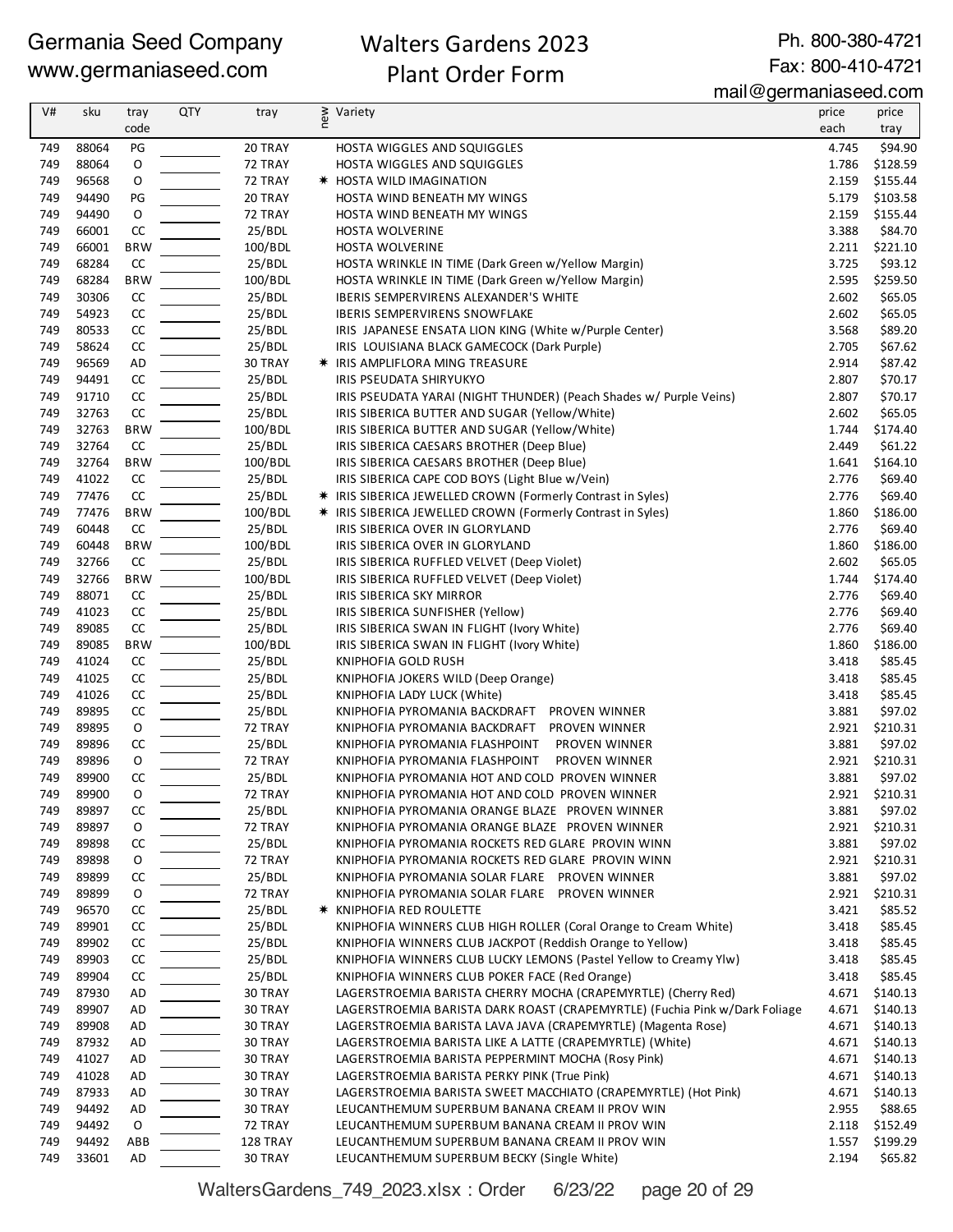## Walters Gardens 2023 Plant Order Form

Ph. 800-380-4721 Fax: 800-410-4721

mail@germaniaseed.com

| V#  | sku   | tray        | <b>QTY</b> | tray     | new | Variety                                                          | price | price    |
|-----|-------|-------------|------------|----------|-----|------------------------------------------------------------------|-------|----------|
|     |       | code        |            |          |     |                                                                  | each  | tray     |
| 749 | 33601 | $\mathsf O$ |            | 72 TRAY  |     | LEUCANTHEMUM SUPERBUM BECKY (Single White)                       | 1.347 | \$96.98  |
| 749 | 88073 | <b>AD</b>   |            | 30 TRAY  |     | LEUCANTHEMUM SUPERBUM CREAM PUFF                                 | 2.554 | \$76.62  |
| 749 | 88073 | O           |            | 72 TRAY  |     | LEUCANTHEMUM SUPERBUM CREAM PUFF                                 | 1.738 | \$125.13 |
| 749 | 80534 | <b>AD</b>   |            | 30 TRAY  |     | LEUCANTHEMUM SUPERBUM DAISY MAY<br>PROVEN WINNER (Pure White)    | 2.865 | \$85.95  |
| 749 | 80534 | $\mathsf O$ |            | 72 TRAY  |     | LEUCANTHEMUM SUPERBUM DAISY MAY<br>PROVEN WINNER (Pure White)    | 2.029 | \$146.08 |
| 749 | 80534 | ABB         |            | 128 TRAY |     | PROVEN WINNER (Pure White)<br>LEUCANTHEMUM SUPERBUM DAISY MAY    | 1.467 | \$187.77 |
| 749 | 91711 | AD          |            | 30 TRAY  |     | LEUCANTHEMUM SUPERBUM ICE CREAM DREAM (Cream)                    | 2.554 | \$76.62  |
| 749 | 91711 | 0           |            | 72 TRAY  |     | LEUCANTHEMUM SUPERBUM ICE CREAM DREAM (Cream)                    | 1.738 | \$125.13 |
| 749 | 94493 | AD          |            | 30 TRAY  |     | LEUCANTHEMUM SUPERBUM MARSHMALLOW PROVEN WINNER                  | 2.955 | \$88.65  |
| 749 | 94493 | $\mathsf O$ |            | 72 TRAY  |     | LEUCANTHEMUM SUPERBUM MARSHMALLOW PROVEN WINNER                  | 2.118 | \$152.49 |
| 749 | 96572 | <b>AD</b>   |            | 30 TRAY  |     | * LEUCANTHEMUM SUPERBUM SEVENTH HEAVEN (Creamy White)            | 2.554 | \$76.62  |
| 749 | 96572 | O           |            | 72 TRAY  |     | * LEUCANTHEMUM SUPERBUM SEVENTH HEAVEN (Creamy White)            | 1.738 | \$125.13 |
| 749 | 30129 | <b>AD</b>   |            | 30 TRAY  |     | LEUCANTHEMUM SUPERBUM SNOW CAP (White)                           | 2.194 | \$65.82  |
| 749 | 30129 | $\mathsf O$ |            | 72 TRAY  |     | LEUCANTHEMUM SUPERBUM SNOW CAP (White)                           | 1.347 | \$96.98  |
| 749 | 68296 | AD          |            | 30 TRAY  |     | LEUCANTHEMUM SUPERBUM SPOONFUL OF SUGAR                          | 2.554 | \$76.62  |
| 749 | 68296 | 0           |            | 72 TRAY  |     | LEUCANTHEMUM SUPERBUM SPOONFUL OF SUGAR                          | 1.738 | \$125.13 |
| 749 | 94494 | AD          |            | 30 TRAY  |     | LEUCANTHEMUM SUPERBUM SPUN SILK PROVEN WINNER                    | 2.955 | \$88.65  |
| 749 | 94494 | $\mathsf O$ |            | 72 TRAY  |     | LEUCANTHEMUM SUPERBUM SPUN SILK PROVEN WINNER                    | 2.118 | \$152.49 |
| 749 | 85920 | <b>AD</b>   |            | 30 TRAY  |     | LEUCANTHEMUM SUPERBUM WHOOPS A DAISY                             | 2.554 | \$76.62  |
| 749 | 85920 | 0           |            | 72 TRAY  |     | LEUCANTHEMUM SUPERBUM WHOOPS A DAISY                             | 1.738 | \$125.13 |
| 749 | 30317 | CC          |            | 25/BDL   |     | LIATRIS SPICATA FLORISTAN WHITE                                  | 2.296 | \$57.40  |
| 749 | 52893 | cc          |            | 25/BDL   |     | LIATRIS SPICATA KOBOLD (SEED STRAIN) (GOBLIN) (GAYFEATHER)       | 2.296 | \$57.40  |
| 749 | 52893 | <b>BRW</b>  |            | 100/BDL  |     | LIATRIS SPICATA KOBOLD (SEED STRAIN) (GOBLIN) (GAYFEATHER)       | 1.276 | \$127.60 |
| 749 | 30761 | CC          |            | 25/BDL   |     | LIATRIS SPICATA KOBOLD (GOBLIN) (GAYFEATHER)                     | 2.745 | \$68.62  |
| 749 | 80535 | AD          |            | 30 TRAY  |     | * LIGULARIA DENTATA BOTTLE ROCKET PROVEN WINNER (Mustard Yellow) | 3.955 | \$118.65 |
| 749 | 80535 | O           |            | 72 TRAY  |     | * LIGULARIA DENTATA BOTTLE ROCKET PROVEN WINNER (Mustard Yellow) | 3.036 | \$218.59 |
| 749 | 64910 | AD          |            | 30 TRAY  |     | * LIGULARIA DENTATA BRITT MARIE CRAWFORD (Orange Yellow)         | 3.916 | \$117.48 |
| 749 | 64910 | $\mathsf O$ |            | 72 TRAY  |     | * LIGULARIA DENTATA BRITT MARIE CRAWFORD (Orange Yellow)         | 2.753 | \$198.21 |
| 749 | 96573 | <b>AD</b>   |            | 30 TRAY  |     | * LIGULARIA TRACTOR SEAT                                         | 3.615 | \$108.45 |
| 749 | 96573 | 0           |            | 72 TRAY  |     | * LIGULARIA TRACTOR SEAT                                         | 2.758 | \$198.57 |
| 749 | 6051  | <b>AD</b>   |            | 30 TRAY  |     | LOBELIA CARDINALIS (CARDINAL FLOWER) (Red)                       | 1.582 | \$47.46  |
| 749 | 91677 | <b>AD</b>   |            | 30 TRAY  |     | LOBELIA STARSHIP BLUE                                            | 1.827 | \$54.81  |
| 749 | 94385 | AD          |            | 30 TRAY  |     | <b>* LOBELIA STARSHIP ROSE</b>                                   | 1.827 | \$54.81  |
| 749 | 86098 | AD          |            | 30 TRAY  |     | LOBELIA STARSHIP SCARLET                                         | 1.827 | \$54.81  |
| 749 | 68297 | AD          |            | 30 TRAY  |     | LUPINUS MINI GALLERY BLUE BICOLOR                                | 1.929 | \$57.87  |
| 749 | 68297 | $\mathsf O$ |            | 72 TRAY  |     | LUPINUS MINI GALLERY BLUE BICOLOR                                | 0.736 | \$52.99  |
| 749 | 70360 | <b>AD</b>   |            | 30 TRAY  |     | LUPINUS MINI GALLERY MIX                                         | 1.929 | \$57.87  |
| 749 | 70360 | 0           |            | 72 TRAY  |     | LUPINUS MINI GALLERY MIX                                         | 0.736 | \$52.99  |
| 749 | 68298 | <b>AD</b>   |            | 30 TRAY  |     | LUPINUS MINI GALLERY PINK BICOLOR                                | 1.929 | \$57.87  |
| 749 | 68298 | O           |            | 72 TRAY  |     | LUPINUS MINI GALLERY PINK BICOLOR                                | 0.736 | \$52.99  |
| 749 | 68299 | AD          |            | 30 TRAY  |     | LUPINUS MINI GALLERY RED                                         | 1.929 | \$57.87  |
| 749 | 68299 | 0           |            | 72 TRAY  |     | LUPINUS MINI GALLERY RED                                         | 0.736 | \$52.99  |
| 749 | 68300 | AD          |            | 30 TRAY  |     | LUPINUS MINI GALLERY YELLOW                                      | 1.929 | \$57.87  |
| 749 | 68300 | 0           |            | 72 TRAY  |     | LUPINUS MINI GALLERY YELLOW                                      | 0.736 | \$52.99  |
| 749 | 74262 | AD          |            | 30 TRAY  |     | LUPINUS POPSICLE BLUE (Solid Purple/Blue)                        | 1.929 | \$57.87  |
| 749 | 74262 | 0           |            | 72 TRAY  |     | LUPINUS POPSICLE BLUE (Solid Purple/Blue)                        | 0.736 | \$52.99  |
| 749 | 60457 | AD          |            | 30 TRAY  |     | LUPINUS POPSICLE MIX (Blue, Purple, Yellow, Red, Pink)           | 1.929 | \$57.87  |
| 749 | 60457 | 0           |            | 72 TRAY  |     | LUPINUS POPSICLE MIX (Blue, Purple, Yellow, Red, Pink)           | 0.736 | \$52.99  |
| 749 | 74263 | AD          |            | 30 TRAY  |     | LUPINUS POPSICLE RED (Solid Red)                                 | 1.929 | \$57.87  |
| 749 | 74263 | O           |            | 72 TRAY  |     | LUPINUS POPSICLE RED (Solid Red)                                 | 0.736 | \$52.99  |
| 749 | 53565 | AD          |            | 30 TRAY  |     | LYCHNIS ARKWRIGHTII ORANGE GNOME                                 | 1.929 | \$57.87  |
| 749 | 6077  | AD          |            | 30 TRAY  |     | MALVA SYLVESTRIS ZEBRINA (Soft Pink Striped Purple)              | 1.684 | \$50.52  |
| 749 | 87936 | PG          |            | 20 TRAY  |     | MONARDA DIDYMA PARDON MY CERISE PROVEN WINNER (Cherry Pink)      | 3.881 | \$77.62  |
| 749 | 87936 | $\mathsf O$ |            | 72 TRAY  |     | MONARDA DIDYMA PARDON MY CERISE PROVEN WINNER (Cherry Pink)      | 2.105 | \$151.56 |
| 749 | 87936 | ABB         |            | 128 TRAY |     | MONARDA DIDYMA PARDON MY CERISE PROVEN WINNER (Cherry Pink)      | 1.534 | \$196.35 |
| 749 | 94505 | PG          |            | 20 TRAY  |     | MONARDA DIDYMA PARDON MY LAVENDER II PW BRAND                    | 3.881 | \$77.62  |
| 749 | 94505 | 0           |            | 72 TRAY  |     | MONARDA DIDYMA PARDON MY LAVENDER II PW BRAND                    | 2.105 | \$151.56 |
| 749 | 82858 | PG          |            | 20 TRAY  |     | MONARDA DIDYMA PARDON MY PINK PROVEN WINNER                      | 3.881 | \$77.62  |
| 749 | 82858 | O           |            | 72 TRAY  |     | MONARDA DIDYMA PARDON MY PINK PROVEN WINNER                      | 2.105 | \$151.56 |
| 749 | 82858 | ABB         |            | 128 TRAY |     | MONARDA DIDYMA PARDON MY PINK PROVEN WINNER                      | 1.534 | \$196.35 |
| 749 | 77187 | PG          |            | 20 TRAY  |     | MONARDA DIDYMA PARDON MY PURPLE PROVEN WINNER                    | 3.881 | \$77.62  |
| 749 | 77187 | O           |            | 72 TRAY  |     | MONARDA DIDYMA PARDON MY PURPLE PROVEN WINNER                    | 2.105 | \$151.56 |

WaltersGardens\_749\_2023.xlsx : Order 6/23/22 page 21 of 29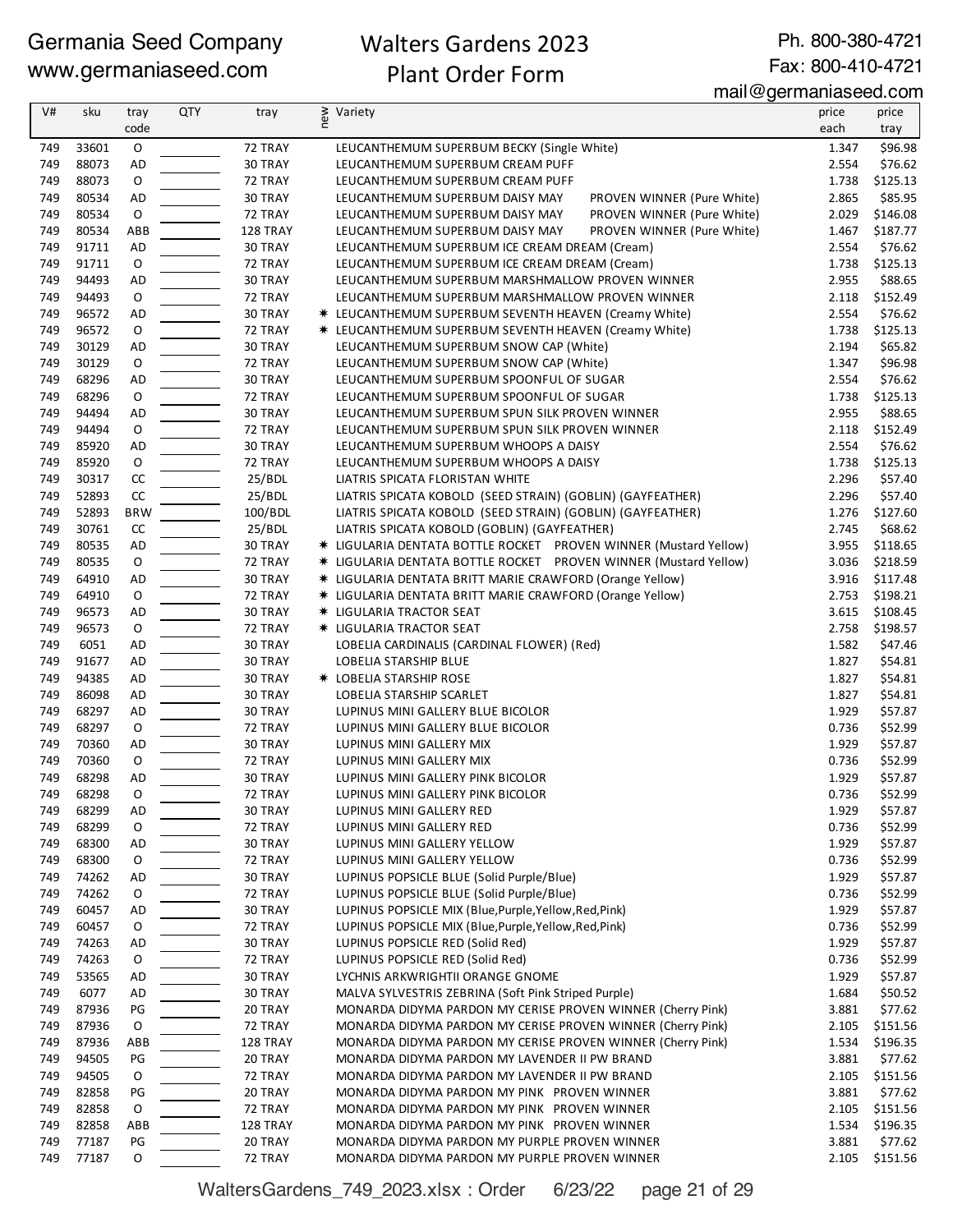## Walters Gardens 2023 Plant Order Form

Ph. 800-380-4721 Fax: 800-410-4721

| V#  | sku   | tray         | <b>QTY</b> | tray     | new<br>Variety                                                   | price | price    |
|-----|-------|--------------|------------|----------|------------------------------------------------------------------|-------|----------|
|     |       | code         |            |          |                                                                  | each  | tray     |
| 749 | 77187 | ABB          |            | 128 TRAY | MONARDA DIDYMA PARDON MY PURPLE PROVEN WINNER                    | 1.534 | \$196.35 |
| 749 | 94506 | PG           |            | 20 TRAY  | MONARDA DIDYMA PARDON MY ROSE PROVEN WINNER                      | 3.881 | \$77.62  |
| 749 | 94506 | $\mathsf O$  |            | 72 TRAY  | MONARDA DIDYMA PARDON MY ROSE PROVEN WINNER                      | 2.105 | \$151.56 |
| 749 | 94506 | ABB          |            | 128 TRAY | MONARDA DIDYMA PARDON MY ROSE PROVEN WINNER                      | 1.534 | \$196.35 |
| 749 | 91714 | PG           |            | 20 TRAY  | MONARDA ELECTRIC NEON CORAL (Light Coral Pink)                   | 3.398 | \$67.96  |
| 749 | 91714 | $\mathsf O$  |            | 72 TRAY  | MONARDA ELECTRIC NEON CORAL (Light Coral Pink)                   | 1.664 | \$119.80 |
| 749 | 40151 | PG           |            | 20 TRAY  | MONARDA ELECTRIC NEON PINK                                       | 3.398 | \$67.96  |
| 749 | 40151 | O            |            | 72 TRAY  | MONARDA ELECTRIC NEON PINK                                       | 1.664 | \$119.80 |
| 749 | 94501 | PG           |            | 20 TRAY  | MONARDA ELECTRIC NEON PURPLE                                     | 3.398 | \$67.96  |
| 749 | 94501 | $\mathsf O$  |            | 72 TRAY  | <b>MONARDA ELECTRIC NEON PURPLE</b>                              | 1.664 | \$119.80 |
| 749 | 94502 | PG           |            | 20 TRAY  | MONARDA LEADING LADY AMETHYST<br>PROVEN WINNER                   | 3.881 | \$77.62  |
| 749 | 94502 | O            |            | 72 TRAY  | MONARDA LEADING LADY AMETHYST<br>PROVEN WINNER                   | 2.105 | \$151.56 |
| 749 | 40152 | PG           |            | 20 TRAY  | MONARDA LEADING LADY ORCHID<br>PROVEN WINNER                     | 3.881 | \$77.62  |
| 749 | 40152 | $\mathsf O$  |            | 72 TRAY  | MONARDA LEADING LADY ORCHID<br>PROVEN WINNER                     | 2.105 | \$151.56 |
| 749 | 40152 | ABB          |            | 128 TRAY | MONARDA LEADING LADY ORCHID<br>PROVEN WINNER                     | 1.534 | \$196.35 |
| 749 | 94503 | PG           |            | 20 TRAY  | MONARDA LEADING LADY PINK<br>PROVEN WINNER                       | 3.881 | \$77.62  |
| 749 | 94503 | 0            |            | 72 TRAY  | MONARDA LEADING LADY PINK<br>PROVEN WINNER                       | 2.105 | \$151.56 |
| 749 | 61742 | PG           |            | 20 TRAY  | MONARDA LEADING LADY PLUM PROVEN WINNER                          | 3.881 | \$77.62  |
| 749 | 61742 | $\mathsf O$  |            | 72 TRAY  | MONARDA LEADING LADY PLUM PROVEN WINNER                          | 2.105 | \$151.56 |
| 749 | 61742 | ABB          |            | 128 TRAY | MONARDA LEADING LADY PLUM PROVEN WINNER                          | 1.534 | \$196.35 |
| 749 | 94504 | PG           |            | 20 TRAY  | MONARDA LEADING LADY RAZZBERRY<br>PROVEN WINNER                  | 3.881 | \$77.62  |
| 749 | 94504 | 0            |            | 72 TRAY  | PROVEN WINNER<br>MONARDA LEADING LADY RAZZBERRY                  | 2.105 | \$151.56 |
| 749 | 91713 | PG           |            | 20 TRAY  | MONARDA SUGAR BUZZ BERRY TAFFY (Hot Raspberry Pink)              | 3.398 | \$67.96  |
| 749 | 91713 | O            |            | 72 TRAY  | MONARDA SUGAR BUZZ BERRY TAFFY (Hot Raspberry Pink)              | 1.664 | \$119.80 |
| 749 | 68307 | PG           |            | 20 TRAY  | MONARDA SUGAR BUZZ BLUE MOON (Lavender Blue)                     | 3.398 | \$67.96  |
| 749 | 68307 | O            |            | 72 TRAY  | MONARDA SUGAR BUZZ BLUE MOON (Lavender Blue)                     | 1.664 | \$119.80 |
| 749 | 85922 | PG           |            | 20 TRAY  | MONARDA SUGAR BUZZ BUBBLEGUM BLAST                               | 3.398 | \$67.96  |
| 749 | 85922 | $\mathsf O$  |            | 72 TRAY  | MONARDA SUGAR BUZZ BUBBLEGUM BLAST                               | 1.664 | \$119.80 |
| 749 | 85923 | PG           |            | 20 TRAY  | MONARDA SUGAR BUZZ CHERRY POPS                                   | 3.398 | \$67.96  |
| 749 | 85923 | O            |            | 72 TRAY  | MONARDA SUGAR BUZZ CHERRY POPS                                   | 1.664 | \$119.80 |
| 749 | 85924 | PG           |            | 20 TRAY  | MONARDA SUGAR BUZZ GRAPE GUMBALL                                 | 3.398 | \$67.96  |
| 749 | 85924 | $\mathsf O$  |            | 72 TRAY  | MONARDA SUGAR BUZZ GRAPE GUMBALL                                 | 1.664 | \$119.80 |
| 749 | 85925 | PG           |            | 20 TRAY  | MONARDA SUGAR BUZZ LILAC LOLLIPOP                                | 3.398 | \$67.96  |
| 749 | 85925 | 0            |            | 72 TRAY  | MONARDA SUGAR BUZZ LILAC LOLLIPOP                                | 1.664 | \$119.80 |
| 749 | 68309 | PG           |            | 20 TRAY  | MONARDA SUGAR BUZZ PINK FROSTING (Pastel Pink)                   | 3.398 | \$67.96  |
| 749 | 68309 | $\mathsf{O}$ |            | 72 TRAY  | MONARDA SUGAR BUZZ PINK FROSTING (Pastel Pink)                   | 1.664 | \$119.80 |
| 749 | 61743 | PG           |            | 20 TRAY  | MONARDA SUGAR BUZZ ROCKIN' RASPBERRY                             | 3.398 | \$67.96  |
| 749 | 61743 | 0            |            | 72 TRAY  | MONARDA SUGAR BUZZ ROCKIN' RASPBERRY                             | 1.664 | \$119.80 |
| 749 | 96577 | PG           |            | 20 TRAY  | <b>* MONARDA UPSCALE LAVENDER TAFFETA PROVEN WINNER</b>          | 3.881 | \$77.62  |
| 749 | 96577 | O            |            | 72 TRAY  | * MONARDA UPSCALE LAVENDER TAFFETA PROVEN WINNER                 | 2.105 | \$151.56 |
| 749 | 96578 | PG           |            | 20 TRAY  | * MONARDA UPSCALE PINK CHENILLE<br><b>PROVEN WINNER</b>          | 3.881 | \$77.62  |
| 749 | 96578 | O            |            | 72 TRAY  | * MONARDA UPSCALE PINK CHENILLE<br>PROVEN WINNER                 | 2.105 | \$151.56 |
| 749 | 96579 | PG           |            | 20 TRAY  | <b>* MONARDA UPSCALE RED VELVET</b><br>PROVEN WINNER             | 3.881 | \$77.62  |
| 749 | 96579 | O            |            | 72 TRAY  | <b>* MONARDA UPSCALE RED VELVET</b><br>PROVEN WINNER             | 2.105 | \$151.56 |
| 749 | 89909 | PG           |            | 20 TRAY  | MUKDENIA ROSSII KARASUBA                                         | 4.072 | \$81.44  |
| 749 | 84411 | CC           |            | 25/BDL   | NEPETA X FAASSENII CATS MEOW<br>PROVEN WINNER (CATMINT)          | 3.256 | \$81.40  |
| 749 | 84411 | 0            |            | 72 TRAY  | NEPETA X FAASSENII CATS MEOW<br>PROVEN WINNER (CATMINT)          | 1.684 | \$121.24 |
| 749 | 84411 | ABB          |            | 128 TRAY | NEPETA X FAASSENII CATS MEOW<br>PROVEN WINNER (CATMINT)          | 1.247 | \$159.61 |
| 749 | 89910 | CC           |            | 25/BDL   | NEPETA X FAASSENII CATS PAJAMAS PROVEN WINNER (CATMINT)          | 3.256 | \$81.40  |
| 749 | 89910 | O            |            | 72 TRAY  | NEPETA X FAASSENII CATS PAJAMAS PROVEN WINNER (CATMINT)          | 1.684 | \$121.24 |
| 749 | 89910 | ABB          |            | 128 TRAY | NEPETA X FAASSENII CATS PAJAMAS PROVEN WINNER (CATMINT)          | 1.247 | \$159.61 |
| 749 | 88082 | CC           |            | 25/BDL   | NEPETA X FAASSENII KITTEN AROUND (CATMINT)                       | 2.784 | \$69.60  |
| 749 | 88082 | 0            |            | 72 TRAY  | NEPETA X FAASSENII KITTEN AROUND (CATMINT)                       | 1.253 | \$90.21  |
| 749 | 94507 | CC           |            | 25/BDL   | NEPETA X FAASSENII PICTURE PURRFECT                              | 2.847 | \$71.17  |
| 749 | 94507 | O            |            | 72 TRAY  | NEPETA X FAASSENII PICTURE PURRFECT                              | 1.317 | \$94.82  |
| 749 | 84412 | CC           |            | 25/BDL   | NEPETA X FAASSENII PURRSIAN BLUE (CATMINT)                       | 2.847 | \$71.17  |
| 749 | 84412 | 0            |            | 72 TRAY  | NEPETA X FAASSENII PURRSIAN BLUE (CATMINT)                       | 1.317 | \$94.82  |
| 749 | 58830 | CC           |            | 25/BDL   | NEPETA X FAASSENII WALKERS LOW (CATMINT) (Blue/Purple)           | 2.643 | \$66.07  |
| 749 | 58830 | O            |            | 72 TRAY  | NEPETA X FAASSENII WALKERS LOW (CATMINT) (Blue/Purple)           | 1.113 | \$80.13  |
| 749 | 74380 | AD           |            | 30 TRAY  | OPHIOPOGON PLANISCAPUS NIGER (BLACK MONDO GRASS)                 | 3.725 | \$111.75 |
| 749 | 91715 | AD           |            | 30 TRAY  | OREGANO ORNAMENTAL ORIGANUM DROPS OF JUPITER PROVEN WINNER (Mauv | 2.705 | \$81.15  |
| 749 | 91715 | 0            |            | 72 TRAY  | OREGANO ORNAMENTAL ORIGANUM DROPS OF JUPITER PROVEN WINNER (Mauv | 1.725 | \$124.20 |

WaltersGardens\_749\_2023.xlsx : Order 6/23/22 page 22 of 29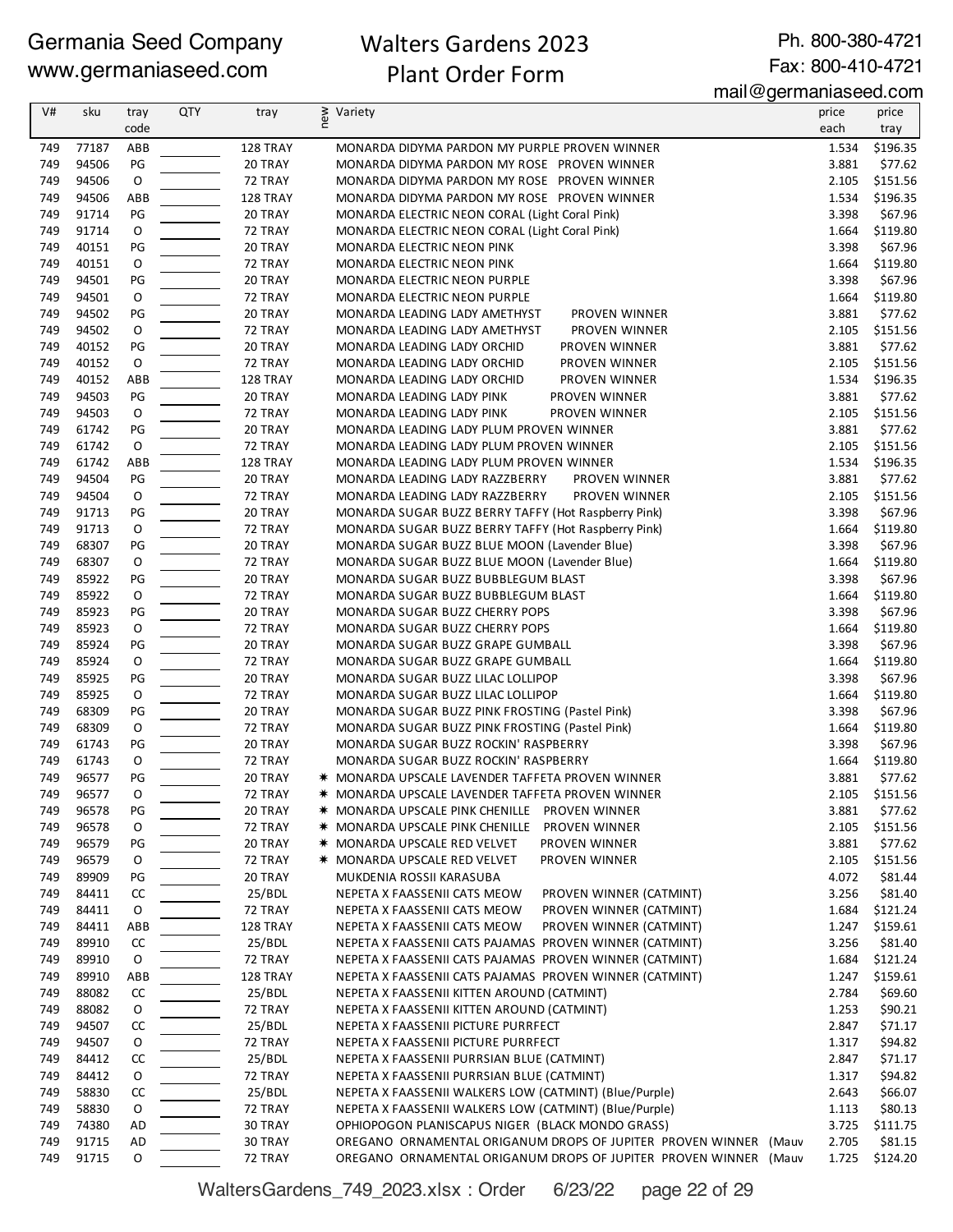## Walters Gardens 2023 Plant Order Form

Ph. 800-380-4721 Fax: 800-410-4721

mail@germaniaseed.com

| V#         | sku            | tray<br>code | QTY | tray              | new | Variety                                                                                                        | price<br>each   | price<br>tray        |
|------------|----------------|--------------|-----|-------------------|-----|----------------------------------------------------------------------------------------------------------------|-----------------|----------------------|
| 749        | 96580          | AD           |     | 30 TRAY           |     | * OREGANO ORNAMENTAL ORIGANUM GILT TRIP                                                                        | 2.360           | \$70.80              |
| 749        | 96580          | $\mathsf O$  |     | 72 TRAY           |     | * OREGANO ORNAMENTAL ORIGANUM GILT TRIP                                                                        | 1.381           | \$99.43              |
| 749        | 53601          | AD           |     | 30 TRAY           |     | PAPAVER (POPPY) ORIENTALE BEAUTY OF LIVERMORE                                                                  | 1.623           | \$48.69              |
| 749        | 6146           | AD           |     | 30 TRAY           |     | PAPAVER (POPPY) ORIENTALE PRINCE OF ORANGE                                                                     | 1.623           | \$48.69              |
| 749        | 52896          | AD           |     | 30 TRAY           |     | PAPAVER (POPPY) ORIENTALE QUEEN ALEXANDER                                                                      | 1.623           | \$48.69              |
| 749        | 54329          | <b>AD</b>    |     | 30 TRAY           |     | PAPAVER (POPPY) ORIENTALE ROYAL WEDDING (White w/Black)                                                        | 1.623           | \$48.69              |
| 749        | 30787          | CC           |     | 25/BDL            |     | PENSTEMON BARBATUS PRAIRIE DUSK (Purple)                                                                       | 2.707           | \$67.67              |
| 749        | 68310          | CC           |     | 25/BDL            |     | PENSTEMON DIGITALIS BLACKBEARD (Eggplant Purple)                                                               | 3.166           | \$79.15              |
| 749        | 68310          | O            |     | 72 TRAY           |     | PENSTEMON DIGITALIS BLACKBEARD (Eggplant Purple)                                                               | 1.944           | \$139.96             |
| 749        | 88083          | CC           |     | 25/BDL            |     | PENSTEMON MIDNIGHT MASQUERADE PROVEN WIN                                                                       | 3.618           | \$90.45              |
| 749        | 88083          | $\mathsf O$  |     | 72 TRAY           |     | PENSTEMON MIDNIGHT MASQUERADE PROVEN WIN                                                                       | 2.319           | \$166.96             |
| 749        | 88083          | ABB          |     | 128 TRAY          |     | PENSTEMON MIDNIGHT MASQUERADE PROVEN WIN                                                                       | 1.753           | \$224.38             |
| 749<br>749 | 41037<br>41037 | CC           |     | 25/BDL<br>72 TRAY |     | PENSTEMON ONYX AND PEARLS (Dark Fol., Lav/White Flower)                                                        | 3.166           | \$79.15<br>\$139.96  |
| 749        | 79428          | O<br>BB      |     | 10/BDL            |     | PENSTEMON ONYX AND PEARLS (Dark Fol., Lav/White Flower)<br>PEONY (ITOH INTERSECTIONAL) BARTZELLA (Yellow)      | 1.944<br>26.521 | \$265.21             |
| 749        | 84413          | 3/5B         |     | 10/BDL 3/5 EYE    |     | PEONY CORAL SUNSET (Vibrant Coral w/Rose Gold)                                                                 | 17.602          | \$176.02             |
| 749        | 56215          | 3/5B         |     | 10/BDL 3/5 EYE    |     | PEONY DR. ALEXANDER FLEMING (Double Deep Salmon Pink)                                                          | 8.154           | \$81.54              |
| 749        | 56219          | 3/5B         |     | 10/BDL 3/5 EYE    |     | PEONY DUCHESS DE NEMOURS (Double White)                                                                        | 10.194          | \$101.94             |
| 749        | 56220          | 3/5B         |     | 10/BDL 3/5 EYE    |     | PEONY FELIX CROUSSE (Double Ruby Red)                                                                          | 8.154           | \$81.54              |
| 749        | 56221          | 3/5B         |     | 10/BDL 3/5 EYE    |     | PEONY FESTIVA MAXIMA (Double White w/Red Specks)                                                               | 11.011          | \$110.11             |
| 749        | 54003          | 3/5B         |     | 10/BDL 3/5 EYE    |     | PEONY KANSAS (Double Clear Red)                                                                                | 8.521           | \$85.21              |
| 749        | 56226          | 3/5B         |     | 10/BDL 3/5 EYE    |     | PEONY KARL ROSENFELD (Double Fuschia Red)                                                                      | 10.051          | \$100.51             |
| 749        | 54628          | 3/5B         |     | 10/BDL 3/5 EYE    |     | PEONY PAULA FAY (Single Deep Pink)                                                                             | 8.929           | \$89.29              |
| 749        | 56239          | 3/5B         |     | 10/BDL 3/5 EYE    |     | PEONY SARAH BERNHARDT (Double Appleblossom Pink)                                                               | 8.256           | \$82.56              |
| 749        | 68311          | CC           |     | 25/BDL            |     | PEROVSKIA ATRIPLICIFOLIA BLUE JEAN BABY (Lavender Blue Russian Sage)                                           | 3.046           | \$76.15              |
| 749        | 68311          | O            |     | 72 TRAY           |     | PEROVSKIA ATRIPLICIFOLIA BLUE JEAN BABY (Lavender Blue Russian Sage)                                           | 1.720           | \$123.84             |
| 749        | 87940          | CC           |     | 25/BDL            |     | PEROVSKIA ATRIPLICIFOLIA DENIM N LACE PROVEN WINNER (Bright Blue Russian Sa                                    | 3.485           | \$87.12              |
| 749        | 87940          | $\mathsf O$  |     | 72 TRAY           |     | PEROVSKIA ATRIPLICIFOLIA DENIM N LACE PROVEN WINNER (Bright Blue Russian Sa                                    | 2.118           | \$152.49             |
| 749        | 87940          | ABB          |     | 128 TRAY          |     | PEROVSKIA ATRIPLICIFOLIA DENIM N LACE PROVEN WINNER (Bright Blue Russian Sa                                    | 1.511           | \$193.40             |
| 749        | 96583          | CC           |     | 25/BDL            |     | * PEROVSKIA ATRIPLICIFOLIA PRIME TIME                                                                          | 3.046           | \$76.15              |
| 749        | 96583          | O            |     | 72 TRAY           |     | <b>★ PEROVSKIA ATRIPLICIFOLIA PRIME TIME</b>                                                                   | 1.720           | \$123.84             |
| 749        | 30365          | CC           |     | 25/BDL            |     | PEROVSKIA ATRIPLICIFOLIA RUSSIAN SAGE                                                                          | 2.715           | \$67.87              |
| 749        | 91716          | CC           |     | 25/BDL            |     | PEROVSKIA ATRIPLICIFOLIA SAGE ADVICE PROVEN WINNER (Lavender Purple Russian                                    | 3.485           | \$87.12              |
| 749        | 91716          | $\mathsf O$  |     | 72 TRAY           |     | PEROVSKIA ATRIPLICIFOLIA SAGE ADVICE PROVEN WINNER (Lavender Purple Russian                                    | 2.118           | \$152.49             |
| 749        | 91716          | ABB          |     | 128 TRAY          |     | PEROVSKIA ATRIPLICIFOLIA SAGE ADVICE PROVEN WINNER (Lavender Purple Russian                                    | 1.511           | \$193.40             |
| 749        | 89912          | O            |     | 72 TRAY           |     | PHLOX BEDAZZLED LAVENDER                                                                                       | 1.623           | \$116.85             |
| 749<br>749 | 89914<br>88084 | O<br>CC      |     | 72 TRAY           |     | PHLOX BEDAZZLED PINK<br>PHLOX CLOUDBURST PROVEN WINNER (Purple Tall Cushion Phlox)                             | 1.623<br>3.483  | \$116.85<br>\$87.07  |
| 749        | 88084          | O            |     | 25/BDL<br>72 TRAY |     | PHLOX CLOUDBURST PROVEN WINNER (Purple Tall Cushion Phlox)                                                     | 2.003           | \$144.21             |
| 749        | 91722          | O            |     | 72 TRAY           |     | PHLOX HYBRID SPRING MOUNTAINSIDE CRATER LAKE PROVEN WINNER (Indigo Purple                                      | 2.031           | \$146.23             |
| 749        | 91723          | O            |     | 72 TRAY           |     | PHLOX HYBRID SPRING MOUNTAINSIDE MAJESTIC MAGENTA PW BRAND (Dark Pink)                                         | 2.031           | \$146.23             |
| 749        | 68312          | CC           |     | 25/BDL            |     | PHLOX HYBRIDA AMETHYST PEARL (Light Amethyst)                                                                  | 3.025           | \$75.62              |
| 749        | 68312          | 0            |     | 72 TRAY           |     | PHLOX HYBRIDA AMETHYST PEARL (Light Amethyst)                                                                  | 1.534           | \$110.44             |
| 749        | 91717          | CC           |     | 25/BDL            |     | PHLOX HYBRIDA BABY DOLL PINK (Bright Pink)                                                                     | 3.025           | \$75.62              |
| 749        | 91717          | 0            |     | 72 TRAY           |     | PHLOX HYBRIDA BABY DOLL PINK (Bright Pink)                                                                     | 1.534           | \$110.44             |
| 749        | 91718          | CC           |     | 25/BDL            |     | PHLOX HYBRIDA BABY DOLL WHITE                                                                                  | 3.025           | \$75.62              |
| 749        | 91718          | O            |     | 72 TRAY           |     | PHLOX HYBRIDA BABY DOLL WHITE                                                                                  | 1.534           | \$110.44             |
| 749        | 68313          | CC           |     | 25/BDL            |     | PHLOX HYBRIDA FASHIONABLY EARLY CRYSTAL (Pure White w/Eye)                                                     | 3.025           | \$75.62              |
| 749        | 68313          | 0            |     | 72 TRAY           |     | PHLOX HYBRIDA FASHIONABLY EARLY CRYSTAL (Pure White w/Eye)                                                     | 1.636           | \$117.79             |
| 749        | 68314          | CC           |     | 25/BDL            |     | PHLOX HYBRIDA FASHIONABLY EARLY FLAMINGO (Light Lavender Pink)                                                 | 3.025           | \$75.62              |
| 749        | 68314          | 0            |     | 72 TRAY           |     | PHLOX HYBRIDA FASHIONABLY EARLY FLAMINGO (Light Lavender Pink)                                                 | 1.636           | \$117.79             |
| 749        | 74508          | CC           |     | 25/BDL            |     | PHLOX HYBRIDA FASHIONABLY EARLY PRINCESS (Light Pink w/Eye)                                                    | 3.025           | \$75.62              |
| 749        | 74508          | 0            |     | 72 TRAY           |     | PHLOX HYBRIDA FASHIONABLY EARLY PRINCESS (Light Pink w/Eye)                                                    | 1.636           | \$117.79             |
| 749        | 91719          | CC           |     | 25/BDL            |     | PHLOX HYBRIDA MAGENTA PEARL (Deep Magenta Pink)                                                                | 3.025           | \$75.62              |
| 749        | 91719          | O            |     | 72 TRAY           |     | PHLOX HYBRIDA MAGENTA PEARL (Deep Magenta Pink)                                                                | 1.537           | \$110.66             |
| 749        | 87941          | CC           |     | 25/BDL            |     | PHLOX HYBRIDA OPENING ACT BLUSH<br>PROVEN WINNER (Lavender Pink)                                               | 3.483           | \$87.07              |
| 749        | 87941          | $\mathsf O$  |     | 72 TRAY           |     | PROVEN WINNER (Lavender Pink)<br>PHLOX HYBRIDA OPENING ACT BLUSH                                               | 2.044           | \$147.16             |
| 749        | 87941          | ABB          |     | 128 TRAY          |     | PHLOX HYBRIDA OPENING ACT BLUSH<br>PROVEN WINNER (Lavender Pink)                                               | 1.483           | \$189.82             |
| 749<br>749 | 41038<br>41038 | CC<br>0      |     | 25/BDL<br>72 TRAY |     | PROVEN WINNER<br>PHLOX HYBRIDA OPENING ACT PINK A DOT                                                          | 3.483           | \$87.07              |
| 749        | 41038          | ABB          |     | 128 TRAY          |     | PHLOX HYBRIDA OPENING ACT PINK A DOT<br>PROVEN WINNER<br>PHLOX HYBRIDA OPENING ACT PINK A DOT<br>PROVEN WINNER | 2.044<br>1.483  | \$147.16<br>\$189.82 |
| 749        | 94509          | CC           |     | 25/BDL            |     | PHLOX HYBRIDA OPENING ACT ROMANCE<br>PROVEN WINNER                                                             | 3.483           | \$87.07              |
|            |                |              |     |                   |     |                                                                                                                |                 |                      |

WaltersGardens\_749\_2023.xlsx : Order 6/23/22 page 23 of 29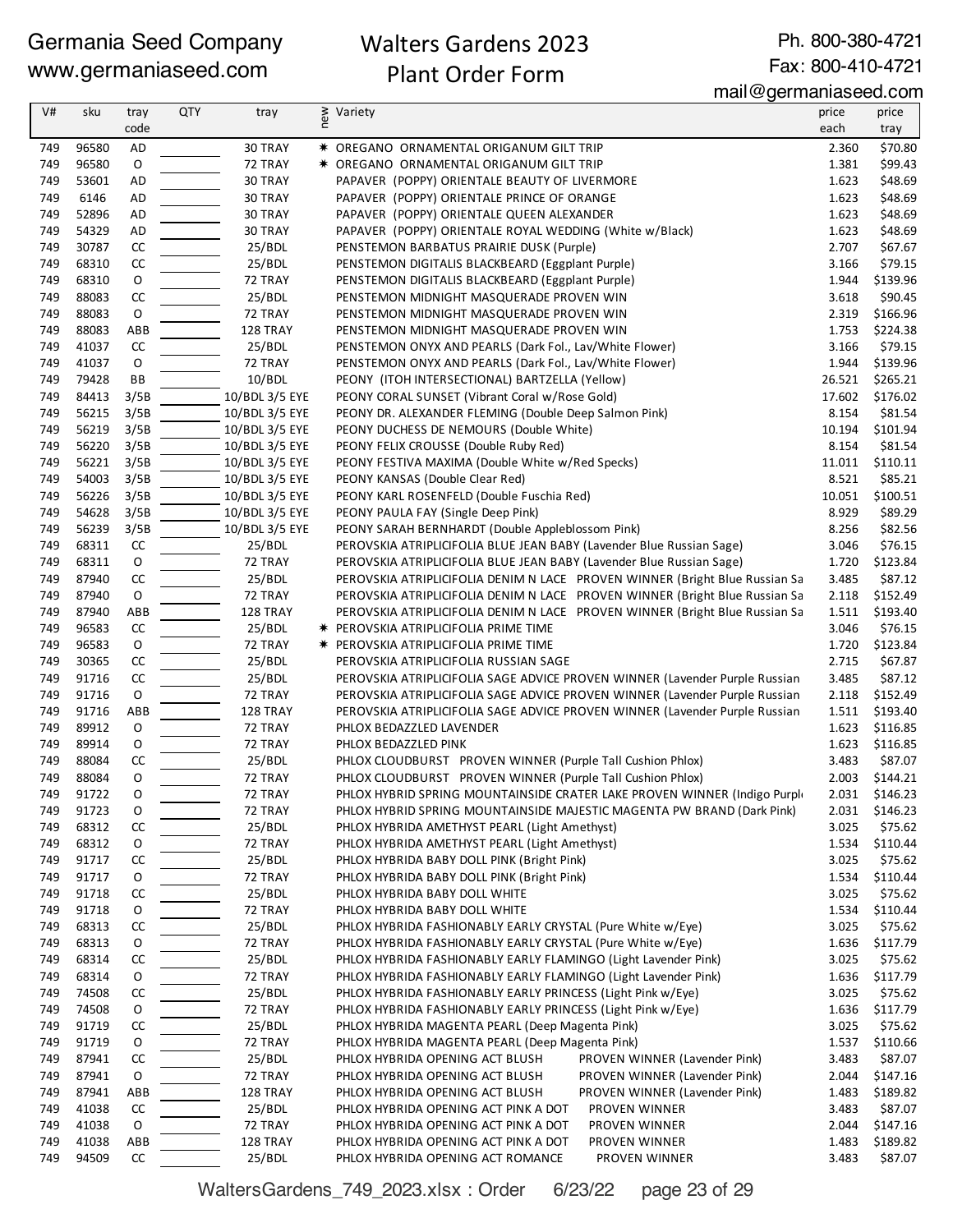## Walters Gardens 2023 Plant Order Form

Ph. 800-380-4721 Fax: 800-410-4721

| V#  | sku   | tray          | QTY | tray     | new<br>Variety                                                            | price | price          |
|-----|-------|---------------|-----|----------|---------------------------------------------------------------------------|-------|----------------|
|     |       | code          |     |          |                                                                           | each  | tray           |
| 749 | 94509 | $\mathsf O$   |     | 72 TRAY  | PHLOX HYBRIDA OPENING ACT ROMANCE<br>PROVEN WINNER                        | 2.044 | \$147.16       |
| 749 | 41039 | CC            |     | 25/BDL   | PHLOX HYBRIDA OPENING ACT ULTRAPINK<br>PROVEN WINNER                      | 3.483 | \$87.07        |
| 749 | 41039 | $\mathsf O$   |     | 72 TRAY  | PHLOX HYBRIDA OPENING ACT ULTRAPINK<br>PROVEN WINNER                      | 2.044 | \$147.16       |
| 749 | 41039 | ABB           |     | 128 TRAY | PHLOX HYBRIDA OPENING ACT ULTRAPINK<br>PROVEN WINNER                      | 1.483 | \$189.82       |
| 749 | 87942 | CC            |     | 25/BDL   | PHLOX HYBRIDA OPENING ACT WHITE<br>PROVEN WINNER (Pure White)             | 3.483 | \$87.07        |
| 749 | 87942 | O             |     | 72 TRAY  | PROVEN WINNER (Pure White)<br>PHLOX HYBRIDA OPENING ACT WHITE             | 2.044 | \$147.16       |
| 749 | 87942 | ABB           |     | 128 TRAY | PROVEN WINNER (Pure White)<br>PHLOX HYBRIDA OPENING ACT WHITE             | 1.483 | \$189.82       |
| 749 | 89917 | $\mathsf O$   |     | 72 TRAY  | PHLOX MAGENTA SPRITE PROVEN WINNER (Hybrid Spring Phlox)                  | 2.031 | \$146.23       |
| 749 | 41044 | CC            |     | 25/BDL   | PHLOX PANICULATA GARDEN GIRLS COVER GIRL (Lavender w/White Halo)          | 3.003 | \$75.07        |
| 749 | 41044 | $\mathsf O$   |     | 72 TRAY  | PHLOX PANICULATA GARDEN GIRLS COVER GIRL (Lavender w/White Halo)          | 1.673 | \$120.45       |
| 749 | 41046 | CC            |     | 25/BDL   | PHLOX PANICULATA GARDEN GIRLS UPTOWN GIRL (Light Pink w/Dark Eye)         | 3.003 | \$75.07        |
| 749 | 41046 | 0             |     | 72 TRAY  | PHLOX PANICULATA GARDEN GIRLS UPTOWN GIRL (Light Pink w/Dark Eye)         | 1.673 | \$120.45       |
| 749 | 84415 | CC            |     | 25/BDL   | PHLOX PANICULATA GLAMOUR GIRL (Hot Coral Pink)                            | 3.003 | \$75.07        |
| 749 | 84415 | $\mathsf O$   |     | 72 TRAY  | PHLOX PANICULATA GLAMOUR GIRL (Hot Coral Pink)                            | 1.673 | \$120.45       |
| 749 | 94511 | CC            |     | 25/BDL   | PHLOX PANICULATA LUMINARY BACKLIGHT<br>PROVEN WINNER                      | 3.488 | \$87.20        |
| 749 | 94511 | 0             |     | 72 TRAY  | PHLOX PANICULATA LUMINARY BACKLIGHT<br>PROVEN WINNER                      | 2.050 | \$147.60       |
| 749 | 91720 | CC            |     | 25/BDL   | PHLOX PANICULATA LUMINARY OPALESCENCE PROVEN WINNER (Light Pink w/ Dark F | 3.488 | \$87.20        |
| 749 | 91720 | $\mathsf O$   |     | 72 TRAY  | PHLOX PANICULATA LUMINARY OPALESCENCE PROVEN WINNER (Light Pink w/ Dark F | 2.050 | \$147.60       |
| 749 | 91720 | ABB           |     | 128 TRAY | PHLOX PANICULATA LUMINARY OPALESCENCE PROVEN WINNER (Light Pink w/ Dark F | 1.539 | \$196.99       |
| 749 | 96584 | cc            |     | 25/BDL   | * PHLOX PANICULATA LUMINARY SUSET CORAL<br>PROVEN WINNER                  | 3.488 | \$87.20        |
| 749 | 96584 | $\mathsf O$   |     | 72 TRAY  | <b>* PHLOX PANICULATA LUMINARY SUSET CORAL</b><br>PROVEN WINNER           | 2.049 | \$147.52       |
| 749 | 96584 | ABB           |     | 128 TRAY | PROVEN WINNER<br><b>* PHLOX PANICULATA LUMINARY SUSET CORAL</b>           | 1.539 | \$196.99       |
| 749 | 91721 | CC            |     | 25/BDL   | PHLOX PANICULATA LUMINARY ULTRAVIOLET PROVEN WINNER (Dark Magenta Violet  | 3.488 | \$87.20        |
| 749 | 91721 | O             |     | 72 TRAY  | PHLOX PANICULATA LUMINARY ULTRAVIOLET PROVEN WINNER (Dark Magenta Violet  | 2.050 | \$147.60       |
| 749 | 41045 | $\mathsf{CC}$ |     | 25/BDL   | PHLOX PANICULATA PARTY GIRL (White w/Pink Center)                         | 3.003 | \$75.07        |
| 749 | 41045 | $\mathsf O$   |     | 72 TRAY  | PHLOX PANICULATA PARTY GIRL (White w/Pink Center)                         | 1.673 | \$120.45       |
| 749 | 60481 | CC            |     | 25/BDL   | PHLOX PANICULATA RED RIDING HOOD (Cherry Red)                             | 2.807 | \$70.17        |
| 749 | 60481 | 0             |     | 72 TRAY  | PHLOX PANICULATA RED RIDING HOOD (Cherry Red)                             | 1.416 | \$101.95       |
| 749 | 89919 | O             |     | 72 TRAY  | PHLOX PURPLE SPRITE PROVEN WINNER (Hybrid Spring Phlox)                   | 2.031 | \$146.23       |
| 749 | 41040 | O             |     | 72 TRAY  | PHLOX ROCKY ROAD GRAPE                                                    | 1.610 | \$115.92       |
| 749 | 40153 | O             |     | 72 TRAY  | PHLOX ROCKY ROAD MAGENTA                                                  | 1.610 | \$115.92       |
| 749 | 89920 | O             |     | 72 TRAY  | PHLOX ROCKY ROAD PINK                                                     | 1.610 | \$115.92       |
| 749 | 41043 | O             |     | 72 TRAY  | PHLOX ROCKY ROAD VIOLET BLUE                                              | 1.610 | \$115.92       |
| 749 | 89921 | O             |     | 72 TRAY  | PHLOX ROSE SPRITE PROVEN WINNER (Hybrid Spring Phlox)                     |       | 2.031 \$146.23 |
| 749 | 74054 | $\mathsf{CC}$ |     | 25/BDL   | PHLOX SUBULATA DRUMMOND'S PINK (Candy Pink)                               | 2.643 | \$66.07        |
| 749 | 74054 | $\mathsf O$   |     | 72 TRAY  | PHLOX SUBULATA DRUMMOND'S PINK (Candy Pink)                               | 1.378 | \$99.21        |
| 749 | 30400 | CC            |     | 25/BDL   | PHLOX SUBULATA EMERALD BLUE (Lilac)                                       | 2.643 | \$66.07        |
| 749 | 30400 | O             |     | 72 TRAY  | PHLOX SUBULATA EMERALD BLUE (Lilac)                                       | 1.378 | \$99.21        |
| 749 | 89915 | $\mathsf{CC}$ |     | 25/BDL   | PHLOX SUBULATA EYE CANDY (Lavender Pink)                                  | 2.888 | \$72.20        |
| 749 | 89915 | O             |     | 72 TRAY  | PHLOX SUBULATA EYE CANDY (Lavender Pink)                                  | 1.623 | \$116.85       |
| 749 | 91724 | CC            |     | 25/BDL   | PHLOX SUBULATA EYE CARAMBA (Pink With Red Eye)                            | 2.888 | \$72.20        |
| 749 | 91724 | O             |     | 72 TRAY  | PHLOX SUBULATA EYE CARAMBA (Pink With Red Eye)                            | 1.623 | \$116.85       |
| 749 | 89916 | CC            |     | 25/BDL   | PHLOX SUBULATA EYE SHADOW (Rosy Purple w/Dark Eye)                        | 2.888 | \$72.20        |
| 749 | 89916 | O             |     | 72 TRAY  | PHLOX SUBULATA EYE SHADOW (Rosy Purple w/Dark Eye)                        | 1.623 | \$116.85       |
| 749 | 30407 | CC            |     | 25/BDL   | PHLOX SUBULATA RED WINGS (Crimson w/Dark Red Center)                      | 2.643 | \$66.07        |
| 749 | 30407 | 0             |     | 72 TRAY  | PHLOX SUBULATA RED WINGS (Crimson w/Dark Red Center)                      | 1.378 | \$99.21        |
| 749 | 91725 | CC            |     | 25/BDL   | PHLOX SUBULATA SPRING BLING PINK SPARKLES PROVEN WINNER (Soft Baby Pink)  | 3.317 | \$82.92        |
| 749 | 91725 | 0             |     | 72 TRAY  | PHLOX SUBULATA SPRING BLING PINK SPARKLES PROVEN WINNER (Soft Baby Pink)  | 1.990 | \$143.28       |
| 749 | 91726 | CC            |     | 25/BDL   | PHLOX SUBULATA SPRING BLING ROSE QUARTZ PROVEN WINNER (Pink)              | 3.317 | \$82.92        |
| 749 | 91726 | 0             |     | 72 TRAY  | PHLOX SUBULATA SPRING BLING ROSE QUARTZ PROVEN WINNER (Pink)              | 1.990 | \$143.28       |
| 749 | 91727 | CC            |     | 25/BDL   | PHLOX SUBULATA SPRING BLING RUBY RIOT PROVEN WINNER (Reddish Pink)        | 3.317 | \$82.92        |
| 749 | 91727 | 0             |     | 72 TRAY  | PHLOX SUBULATA SPRING BLING RUBY RIOT PROVEN WINNER (Reddish Pink)        | 1.990 | \$143.28       |
| 749 | 86104 | O             |     | 72 TRAY  | PHLOX SUBULATA VIOLET PINWHEELS                                           | 1.651 | \$118.87       |
| 749 | 30793 | CC            |     | 25/BDL   | PLATYCODON GRANDIFLORA DOUBLE BLUE                                        | 2.296 | \$57.40        |
| 749 | 88014 | CC            |     | 25/BDL   | PLATYCODON GRANDIFLORA FUJI BLUE                                          | 2.296 | \$57.40        |
| 749 | 6116  | CC            |     | 25/BDL   | PLATYCODON GRANDIFLORA SENTIMENTAL BLUE (Blue Dwarf)                      | 2.602 | \$65.05        |
| 749 | 6116  | 0             |     | 72 TRAY  | PLATYCODON GRANDIFLORA SENTIMENTAL BLUE (Blue Dwarf)                      | 1.143 | \$82.29        |
| 749 | 91728 | AD            |     | 30 TRAY  | <b>★ POLEMONIUM HEAVEN SCENT PROVEN WINNER (Blue)</b>                     | 3.942 | \$118.26       |
| 749 | 91728 | O             |     | 72 TRAY  | <b>* POLEMONIUM HEAVEN SCENT PROVEN WINNER (Blue)</b>                     | 2.870 | \$206.64       |
| 749 | 89922 | CC            |     | 25/BDL   | POLYGONATUM ODORATUM RUBY SLIPPERS                                        | 5.092 | \$127.30       |
| 749 | 60977 | CC            |     | 25/BDL   | POLYGONATUM ODORATUM VARIEGATUM                                           | 4.582 | \$114.55       |
| 749 | 96585 | 0             |     | 72 TRAY  | * PRIMULA BELARINA BLUE RIPPLES                                           | 2.064 | \$148.60       |

WaltersGardens\_749\_2023.xlsx : Order 6/23/22 page 24 of 29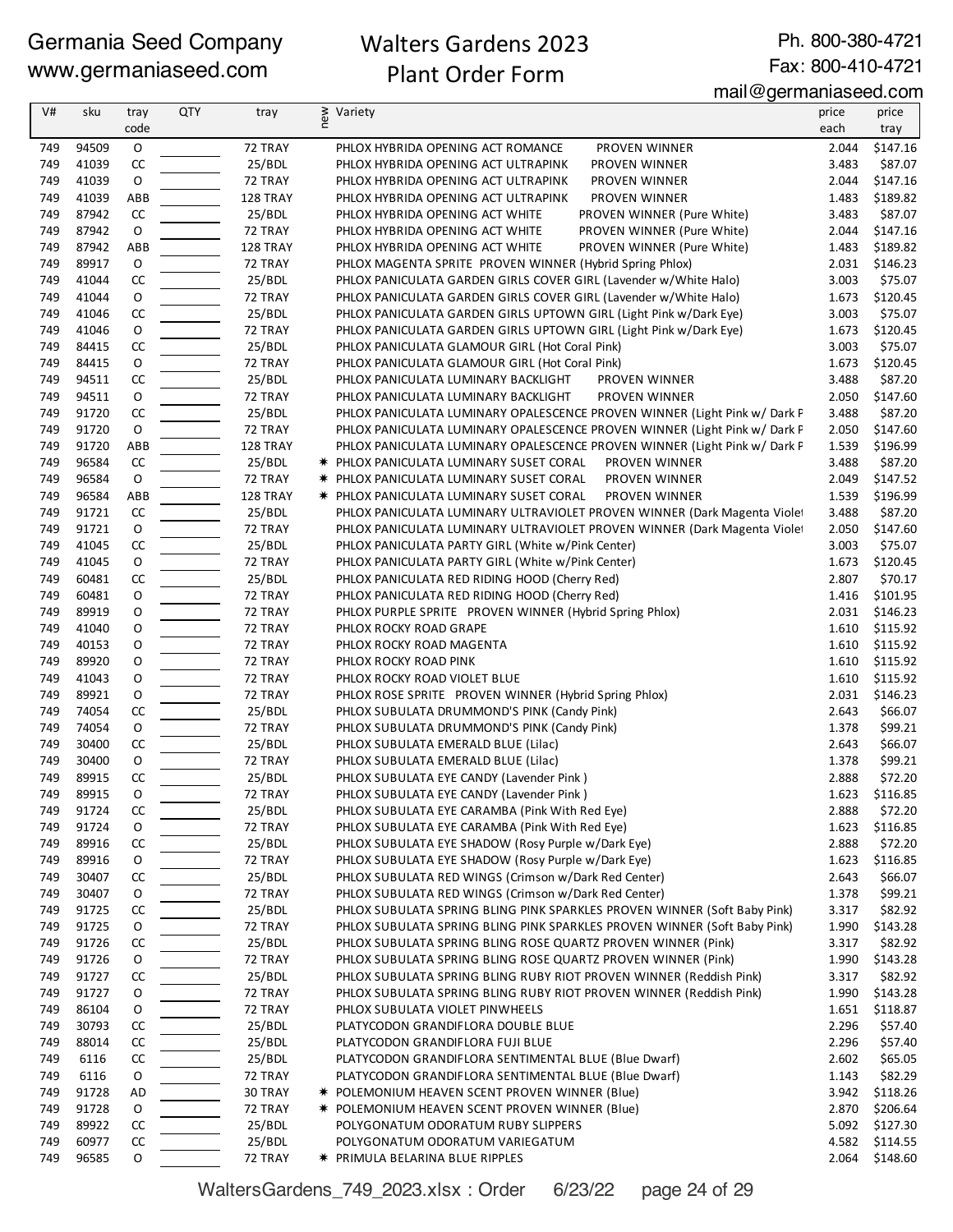## Walters Gardens 2023 Plant Order Form

Ph. 800-380-4721 Fax: 800-410-4721

mail@germaniaseed.com

| V#  | sku   | tray          | <b>QTY</b> | tray     | new | Variety                                                                  | price | price          |
|-----|-------|---------------|------------|----------|-----|--------------------------------------------------------------------------|-------|----------------|
|     |       | code          |            |          |     |                                                                          | each  | tray           |
| 749 | 79205 | $\mathsf O$   |            | 72 TRAY  |     | PRIMULA BELARINA CREAM                                                   | 1.921 | \$138.31       |
| 749 | 79206 | O             |            | 72 TRAY  |     | PRIMULA BELARINA NECTARINE                                               | 1.921 | \$138.31       |
| 749 | 82405 | O             |            | 72 TRAY  |     | PRIMULA BELARINA VALENTINE (Red)                                         | 2.064 | \$148.60       |
| 749 | 40204 | 0             |            | 72 TRAY  |     | PRIMULA POLYANTHUS PACIFIC HYBRIDS (GIANTS MIX)                          | 1.041 | \$74.95        |
| 749 | 96586 | O             |            | 72 TRAY  |     | <b>* PRIMULA PRIMA BELARINA MANDARIN</b>                                 | 2.102 | \$151.34       |
| 749 | 96587 | O             |            | 72 TRAY  |     | <b>★ PRIMULA PRIMA BELARINA SPRING SUN</b>                               | 2.102 | \$151.34       |
| 749 | 88086 | <b>AD</b>     |            | 30 TRAY  |     | PULMONARA TWINKLE TOES (Periwinkle Blue)                                 | 3.372 | \$101.16       |
| 749 | 88086 | 0             |            | 72 TRAY  |     | PULMONARA TWINKLE TOES (Periwinkle Blue)                                 | 2.758 | \$198.57       |
| 749 | 96588 | <b>AD</b>     |            | 30 TRAY  |     | * PULMONARIA PINK-A-BLUE<br>PROVEN WINNER                                | 3.784 | \$113.52       |
| 749 | 96588 | $\mathsf O$   |            | 72 TRAY  |     | * PULMONARIA PINK-A-BLUE<br>PROVEN WINNER                                | 3.131 | \$225.43       |
| 749 | 40154 | <b>AD</b>     |            | 30 TRAY  |     | PULMONARIA PRETTY IN PINK                                                |       | 3.372 \$101.16 |
| 749 | 40154 | 0             |            | 72 TRAY  |     | PULMONARIA PRETTY IN PINK                                                | 2.758 | \$198.57       |
| 749 | 91729 | AD            |            | 30 TRAY  |     | PULMONARIA SPOT ON PROVEN WINNER                                         | 3.784 | \$113.52       |
| 749 | 91729 | ${\mathsf o}$ |            | 72 TRAY  |     | PULMONARIA SPOT ON PROVEN WINNER                                         | 3.131 | \$225.43       |
| 749 | 88491 | AD            |            | 30 TRAY  |     | <b>★ RUDBECKIA AMERICAN GOLD RUSH</b>                                    | 3.118 | \$93.54        |
| 749 | 88491 | $\mathsf O$   |            | 72 TRAY  |     | <b>* RUDBECKIA AMERICAN GOLD RUSH</b>                                    | 2.261 | \$162.79       |
| 749 | 40192 | CC            |            | 25/BDL   |     | RUDBECKIA FULGIDA GOLDSTURM                                              | 2.705 | \$67.62        |
| 749 | 40192 | <b>AD</b>     |            | 30 TRAY  |     | RUDBECKIA FULGIDA GOLDSTURM                                              | 1.786 | \$53.58        |
| 749 | 40192 | $\circ$       |            | 72 TRAY  |     | RUDBECKIA FULGIDA GOLDSTURM                                              | 0.970 | \$69.84        |
| 749 | 40192 | <b>BRW</b>    |            | 100/BDL  |     | RUDBECKIA FULGIDA GOLDSTURM                                              | 1.812 | \$181.20       |
| 749 | 80542 | AD            |            | 30 TRAY  |     | * RUDBECKIA FULGIDA LITTLE GOLDSTAR (Golden Yellow)                      | 3.620 | \$108.60       |
| 749 | 80542 | O             |            | 72 TRAY  |     | * RUDBECKIA FULGIDA LITTLE GOLDSTAR (Golden Yellow)                      | 2.406 | \$173.23       |
| 749 | 88087 | CC            |            | 25/BDL   |     | SALVIA HYBRIDA COLOR SPIRES AZURE SNOW<br>PROVEN WINNER                  | 3.534 | \$88.35        |
| 749 | 88087 | O             |            | 72 TRAY  |     | SALVIA HYBRIDA COLOR SPIRES AZURE SNOW<br>PROVEN WINNER                  | 2.105 | \$151.56       |
| 749 | 91730 | CC            |            | 25/BDL   |     | SALVIA HYBRIDA COLOR SPIRES BACK TO FUCHSIA PROVEN WINNER (Fuchsia Pink) | 3.534 | \$88.35        |
| 749 | 91730 | 0             |            | 72 TRAY  |     | SALVIA HYBRIDA COLOR SPIRES BACK TO FUCHSIA PROVEN WINNER (Fuchsia Pink) | 2.105 | \$151.56       |
| 749 | 85928 | CC            |            | 25/BDL   |     | SALVIA HYBRIDA COLOR SPIRES CRYSTAL BLUE PROVEN WINNER                   | 3.534 | \$88.35        |
| 749 | 85928 | $\mathsf O$   |            | 72 TRAY  |     | SALVIA HYBRIDA COLOR SPIRES CRYSTAL BLUE PROVEN WINNER                   | 2.105 | \$151.56       |
| 749 | 89923 | CC            |            | 25/BDL   |     | SALVIA HYBRIDA COLOR SPIRES INDIGLO GIRL PROVEN WINNER                   | 3.534 | \$88.35        |
| 749 | 89923 | $\mathsf O$   |            | 72 TRAY  |     | SALVIA HYBRIDA COLOR SPIRES INDIGLO GIRL PROVEN WINNER                   | 2.105 | \$151.56       |
| 749 | 85929 | $\mathsf{CC}$ |            | 25/BDL   |     | SALVIA HYBRIDA COLOR SPIRES PINK DAWN PROVEN WINNER                      | 3.534 | \$88.35        |
| 749 | 85929 | $\mathsf O$   |            | 72 TRAY  |     | SALVIA HYBRIDA COLOR SPIRES PINK DAWN PROVEN WINNER                      | 2.105 | \$151.56       |
| 749 | 91732 | CC            |            | 25/BDL   |     | SALVIA HYBRIDA COLOR SPIRES SNOW KISS PROVEN WINNER (White)              | 3.534 | \$88.35        |
| 749 | 91732 | 0             |            | 72 TRAY  |     | SALVIA HYBRIDA COLOR SPIRES SNOW KISS PROVEN WINNER (White)              | 2.105 | \$151.56       |
| 749 | 85930 | CC            |            | 25/BDL   |     | SALVIA HYBRIDA COLOR SPIRES VIOLET RIOT PROVEN WINNER                    | 3.534 | \$88.35        |
| 749 | 85930 | $\mathsf O$   |            | 72 TRAY  |     | SALVIA HYBRIDA COLOR SPIRES VIOLET RIOT PROVEN WINNER                    | 2.105 | \$151.56       |
| 749 | 88091 | CC            |            | 25/BDL   |     | SALVIA NEMOROSA BUMBLEBERRY (Dark Fuchsia Pink)                          | 2.773 | \$69.32        |
| 749 | 88091 | O             |            | 72 TRAY  |     | SALVIA NEMOROSA BUMBLEBERRY (Dark Fuchsia Pink)                          | 1.447 | \$104.18       |
| 749 | 88092 | CC            |            | 25/BDL   |     | SALVIA NEMOROSA BUMBLEBLUE (Violet Blue)                                 | 2.773 | \$69.32        |
| 749 | 88092 | O             |            | 72 TRAY  |     | SALVIA NEMOROSA BUMBLEBLUE (Violet Blue)                                 | 1.447 | \$104.18       |
| 749 | 88093 | CC            |            | 25/BDL   |     | SALVIA NEMOROSA BUMBLESKY (Light Blue)                                   | 2.773 | \$69.32        |
| 749 | 88093 | 0             |            | 72 TRAY  |     | SALVIA NEMOROSA BUMBLESKY (Light Blue)                                   | 1.447 | \$104.18       |
| 749 | 89925 | CC            |            | 25/BDL   |     | SALVIA NEMOROSA BUMBLESNOW (Pure White)                                  | 2.773 | \$69.32        |
| 749 | 89925 | 0             |            | 72 TRAY  |     | SALVIA NEMOROSA BUMBLESNOW (Pure White)                                  | 1.447 | \$104.18       |
| 749 | 58884 | СC            |            | 25/BDL   |     | SALVIA NEMOROSA CARADONNA (Violet Blue w/Dark Stems)                     | 2.643 | \$66.07        |
| 749 | 58884 | 0             |            | 72 TRAY  |     | SALVIA NEMOROSA CARADONNA (Violet Blue w/Dark Stems)                     | 1.174 | \$84.52        |
| 749 | 30451 | CC            |            | 25/BDL   |     | SALVIA NEMOROSA MAY NIGHT (Indigo Blue)                                  | 2.807 | \$70.17        |
| 749 | 30451 | 0             |            | 72 TRAY  |     | SALVIA NEMOROSA MAY NIGHT (Indigo Blue)                                  | 1.317 | \$94.82        |
| 749 | 89924 | CC            |            | 25/BDL   |     | SALVIA NEMOROSA PERFECT PROFUSION PROVEN WINN                            | 3.472 | \$86.80        |
| 749 | 89924 | $\mathsf O$   |            | 72 TRAY  |     | SALVIA NEMOROSA PERFECT PROFUSION PROVEN WINN                            | 2.046 | \$147.31       |
| 749 | 89924 | ABB           |            | 128 TRAY |     | SALVIA NEMOROSA PERFECT PROFUSION PROVEN WINN                            | 1.412 | \$180.73       |
| 749 | 89926 | CC            |            | 25/BDL   |     | SALVIA NEMOROSA PINK PROFUSION PROVEN WINNER                             | 3.472 | \$86.80        |
| 749 | 89926 | 0             |            | 72 TRAY  |     | SALVIA NEMOROSA PINK PROFUSION PROVEN WINNER                             | 2.046 | \$147.31       |
| 749 | 89926 | ABB           |            | 128 TRAY |     | SALVIA NEMOROSA PINK PROFUSION PROVEN WINNER                             | 1.412 | \$180.73       |
| 749 | 91731 | CC            |            | 25/BDL   |     | SALVIA NEMOROSA TIDAL POOL (Violet Blue Bicolor)                         | 3.025 | \$75.62        |
| 749 | 91731 | 0             |            | 72 TRAY  |     | SALVIA NEMOROSA TIDAL POOL (Violet Blue Bicolor)                         | 1.632 | \$117.50       |
| 749 | 40155 | CC            |            | 25/BDL   |     | SALVIA NEMOROSA VIOLET PROFUSION PROVEN WINNER (Violet Blue)             | 3.472 | \$86.80        |
| 749 | 40155 | 0             |            | 72 TRAY  |     | SALVIA NEMOROSA VIOLET PROFUSION PROVEN WINNER (Violet Blue)             | 2.046 | \$147.31       |
| 749 | 40155 | ABB           |            | 128 TRAY |     | SALVIA NEMOROSA VIOLET PROFUSION PROVEN WINNER (Violet Blue)             | 1.412 | \$180.73       |
| 749 | 41050 | CC            |            | 25/BDL   |     | SALVIA NEMOROSA WHITE PROFUSION PROVEN WINNER                            | 3.472 | \$86.80        |
| 749 | 41050 | O             |            | 72 TRAY  |     | SALVIA NEMOROSA WHITE PROFUSION PROVEN WINNER                            | 2.046 | \$147.31       |
| 749 | 88088 | СC            |            | 25/BDL   |     | SALVIA PRATENSIS FASHIONISTA BALLERINA PINK                              | 3.105 | \$77.62        |

WaltersGardens\_749\_2023.xlsx : Order 6/23/22 page 25 of 29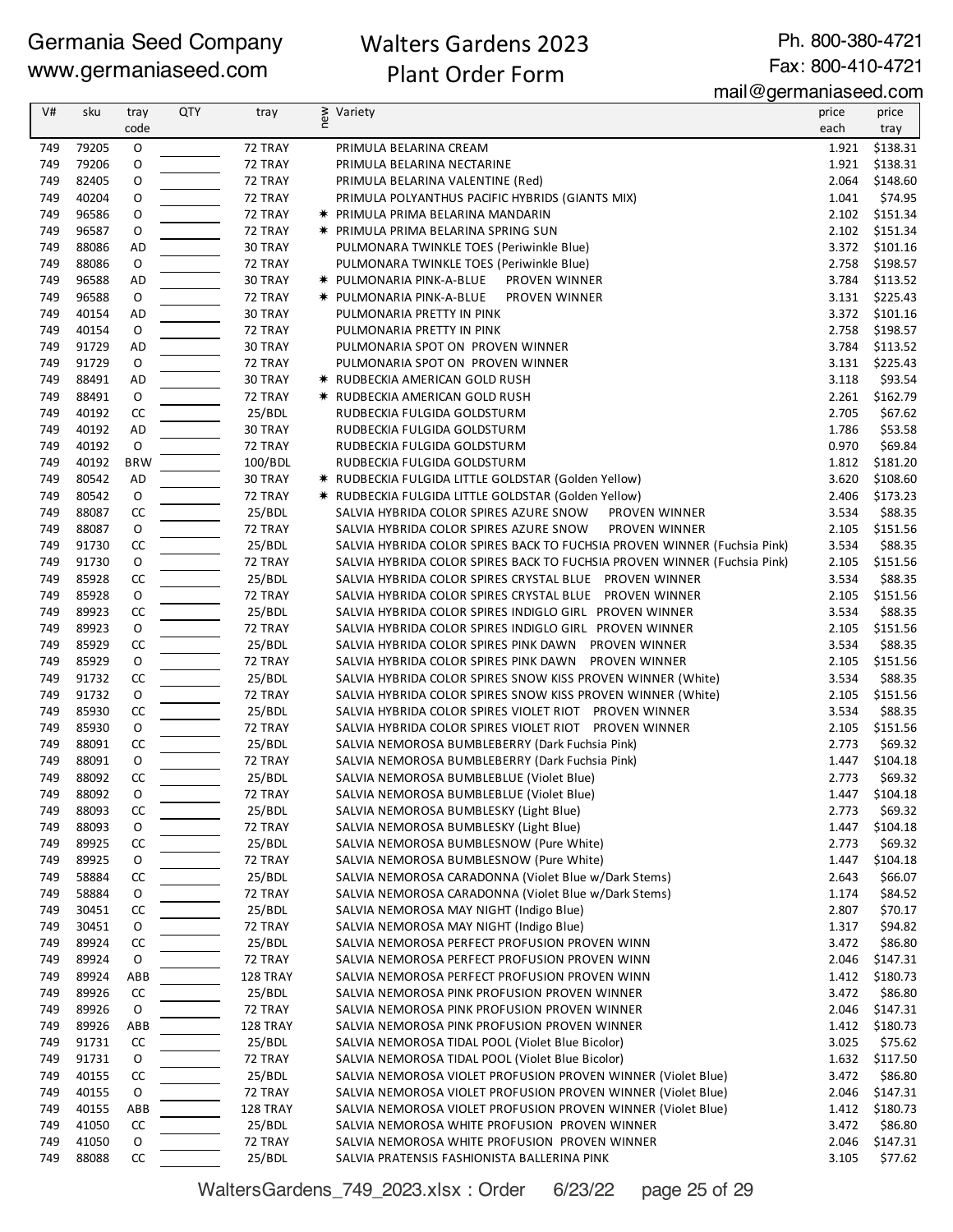## Walters Gardens 2023 Plant Order Form

Ph. 800-380-4721 Fax: 800-410-4721

mail@germaniaseed.com

| V#         | sku            | tray        | <b>QTY</b> | tray              | ≷ Variety<br>E                                                                                                      | price          | price               |
|------------|----------------|-------------|------------|-------------------|---------------------------------------------------------------------------------------------------------------------|----------------|---------------------|
|            |                | code        |            |                   |                                                                                                                     | each           | tray                |
| 749        | 88088          | $\mathsf O$ |            | 72 TRAY           | SALVIA PRATENSIS FASHIONISTA BALLERINA PINK                                                                         | 1.779          | \$128.08            |
| 749        | 41047          | CC          |            | 25/BDL            | SALVIA PRATENSIS FASHIONISTA EVENING ATTIRE (Dark Blue)                                                             | 3.105          | \$77.62             |
| 749        | 41047          | O           |            | 72 TRAY           | SALVIA PRATENSIS FASHIONISTA EVENING ATTIRE (Dark Blue)                                                             | 1.779          | \$128.08            |
| 749        | 88089          | CC          |            | 25/BDL            | SALVIA PRATENSIS FASHIONISTA MIDNIGHT MODEL                                                                         | 3.105          | \$77.62             |
| 749        | 88089          | O           |            | 72 TRAY           | SALVIA PRATENSIS FASHIONISTA MIDNIGHT MODEL                                                                         | 1.779          | \$128.08            |
| 749        | 41049          | CC          |            | 25/BDL            | SALVIA PRATENSIS FASHIONISTA MOULIN ROUGE                                                                           | 3.105          | \$77.62             |
| 749        | 41049          | O           |            | 72 TRAY           | SALVIA PRATENSIS FASHIONISTA MOULIN ROUGE                                                                           | 1.779          | \$128.08            |
| 749        | 91733          | CC          |            | 25/BDL            | SALVIA PRATENSIS FASHIONISTA VANITY FLAIR (Sky Blue)                                                                | 3.105          | \$77.62             |
| 749        | 64415          | CC          |            | 25/BDL            | SANGUISORBA LITTLE ANGEL (Maroon)                                                                                   | 3.048          | \$76.20             |
| 749        | 96589          | O           |            | 72 TRAY           | * SARRACENIA BUG BAT                                                                                                | 3.051          | \$219.67            |
| 749        | 96590          | O           |            | 72 TRAY           | <b>★ SARRACENIA X MOOREI CONVERSATION PIECE</b>                                                                     | 3.051          | \$219.67            |
| 749        | 30459          | AD          |            | 30 TRAY           | SCABIOSA COLUMBARIA BUTTERFLY BLUE                                                                                  | 2.194          | \$65.82             |
| 749<br>749 | 30460<br>40156 | AD<br>CC    |            | 30 TRAY           | SCABIOSA COLUMBARIA PINK MIST<br>SEDUM GROUNDCOVER ATLANTIS (Dark Green w/Cream Marfin)                             | 2.194<br>3.406 | \$65.82             |
| 749        | 40156          | O           |            | 25/BDL<br>72 TRAY |                                                                                                                     |                | \$85.15<br>\$120.31 |
| 749        | 30471          | CC          |            | 25/BDL            | SEDUM GROUNDCOVER ATLANTIS (Dark Green w/Cream Marfin)<br>SEDUM GROUNDCOVER FULDAGLUT (FIRE GLOW) (Red)             | 1.671<br>2.745 | \$68.62             |
| 749        | 88094          | CC          |            | 25/BDL            | SEDUM GROUNDCOVER LITTLE MISS SUNSHINE                                                                              | 2.919          | \$72.97             |
| 749        | 88094          | O           |            | 72 TRAY           | SEDUM GROUNDCOVER LITTLE MISS SUNSHINE                                                                              | 1.518          | \$109.29            |
| 749        | 30468          | CC          |            | 25/BDL            | SEDUM GROUNDCOVER SIEBOLDII (Hot Pink)                                                                              | 2.949          | \$73.72             |
| 749        | 89929          | O           |            | 72 TRAY           | SEDUM GROUNDCOVER STEEL THE SHOW                                                                                    | 1.521          | \$109.51            |
| 749        | 85931          | CC          |            | 25/BDL            | SEDUM GROUNDCOVER SUNSPARKLER FIRECRACKER                                                                           | 3.000          | \$75.00             |
| 749        | 85931          | O           |            | 72 TRAY           | SEDUM GROUNDCOVER SUNSPARKLER FIRECRACKER                                                                           |                | 1.572 \$113.18      |
| 749        | 82863          | CC          |            | 25/BDL            | SEDUM GROUNDCOVER SUNSPARKLER LIME ZINGER                                                                           | 3.000          | \$75.00             |
| 749        | 82863          | O           |            | 72 TRAY           | SEDUM GROUNDCOVER SUNSPARKLER LIME ZINGER                                                                           |                | 1.572 \$113.18      |
| 749        | 60982          | CC          |            | 25/BDL            | SEDUM UPRIGHT AUTUMN FIRE                                                                                           | 2.643          | \$66.07             |
| 749        | 30469          | CC          |            | 25/BDL            | SEDUM UPRIGHT AUTUMN JOY (Pink to Maroon)                                                                           | 2.643          | \$66.07             |
| 749        | 30469          | O           |            | 72 TRAY           | SEDUM UPRIGHT AUTUMN JOY (Pink to Maroon)                                                                           | 1.378          | \$99.21             |
| 749        | 69949          | CC          |            | 25/BDL            | SEDUM UPRIGHT CARL                                                                                                  | 2.643          | \$66.07             |
| 749        | 87943          | CC          |            | 25/BDL            | SEDUM UPRIGHT FROSTED FIRE (Rosy)                                                                                   | 3.154          | \$78.85             |
| 749        | 87943          | O           |            | 72 TRAY           | SEDUM UPRIGHT FROSTED FIRE (Rosy)                                                                                   | 1.521          | \$109.51            |
| 749        | 56526          | CC          |            | 25/BDL            | SEDUM UPRIGHT NEON (Neon Pink)                                                                                      | 2.807          | \$70.17             |
| 749        | 74510          | CC          |            | 25/BDL            | SEDUM UPRIGHT NIGHT EMBERS (Black Purple)                                                                           | 3.064          | \$76.60             |
| 749        | 94515          | CC          |            | 25/BDL            | SEDUM UPRIGHT NIGHT LIGHT                                                                                           | 3.064          | \$76.60             |
| 749        | 94515          | O           |            | 72 TRAY           | SEDUM UPRIGHT NIGHT LIGHT                                                                                           | 1.676          | \$120.67            |
| 749        | 41052          | CC          |            | 25/BDL            | SEDUM UPRIGHT POWDERPUFF                                                                                            | 3.064          | \$76.60             |
| 749        | 94513          | CC          |            | 25/BDL            | SEDUM UPRIGHT ROCK N GROW BACK IN BLACK PROVEN WINNER                                                               | 3.587          | \$89.67             |
| 749        | 94513          | O           |            | 72 TRAY           | SEDUM UPRIGHT ROCK N GROW BACK IN BLACK PROVEN WINNER                                                               | 2.220          | \$159.84            |
| 749<br>749 | 94514<br>94514 | CC<br>O     |            | 25/BDL<br>72 TRAY | SEDUM UPRIGHT ROCK N GROW CORALIADE<br>PROVEN WINNER<br>SEDUM UPRIGHT ROCK N GROW CORALIADE<br><b>PROVEN WINNER</b> | 3.587<br>2.220 | \$89.67<br>\$159.84 |
| 749        | 85932          | CC          |            | 25/BDL            |                                                                                                                     | 3.523          | \$88.07             |
| 749        | 85932          | O           |            | 72 TRAY           | SEDUM UPRIGHT ROCK N GROW LEMONJADE<br>PROVEN WINNER<br>SEDUM UPRIGHT ROCK N GROW LEMONJADE<br>PROVEN WINNER        | 2.156          | \$155.23            |
| 749        | 79911          | CC          |            | 25/BDL            | SEDUM UPRIGHT ROCK N GROW PURE JOY<br>PROVEN WINNER                                                                 | 3.388          | \$84.70             |
| 749        | 79911          | O           |            | 72 TRAY           | SEDUM UPRIGHT ROCK N GROW PURE JOY<br>PROVEN WINNER                                                                 | 2.011          | \$144.79            |
| 749        | 94517          | CC          |            | 25/BDL            | SEDUM UPRIGHT ROCK N GROW TIRAMISU<br>PROVEN WINNER                                                                 | 3.587          | \$89.67             |
| 749        | 94517          | O           |            | 72 TRAY           | SEDUM UPRIGHT ROCK N GROW TIRAMISU<br>PROVEN WINNER                                                                 | 2.220          | \$159.84            |
| 749        | 88095          | CC          |            | 25/BDL            | SEDUM UPRIGHT ROCK N GROWS POPSTAR<br>PROVEN WINNER                                                                 | 3.388          | \$84.70             |
| 749        | 88095          | 0           |            | 72 TRAY           | SEDUM UPRIGHT ROCK N GROWS POPSTAR<br>PROVEN WINNER                                                                 | 1.990          | \$143.28            |
| 749        | 88096          | CC          |            | 25/BDL            | SEDUM UPRIGHT ROCK N GROWS SUPERSTAR<br>PROVEN WINNER                                                               | 3.388          | \$84.70             |
| 749        | 88096          | 0           |            | 72 TRAY           | SEDUM UPRIGHT ROCK N GROWS SUPERSTAR<br>PROVEN WINNER                                                               | 1.990          | \$143.28            |
| 749        | 96591          | CC          |            | 25/BDL            | <b>★ SEDUM UPRIGHT ROCK N ROUND BRIGHT IDEA</b><br>PROVEN WINNER                                                    | 3.388          | \$84.70             |
| 749        | 96591          | 0           |            | 72 TRAY           | * SEDUM UPRIGHT ROCK N ROUND BRIGHT IDEA<br>PROVEN WINNER                                                           | 2.011          | \$144.79            |
| 749        | 96591          | <b>ABB</b>  |            | 128 TRAY          | * SEDUM UPRIGHT ROCK N ROUND BRIGHT IDEA<br>PROVEN WINNER                                                           | 1.378          | \$176.38            |
| 749        | 89928          | CC          |            | 25/BDL            | SEDUM UPRIGHT ROCK N ROUND BUNDLE OF JOY PROVEN WINNER                                                              | 3.299          | \$82.47             |
| 749        | 89928          | O           |            | 72 TRAY           | SEDUM UPRIGHT ROCK N ROUND BUNDLE OF JOY PROVEN WINNER                                                              | 1.921          | \$138.31            |
| 749        | 94516          | CC          |            | 25/BDL            | SEDUM UPRIGHT ROSY CHEEKS                                                                                           | 3.051          | \$76.27             |
| 749        | 91734          | CC          |            | 25/BDL            | SEDUM UPRIGHT SPELLBOUND                                                                                            | 3.064          | \$76.60             |
| 749        | 91734          | 0           |            | 72 TRAY           | SEDUM UPRIGHT SPELLBOUND                                                                                            | 1.676          | \$120.67            |
| 749        | 96592          | CC          |            | 25/BDL            | <b>★ SEDUM GLITTERBUG</b>                                                                                           | 2.990          | \$74.75             |
| 749        | 96592          | 0           |            | 72 TRAY           | <b>★ SEDUM GLITTERBUG</b>                                                                                           | 1.562          | \$112.46            |
| 749        | 41051          | CC          |            | 25/BDL            | SEDUM ROCK N GROW BOOGIE WOOGIE PROVEN WINNER                                                                       | 3.358          | \$83.95             |
| 749        | 41051          | O           |            | 72 TRAY           | SEDUM ROCK N GROW BOOGIE WOOGIE PROVEN WINNER                                                                       | 1.990          | \$143.28            |
| 749        | 41051          | ABB         |            | 128 TRAY          | SEDUM ROCK N GROW BOOGIE WOOGIE PROVEN WINNER                                                                       | 1.378          | \$176.38            |

WaltersGardens\_749\_2023.xlsx : Order 6/23/22 page 26 of 29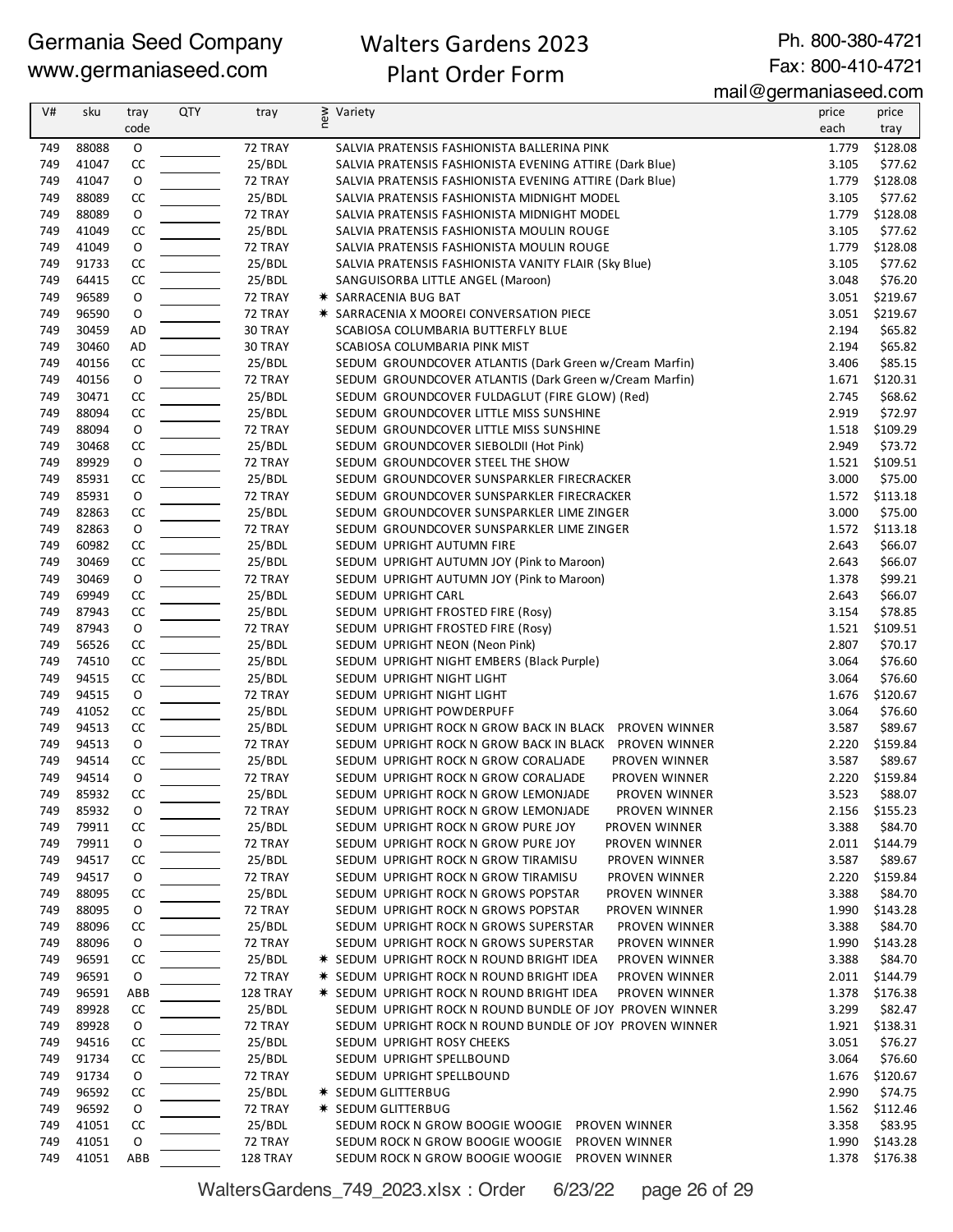## Walters Gardens 2023 Plant Order Form

Ph. 800-380-4721 Fax: 800-410-4721

mail@germaniaseed.com

| V#         | sku            | tray             | <b>QTY</b> | tray              | ≷ Variety<br>E                                                                           | price            | price               |
|------------|----------------|------------------|------------|-------------------|------------------------------------------------------------------------------------------|------------------|---------------------|
|            |                | code             |            |                   |                                                                                          | each             | tray                |
| 749        | 41053          | CC               |            | 25/BDL            | SEDUM ROCK N GROW PRIDE AND JOY PROVEN WINNER                                            | 3.388            | \$84.70             |
| 749        | 41053          | $\circ$          |            | 72 TRAY           | SEDUM ROCK N GROW PRIDE AND JOY PROVEN WINNER                                            | 2.011            | \$144.79            |
| 749        | 41054          | CC               |            | 25/BDL            | SEDUM ROCK N GROW YELLOW BRICK ROAD PROVEN WINN                                          | 3.358            | \$83.95             |
| 749        | 41054          | O                |            | 72 TRAY           | SEDUM ROCK N GROW YELLOW BRICK ROAD PROVEN WINN                                          | 1.990            | \$143.28            |
| 749        | 60524          | CC               |            | 25/BDL            | SEMPERVIVUM ASSORTMENT (Growers Choice)                                                  | 2.605            | \$65.12             |
| 749        | 60524          | <b>BRW</b>       |            | 100/BDL           | SEMPERVIVUM ASSORTMENT (Growers Choice)                                                  | 0.613            | \$61.30             |
| 749        | 72067          | CC               |            | 25/BDL            | SEMPERVIVUM BLACK                                                                        | 2.654            | \$66.35             |
| 749        | 72067          | <b>BRW</b>       |            | 100/BDL           | SEMPERVIVUM BLACK                                                                        | 0.633            | \$63.30             |
| 749        | 41579<br>41579 | CC<br><b>BRW</b> |            | 25/BDL            | <b>★ SEMPERVIVUM KILLER</b>                                                              | 2.654            | \$66.35             |
| 749<br>749 | 84416          | CC               |            | 100/BDL<br>25/BDL | <b>★ SEMPERVIVUM KILLER</b><br>SEMPERVIVUM PACIFIC BLUE ICE                              | 0.633<br>2.654   | \$63.30<br>\$66.35  |
| 749        | 84416          | <b>BRW</b>       |            | 100/BDL           | SEMPERVIVUM PACIFIC BLUE ICE                                                             | 0.633            | \$63.30             |
| 749        | 56945          | CC               |            | 25/BDL            | SEMPERVIVUM PILIOSEUM                                                                    | 2.654            | \$66.35             |
| 749        | 56945          | <b>BRW</b>       |            | 100/BDL           | SEMPERVIVUM PILIOSEUM                                                                    | 0.633            | \$63.30             |
| 749        | 56946          | CC               |            | 25/BDL            | SEMPERVIVUM PURPLE BEAUTY                                                                | 2.654            | \$66.35             |
| 749        | 56946          | <b>BRW</b>       |            | 100/BDL           | SEMPERVIVUM PURPLE BEAUTY                                                                | 0.633            | \$63.30             |
| 749        | 67566          | CC               |            | 25/BDL            | SEMPERVIVUM RUBY HEART                                                                   | 2.654            | \$66.35             |
| 749        | 67566          | <b>BRW</b>       |            | 100/BDL           | SEMPERVIVUM RUBY HEART                                                                   | 0.633            | \$63.30             |
| 749        | 30481          | CC               |            | 25/BDL            | SEMPERVIVUM SILVERINE                                                                    | 2.654            | \$66.35             |
| 749        | 30481          | <b>BRW</b>       |            | 100/BDL           | SEMPERVIVUM SILVERINE                                                                    | 0.633            | \$63.30             |
| 749        | 89930          | 0                |            | 72 TRAY           | SMALL FRUIT STRAWBERRY EVERBEARING BERRIED TREASURE PINK PROV WIN                        | 1.835            | \$132.12            |
| 749        | 89931          | O                |            | 72 TRAY           | SMALL FRUIT STRAWBERRY EVERBEARING BERRIED TREASURE RED PROV WIN                         | 1.835            | \$132.12            |
| 749        | 80547          | <b>STR</b>       |            | 1 CASE            | SMALL FRUIT STRAWBERRY EVERBEARING EVERSWEET                                             | 254.082          | \$254.08            |
| 749        | 80547          | KK               |            | 100/BDL           | SMALL FRUIT STRAWBERRY EVERBEARING EVERSWEET                                             | 0.347            | \$34.70             |
| 749        | 60501          | <b>STR</b>       |            | 1 CASE            | SMALL FRUIT STRAWBERRY EVERBEARING FORT LARAMIE                                          | 254.082          | \$254.08            |
| 749        | 60501          | KK               |            | 100/BDL           | SMALL FRUIT STRAWBERRY EVERBEARING FORT LARAMIE                                          | 0.347            | \$34.70             |
| 749        | 83184          | 0                |            | 72 TRAY           | SMALL FRUIT STRAWBERRY EVERBEARING GASANA (Hanging Basket)                               | 1.449            | \$104.32            |
| 749        | 56302          | <b>STR</b>       |            | 1 CASE            | SMALL FRUIT STRAWBERRY EVERBEARING OZARK BEAUTY                                          | 254.082          | \$254.08            |
| 749        | 56302          | КK               |            | 100/BDL           | SMALL FRUIT STRAWBERRY EVERBEARING OZARK BEAUTY                                          | 0.347            | \$34.70             |
| 749        | 60502          | <b>STR</b>       |            | 1 CASE            | SMALL FRUIT STRAWBERRY EVERBEARING QUINALT                                               | 254.082          | \$254.08            |
| 749        | 60502          | KK               |            | 100/BDL           | SMALL FRUIT STRAWBERRY EVERBEARING QUINALT                                               | 0.347            | \$34.70             |
| 749        | 85366          | $\mathsf O$      |            | 72 TRAY           | SMALL FRUIT STRAWBERRY EVERBEARING TRISTAN (Hanging Basket)                              | 1.378            | \$99.21             |
| 749        | 56298          | <b>STR</b>       |            | 1 CASE            | SMALL FRUIT STRAWBERRY JUNEBEARING ALLSTAR                                               | 254.082          | \$254.08            |
| 749        | 56298          | КK               |            | 100/BDL           | SMALL FRUIT STRAWBERRY JUNEBEARING ALLSTAR                                               | 0.347            | \$34.70             |
| 749<br>749 | 57207<br>57207 | <b>STR</b><br>KK |            | 1 CASE<br>100/BDL | SMALL FRUIT STRAWBERRY JUNEBEARING HONEOYE<br>SMALL FRUIT STRAWBERRY JUNEBEARING HONEOYE | 254.082          | \$254.08<br>\$34.70 |
| 749        | 87169          | <b>STR</b>       |            | 1 CASE            | SMALL FRUIT STRAWBERRY SPECIALTY WHITE CAROLINA                                          | 0.347<br>264.286 | \$264.28            |
| 749        | 87169          | КK               |            | 100/BDL           | SMALL FRUIT STRAWBERRY SPECIALTY WHITE CAROLINA                                          | 0.368            | \$36.80             |
| 749        | 41055          | CC               |            | 25/BDL            | SPIGELIA LITTLE REDHEAD (Red/Yellow Wildflower)                                          | 4.582            | \$114.55            |
| 749        | 41055          | $\Omega$         |            | 72 TRAY           | SPIGELIA LITTLE REDHEAD (Red/Yellow Wildflower)                                          | 2.541            | \$182.95            |
| 749        | 94518          | CC               |            | 25/BDL            | SPIGELIA RAGIN CAJUN                                                                     | 4.582            | \$114.55            |
| 749        | 60499          | AD               |            | 30 TRAY           | STACHYS MONIERI HUMMELO                                                                  | 2.296            | \$68.88             |
| 749        | 30495          | AD               |            | 30 TRAY           | STOKESIA LAEVIS BLUE DANUBE (Large Mid-Blue)                                             | 2.549            | \$76.47             |
| 749        | 30495          | 0                |            | 72 TRAY           | STOKESIA LAEVIS BLUE DANUBE (Large Mid-Blue)                                             | 2.029            | \$146.08            |
| 749        | 60500          | AD               |            | 30 TRAY           | STOKESIA LAEVIS HONEYSONG PURPLE                                                         | 2.549            | \$76.47             |
| 749        | 60500          | 0                |            | 72 TRAY           | STOKESIA LAEVIS HONEYSONG PURPLE                                                         | 2.029            | \$146.08            |
| 749        | 66928          | AD               |            | 30 TRAY           | STOKESIA LAEVIS PEACHIE'S PICK (Blue)                                                    | 2.549            | \$76.47             |
| 749        | 66928          | O                |            | 72 TRAY           | STOKESIA LAEVIS PEACHIE'S PICK (Blue)                                                    | 2.029            | \$146.08            |
| 749        | 91845          | 0                |            | 72 TRAY           | SUCCULENT AGAVE BLACK WIDOW                                                              | 3.317            | \$238.82            |
| 749        | 84418          | 0                |            | 72 TRAY           | * SUCCULENT AGAVE DESERT DIAMOND                                                         | 4.036            | \$290.59            |
| 749        | 83252          | 0                |            | 72 TRAY           | SUCCULENT AGAVE OVATIFOLIA FROSTY BLUE                                                   | 2.847            | \$204.98            |
| 749        | 79437          | 0                |            | 72 TRAY           | SUCCULENT AGAVE PARRYI TRUNCATA                                                          | 2.705            | \$194.76            |
| 749        | 89933          | 0                |            | 72 TRAY           | SUCCULENT AGAVE SCHIDIGERA ROYAL FLUSH                                                   | 3.990            | \$287.28            |
| 749        | 40844          | 0                |            | 72 TRAY           | SUCCULENT AGAVE TITANOTA SNAGGLE TOOTH                                                   | 4.036            | \$290.59            |
| 749        | 93548          | O                |            | 72 TRAY           | * SUCCULENT AGAVE VICTORIA REGINAE PORCUPINE                                             | 4.337            | \$312.26            |
| 749        | 80468          | O                |            | 72 TRAY           | * SUCCULENT AGAVE XYLONACANTHA FROSTBITE                                                 | 3.317            | \$238.82            |
| 749        | 41005          | 0                |            | 72 TRAY           | SUCCULENT HANSARA MAD ABOUT MANGAVE JUMPING JACKS                                        | 2.873            | \$206.85            |
| 749        | 41029          | 0                |            | 72 TRAY           | SUCCULENT MANGAVE MAD ABOUT MANGAVE AZTEC KING                                           | 2.873            | \$206.85            |
| 749        | 88074          | 0                |            | 72 TRAY           | SUCCULENT MANGAVE MAD ABOUT MANGAVE BAD HAIR DAY (TEMPERENNIAL)                          | 2.873            | \$206.85            |
| 749        | 91739          | 0                |            | 72 TRAY           | SUCCULENT MANGAVE MAD ABOUT MANGAVE BLACK MAGIC                                          | 2.873            | \$206.85            |
| 749        | 41030          | O                |            | 72 TRAY           | SUCCULENT MANGAVE MAD ABOUT MANGAVE BLAZING SADDLES                                      | 2.873            | \$206.85            |
| 749        | 88076          | 0                |            | 72 TRAY           | SUCCULENT MANGAVE MAD ABOUT MANGAVE CATCH A WAVE (TEMPERENNIAL)                          | 2.873            | \$206.85            |

WaltersGardens\_749\_2023.xlsx : Order 6/23/22 page 27 of 29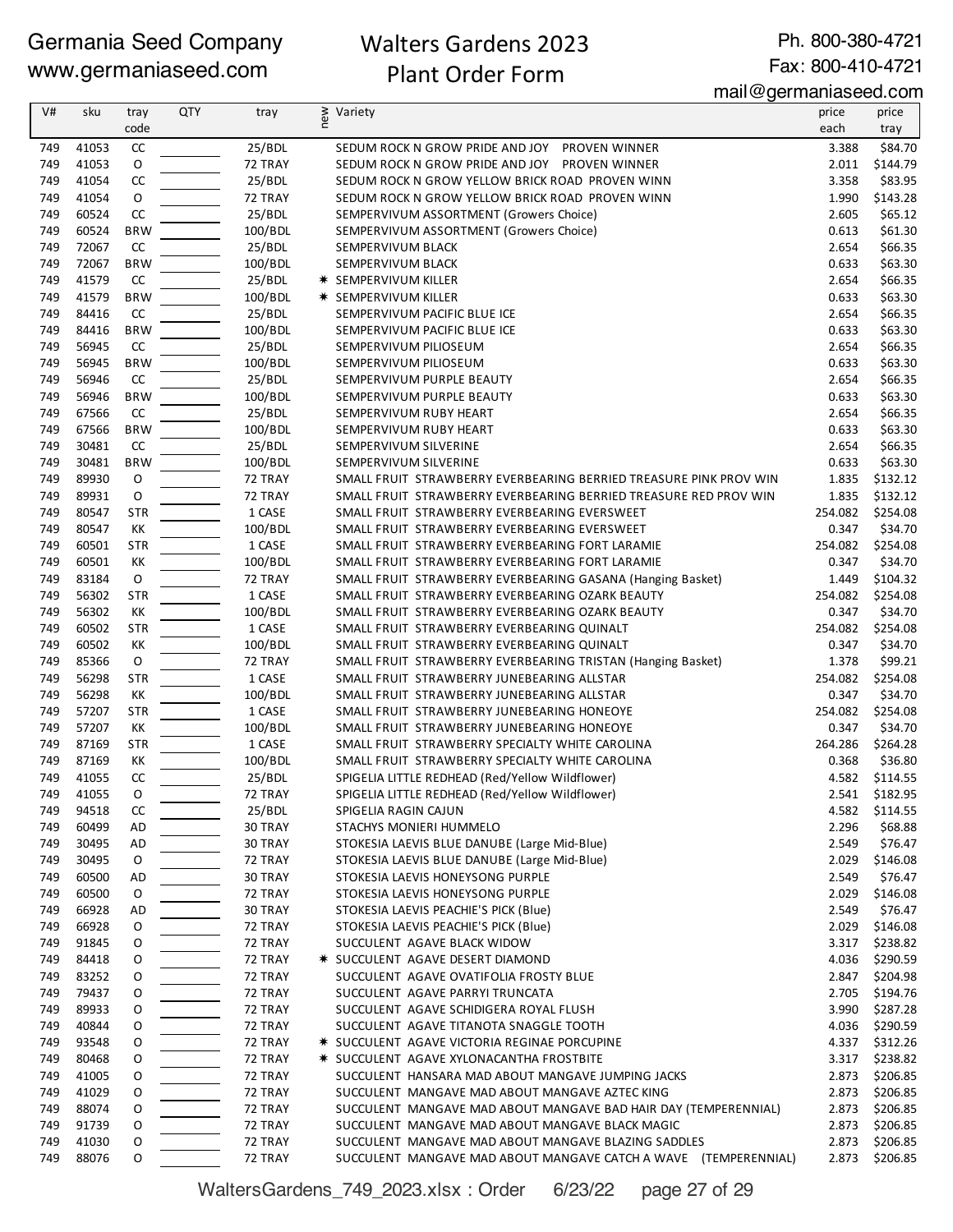## Walters Gardens 2023 Plant Order Form

Ph. 800-380-4721 Fax: 800-410-4721

#### mail@germaniaseed.com

| V#         | sku            | tray       | QTY | tray               | new | Variety                                                                                                                     | price          | price                |
|------------|----------------|------------|-----|--------------------|-----|-----------------------------------------------------------------------------------------------------------------------------|----------------|----------------------|
|            |                | code       |     |                    |     |                                                                                                                             | each           | tray                 |
| 749        | 88176          | O          |     | 72 TRAY            |     | SUCCULENT MANGAVE MAD ABOUT MANGAVE CHERRY CHOCOLATE CHIP                                                                   | 3.077          | \$221.54             |
| 749        | 41031          | 0          |     | 72 TRAY            |     | SUCCULENT MANGAVE MAD ABOUT MANGAVE DESERT DRAGON                                                                           | 2.873          | \$206.85             |
| 749        | 94496          | 0          |     | 72 TRAY            |     | SUCCULENT MANGAVE MAD ABOUT MANGAVE DREADLOCKS (TEMPERENNIAL)                                                               | 2.873          | \$206.85             |
| 749        | 88077          | 0          |     | 72 TRAY            |     | SUCCULENT MANGAVE MAD ABOUT MANGAVE FALLING WATERS (TEMPERENNIAL)                                                           | 2.873          | \$206.85             |
| 749        | 91742          | 0          |     | 72 TRAY            |     | SUCCULENT MANGAVE MAD ABOUT MANGAVE FROSTED ELEGANCE                                                                        | 2.873          | \$206.85             |
| 749        | 68301          | 0          |     | 72 TRAY            |     | SUCCULENT MANGAVE MAD ABOUT MANGAVE INKBLOT<br>(TEMPERENNIAL) (Dar                                                          | 2.873          | \$206.85             |
| 749        | 96574          | 0          |     | 72 TRAY            |     | (TEMPERENNIAL) (D<br>* SUCCULENT MANGAVE MAD ABOUT MANGAVE IRON MAN                                                         | 2.873          | \$206.85             |
| 749        | 68303          | O          |     | 72 TRAY            |     | SUCCULENT MANGAVE MAD ABOUT MANGAVE LAVENDER LADY (TEMPERENNIAL)                                                            | 2.873          | \$206.85             |
| 749<br>749 | 94498          | O          |     | 72 TRAY            |     | SUCCULENT MANGAVE MAD ABOUT MANGAVE MAVERICK<br>(TEMPERENNIAL)                                                              | 2.873          | \$206.85             |
| 749        | 89936<br>80475 | 0<br>0     |     | 72 TRAY<br>72 TRAY |     | SUCCULENT MANGAVE MAD ABOUT MANGAVE MAYAN QUEEN (TEMPERENNIAL)<br>* SUCCULENT MANGAVE MAD ABOUT MANGAVE MINT CHOCOLATE CHIP | 2.873<br>3.077 | \$206.85<br>\$221.54 |
| 749        | 68305          | 0          |     | 72 TRAY            |     | SUCCULENT MANGAVE MAD ABOUT MANGAVE MISSION TO MARS (TEMPERENNIAL                                                           | 2.873          | \$206.85             |
| 749        | 68306          | 0          |     | 72 TRAY            |     | SUCCULENT MANGAVE MAD ABOUT MANGAVE MOONGLOW<br>(TEMPERENNIAL)                                                              | 2.873          | \$206.85             |
| 749        | 41032          | O          |     | 72 TRAY            |     | SUCCULENT MANGAVE MAD ABOUT MANGAVE NAVAJO PRINCESS                                                                         | 3.383          | \$243.57             |
| 749        | 91743          | 0          |     | 72 TRAY            |     | SUCCULENT MANGAVE MAD ABOUT MANGAVE NIGHT OWL                                                                               | 2.873          | \$206.85             |
| 749        | 96575          | 0          |     | 72 TRAY            |     | * SUCCULENT MANGAVE MAD ABOUT MANGAVE PERMANENT WAVE (TEMPERENNIA                                                           | 2.873          | \$206.85             |
| 749        | 63129          | 0          |     | 72 TRAY            |     | SUCCULENT MANGAVE MAD ABOUT MANGAVE PINEAPPLE EXPRESS                                                                       | 2.873          | \$206.85             |
| 749        | 94499          | O          |     | 72 TRAY            |     | SUCCULENT MANGAVE MAD ABOUT MANGAVE PINEAPPLE PUNCH (TEMPERENNIAL)                                                          | 3.383          | \$243.57             |
| 749        | 91745          | 0          |     | 72 TRAY            |     | SUCCULENT MANGAVE MAD ABOUT MANGAVE PRAYING HANDS                                                                           | 3.383          | \$243.57             |
| 749        | 89938          | 0          |     | 72 TRAY            |     | SUCCULENT MANGAVE MAD ABOUT MANGAVE PURPLE PEOPLE EATER (TEMP)                                                              | 2.873          | \$206.85             |
| 749        | 91746          | 0          |     | 72 TRAY            |     | SUCCULENT MANGAVE MAD ABOUT MANGAVE RACING STRIPES                                                                          | 2.873          | \$206.85             |
| 749        | 89939          | 0          |     | 72 TRAY            |     | SUCCULENT MANGAVE MAD ABOUT MANGAVE RED WING (TEMPERENNIAL)                                                                 | 2.873          | \$206.85             |
| 749        | 88078          | 0          |     | 72 TRAY            |     | SUCCULENT MANGAVE MAD ABOUT MANGAVE SILVER FOX (TEMPERENNIAL)                                                               | 2.873          | \$206.85             |
| 749        | 41034          | 0          |     | 72 TRAY            |     | SUCCULENT MANGAVE MAD ABOUT MANGAVE SNOW LEOPARD                                                                            | 3.383          | \$243.57             |
| 749        | 41035          | 0          |     | 72 TRAY            |     | SUCCULENT MANGAVE MAD ABOUT MANGAVE SPONGE PAINT                                                                            | 2.873          | \$206.85             |
| 749        | 88079          | 0          |     | 72 TRAY            |     | * SUCCULENT MANGAVE MAD ABOUT MANGAVE SPOTTY DOTTY (TEMPERENNIAL)                                                           | 2.873          | \$206.85             |
| 749        | 94500          | O          |     | 72 TRAY            |     | SUCCULENT MANGAVE MAD ABOUT MANGAVE THUNDERBIRD (TEMPERENNIAL)                                                              | 2.873          | \$206.85             |
| 749        | 88080          | 0          |     | 72 TRAY            |     | SUCCULENT MANGAVE MAD ABOUT MANGAVE TOOTH FAIRY (TEMPERENNIAL)                                                              | 2.873          | \$206.85             |
| 749        | 96576          | 0          |     | 72 TRAY            |     | * SUCCULENT MANGAVE MAD ABOUT MANGAVE WIGGING OUT (TEMPERENNIAL)                                                            | 3.383          | \$243.57             |
| 749        | 89940          | 0          |     | 72 TRAY            |     | SUCCULENT MANGAVE MAD ABOUT YOU MIXTURE 1 (TEMPERENNIAL)                                                                    | 3.281          | \$236.23             |
| 749        | 89941          | O          |     | 72 TRAY            |     | SUCCULENT MANGAVE MAD IN LOVE MIXTURE 2 (TEMPERENNIAL)                                                                      | 3.281          | \$236.23             |
| 749        | 88100          | AD         |     | 30 TRAY            |     | TIARELLA CUTTING EDGE PROVEN WINNER                                                                                         | 3.227          | \$96.81              |
| 749        | 88100          | 0          |     | 72 TRAY            |     | TIARELLA CUTTING EDGE<br>PROVEN WINNER                                                                                      | 2.452          | \$176.54             |
| 749<br>749 | 63130<br>63130 | AD<br>O    |     | 30 TRAY            |     | TIARELLA FINGERPAINT                                                                                                        | 2.860          | \$85.80<br>\$150.12  |
| 749        | 85936          | CC         |     | 72 TRAY<br>25/BDL  |     | TIARELLA FINGERPAINT<br>TRADESCANTIA SPIDERWORT AMETHYST KISS                                                               | 2.085<br>3.092 | \$77.30              |
| 749        | 57188          | CC         |     | 25/BDL             |     | TRADESCANTIA SPIDERWORT CONCORD GRAPE (Deep Purple)                                                                         | 2.807          | \$70.17              |
| 749        | 85937          | AD         |     | 30 TRAY            |     | <b>TRICYRTIS AUTUMN GLOW</b>                                                                                                | 3.048          | \$91.44              |
| 749        | 6311           | AD         |     | 30 TRAY            |     | TROLLIUS CHINENSIS GOLDEN QUEEN (Bright Orange)                                                                             | 2.133          | \$63.99              |
| 749        | 60495          | <b>CC</b>  |     | 25/BDL             |     | VEGETABLE RHUBARB VICTORIA (Green and Red Stalk)                                                                            | 1.582          | \$39.55              |
| 749        | 86993          | CC         |     | 25/BDL             |     | <b>VERONICA BLUE SKYWALKER</b>                                                                                              | 2.949          | \$73.72              |
| 749        | 86993          | O          |     | 72 TRAY            |     | <b>VERONICA BLUE SKYWALKER</b>                                                                                              | 1.562          | \$112.46             |
| 749        | 89932          | CC         |     | 25/BDL             |     | VERONICA LAVENDER LIGHTSABER                                                                                                | 2.949          | \$73.72              |
| 749        | 89932          | O          |     | 72 TRAY            |     | VERONICA LAVENDER LIGHTSABER                                                                                                | 1.562          | \$112.46             |
| 749        | 85939          | CC         |     | 25/BDL             |     | VERONICA LONGIFOLIA VERY VAN GOGH                                                                                           | 2.949          | \$73.72              |
| 749        | 85939          | 0          |     | 72 TRAY            |     | VERONICA LONGIFOLIA VERY VAN GOGH                                                                                           | 1.562          | \$112.46             |
| 749        | 96593          | CC         |     | 25/BDL             |     | <b>* VERONICA MAGIC SHOW EVER AFTER</b><br>PROVEN WINNER                                                                    | 3.472          | \$86.80              |
| 749        | 96593          | O          |     | 72 TRAY            |     | * VERONICA MAGIC SHOW EVER AFTER<br>PROVEN WINNER                                                                           | 2.003          | \$144.21             |
| 749        | 96593          | ABB        |     | 128 TRAY           |     | <b>* VERONICA MAGIC SHOW EVER AFTER</b><br>PROVEN WINNER                                                                    | 1.432          | \$183.29             |
| 749        | 53905          | CC         |     | 25/BDL             |     | VERONICA MAGIC SHOW PINK POTION<br>PROVEN WINNER                                                                            | 3.472          | \$86.80              |
| 749        | 53905          | 0          |     | 72 TRAY            |     | <b>VERONICA MAGIC SHOW PINK POTION</b><br>PROVEN WINNER                                                                     | 2.003          | \$144.21             |
| 749        | 53905          | <b>ABB</b> |     | 128 TRAY           |     | <b>VERONICA MAGIC SHOW PINK POTION</b><br>PROVEN WINNER                                                                     | 1.432          | \$183.29             |
| 749        | 41056          | CC         |     | 25/BDL             |     | VERONICA MAGIC SHOW PURPLE ILLUSION PROVEN WINNER                                                                           | 3.472          | \$86.80              |
| 749        | 41056          | O          |     | 72 TRAY            |     | VERONICA MAGIC SHOW PURPLE ILLUSION PROVEN WINNER                                                                           | 2.003          | \$144.21             |
| 749        | 41056          | ABB        |     | 128 TRAY           |     | VERONICA MAGIC SHOW PURPLE ILLUSION PROVEN WINNER                                                                           | 1.432          | \$183.29             |
| 749        | 87944          | CC         |     | 25/BDL             |     | VERONICA MAGIC SHOW WHITE WANDS<br>PROVEN WINNER (Pure White)                                                               | 3.472          | \$86.80              |
| 749        | 87944          | O          |     | 72 TRAY            |     | PROVEN WINNER (Pure White)<br>VERONICA MAGIC SHOW WHITE WANDS                                                               | 2.003          | \$144.21             |
| 749        | 87944          | ABB        |     | 128 TRAY           |     | VERONICA MAGIC SHOW WHITE WANDS PROVEN WINNER (Pure White)                                                                  | 1.432          | \$183.29             |
| 749        | 53903          | CC         |     | 25/BDL             |     | VERONICA PERFECTLY PICASSO (White to Pink)                                                                                  | 2.949          | \$73.72              |
| 749<br>749 | 53903<br>94519 | 0<br>CC    |     | 72 TRAY<br>25/BDL  |     | VERONICA PERFECTLY PICASSO (White to Pink)<br>VERONICA PURPLE LEIA                                                          | 1.562<br>2.949 | \$112.46<br>\$73.72  |
| 749        | 94519          | O          |     | 72 TRAY            |     | VERONICA PURPLE LEIA                                                                                                        | 1.562          | \$112.46             |
|            |                |            |     |                    |     |                                                                                                                             |                |                      |

WaltersGardens\_749\_2023.xlsx : Order 6/23/22 page 28 of 29